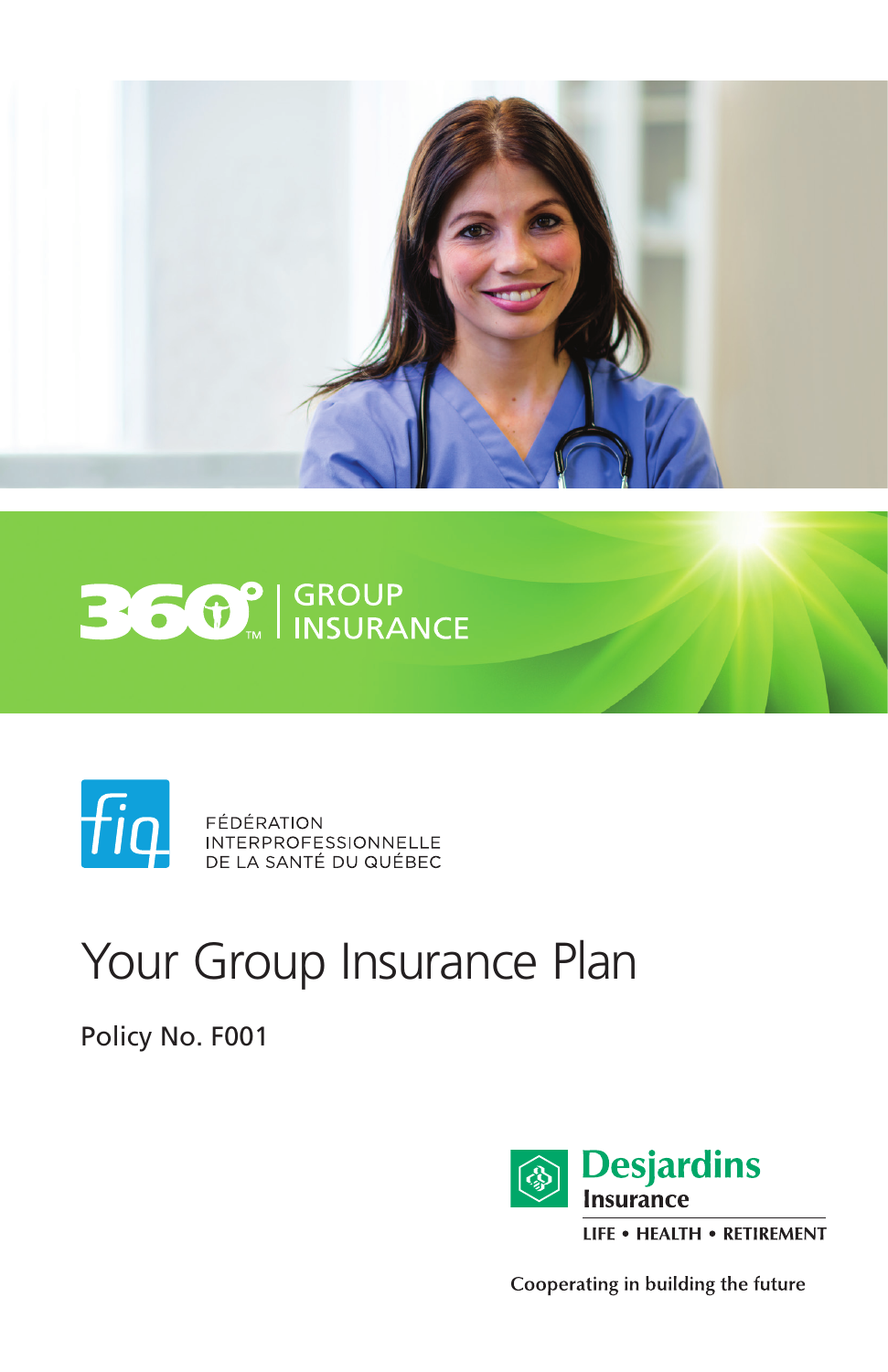## **Your Group Insurance Plan**



## **FÉDÉRATION INTERPROFESSIONNELLE DE LA SANTÉ DU QUÉBEC**

**Policy No. F001**

**This document is an integral part of the Insurance Certificate. It is a summary of your Group Insurance Policy. Only the Group Insurance Policy may be used to settle legal matters.**

**This electronic version of the booklet has been updated on April 1, 2017. Please be advised that this electronic version is updated more frequently than the printed copy of your booklet. Therefore, there may be discrepancies between the paper and electronic copies.**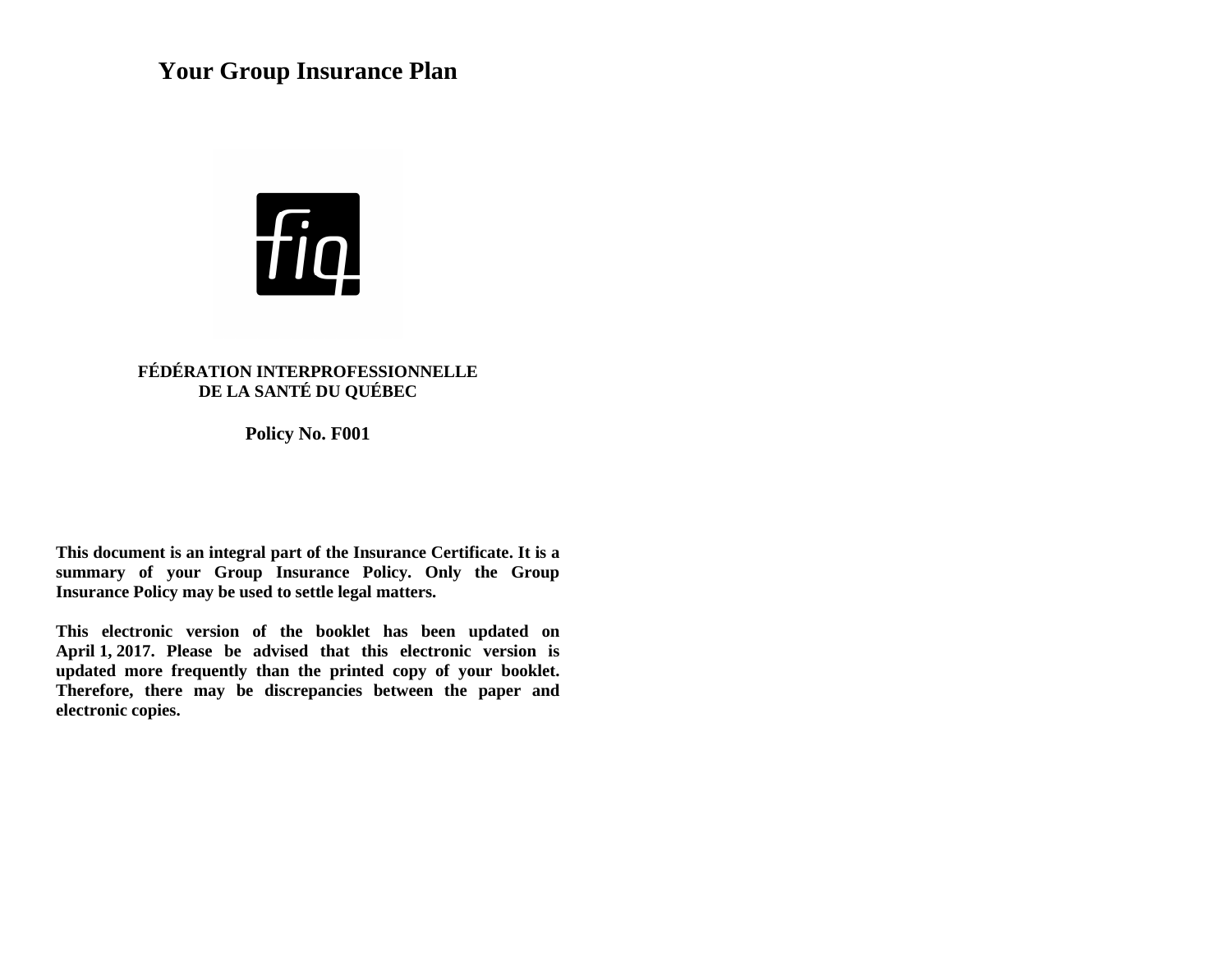## **TABLE OF CONTENTS**

| <b>SUMMARY SCHEDULE OF HEALTH CARE AND</b>      |  |
|-------------------------------------------------|--|
|                                                 |  |
|                                                 |  |
|                                                 |  |
|                                                 |  |
| $\bf{A}$                                        |  |
| B)                                              |  |
| $\mathcal{C}$                                   |  |
|                                                 |  |
|                                                 |  |
|                                                 |  |
|                                                 |  |
| 2) PARTICIPANT ADDITIONAL LIFE INSURANCE 30     |  |
| 3) PARTICIPANT BASIC AD&D AND ADDITIONAL AD&D31 |  |
|                                                 |  |
|                                                 |  |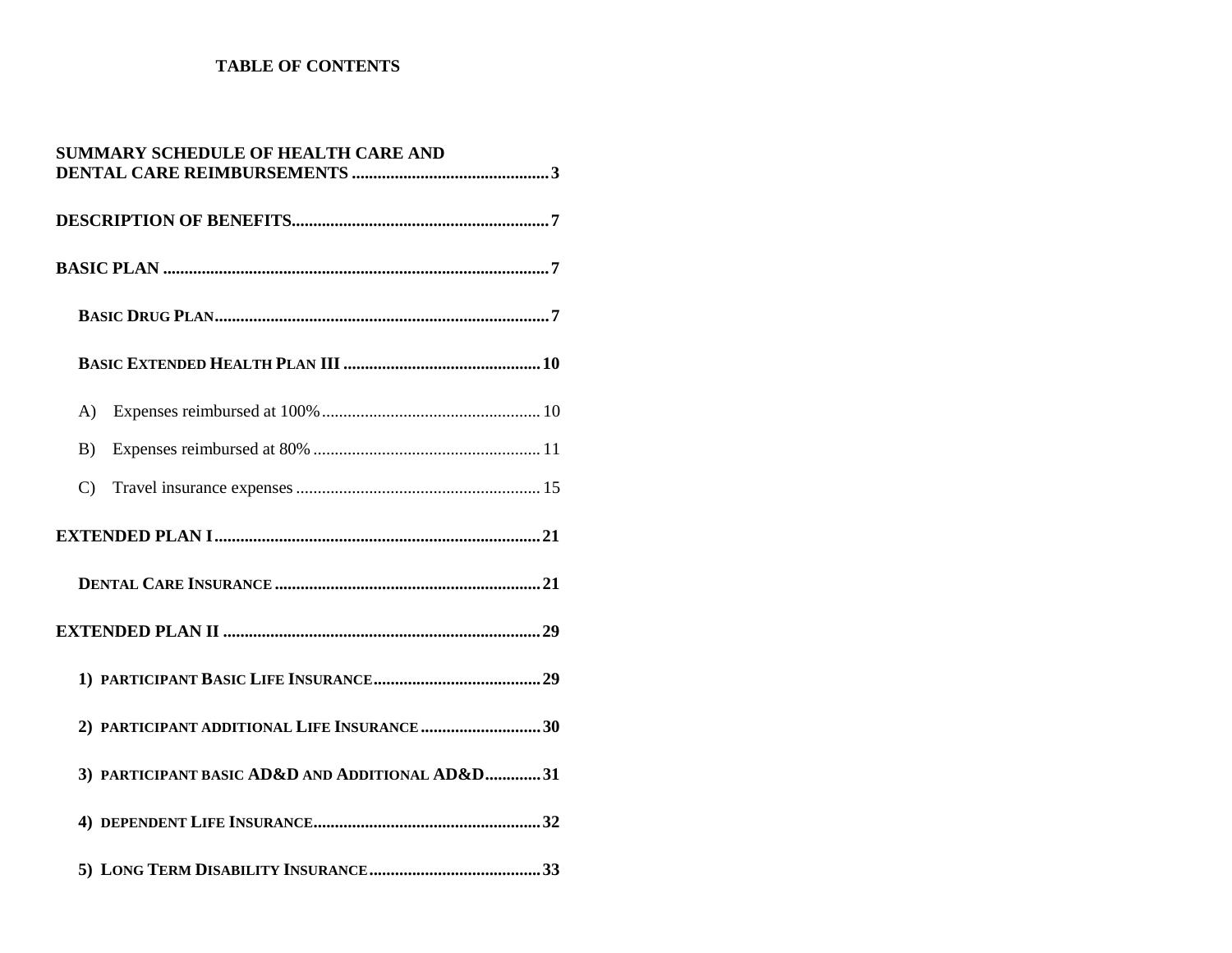| <b>TERMINATION OF THE EXEMPTION PRIVILEGE 48</b>   |
|----------------------------------------------------|
|                                                    |
|                                                    |
|                                                    |
|                                                    |
| <b>CONTINUITY OF COVERAGE IN THE EVENT OF WORK</b> |
|                                                    |
|                                                    |
|                                                    |
|                                                    |
|                                                    |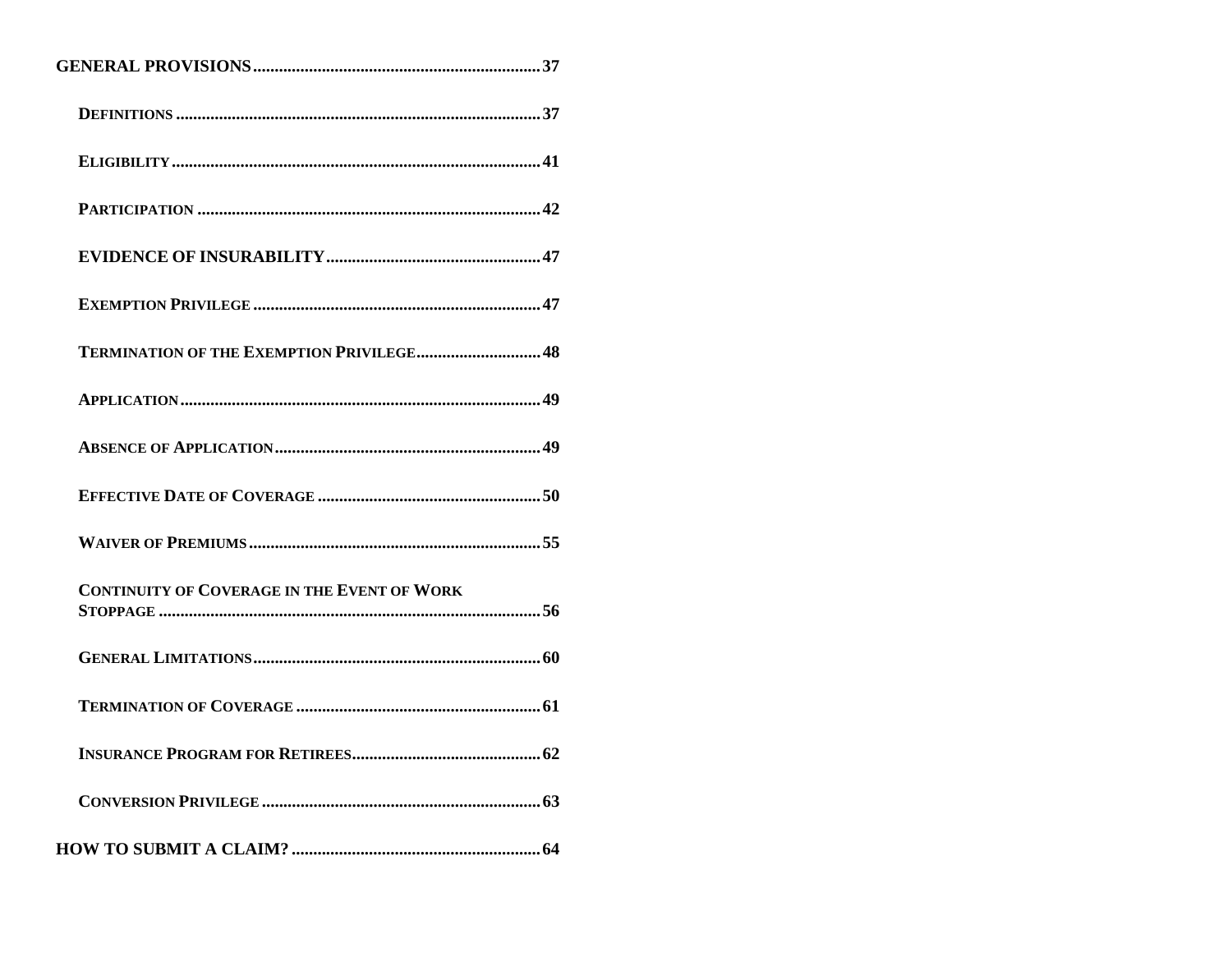## **TO ALL MEMBERS OF THE FIQ**

This booklet explains the main provisions and conditions of your group insurance plan.

This plan is designed to meet your principal needs, while taking into account the benefits payable under various government plans.

So please read this booklet carefully, to familiarize yourself with all of the insurance coverage to which you are entitled.

Please note that the feminine gender used throughout this text designates men as well as women.

## **PLANNING AHEAD REDUCES COSTS**

To take out insurance is to pool the contributions made by each participant and use them for those who need the benefits provided for under the contract, either to maintain an acceptable standard of living or to help them pay the cost, usually high, of medical and paramedical services that they need. On the whole, group insurance is an act of solidarity among members of the Federation.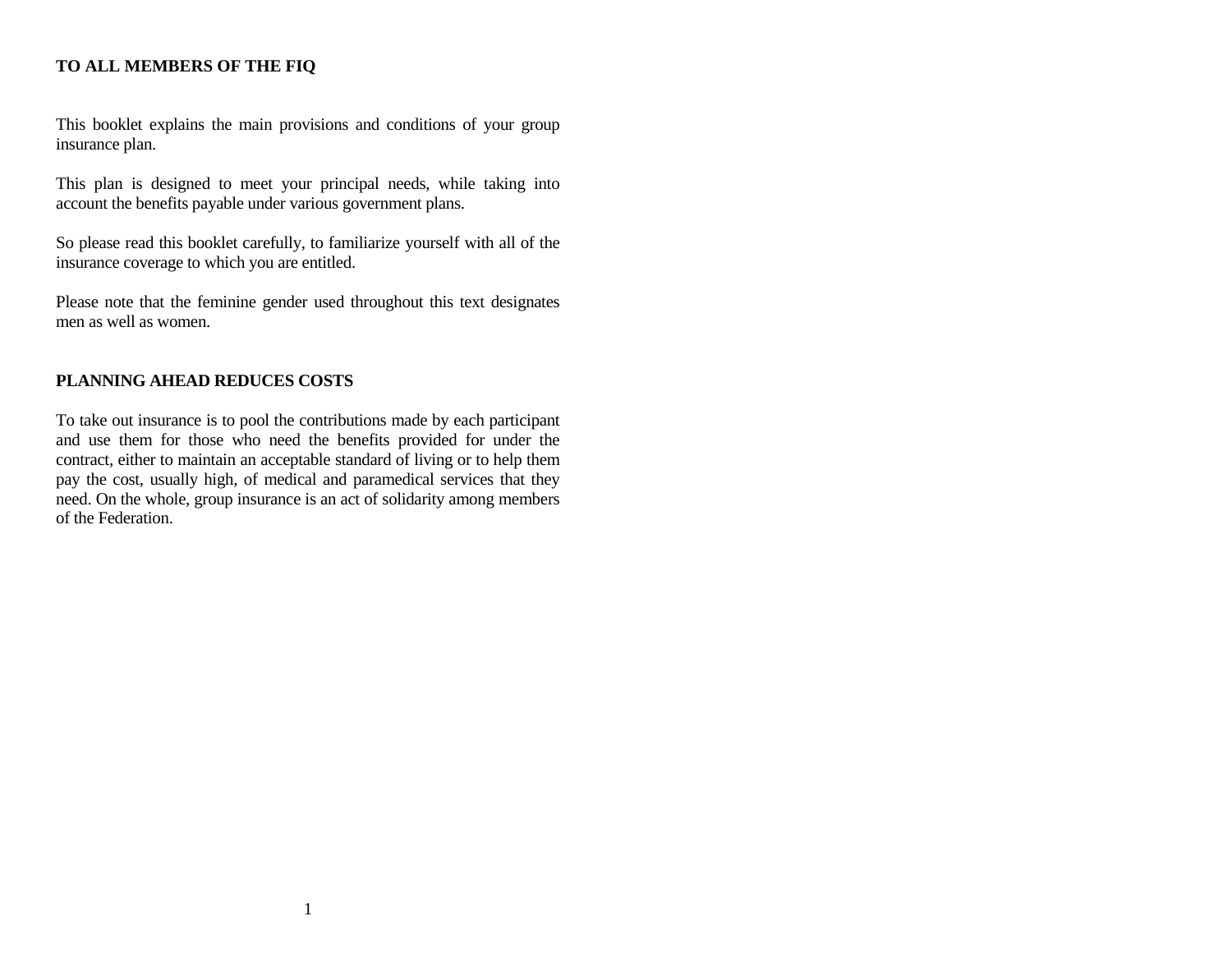## **YOUR PERSONAL RESPONSIBILITIES**

Each of you can do your part to keep insurance costs low. Please make sure to:

- send your claims to the appropriate organization (Desjardins Insurance, CSST or SAAQ), as the case may be;
- only take medication that you really require;
- pay attention to the cost of medication in order to pay the best possible price;
- develop a healthier lifestyle that includes exercise and a balanced diet.

## **MONEY DOESN'T GROW ON TREES!**

Benefits are not paid with dollars picked from the money tree, but by an insurance company that is using your premiums.

In a large group such as yours, the premiums for one year depend on the benefits paid during the previous year. If, in the course of one year, there is a surplus of premiums, the surplus is returned to the plan. Likewise, if there is deficit for one year, premiums of the subsequent year must be raised in order to prevent future deficits.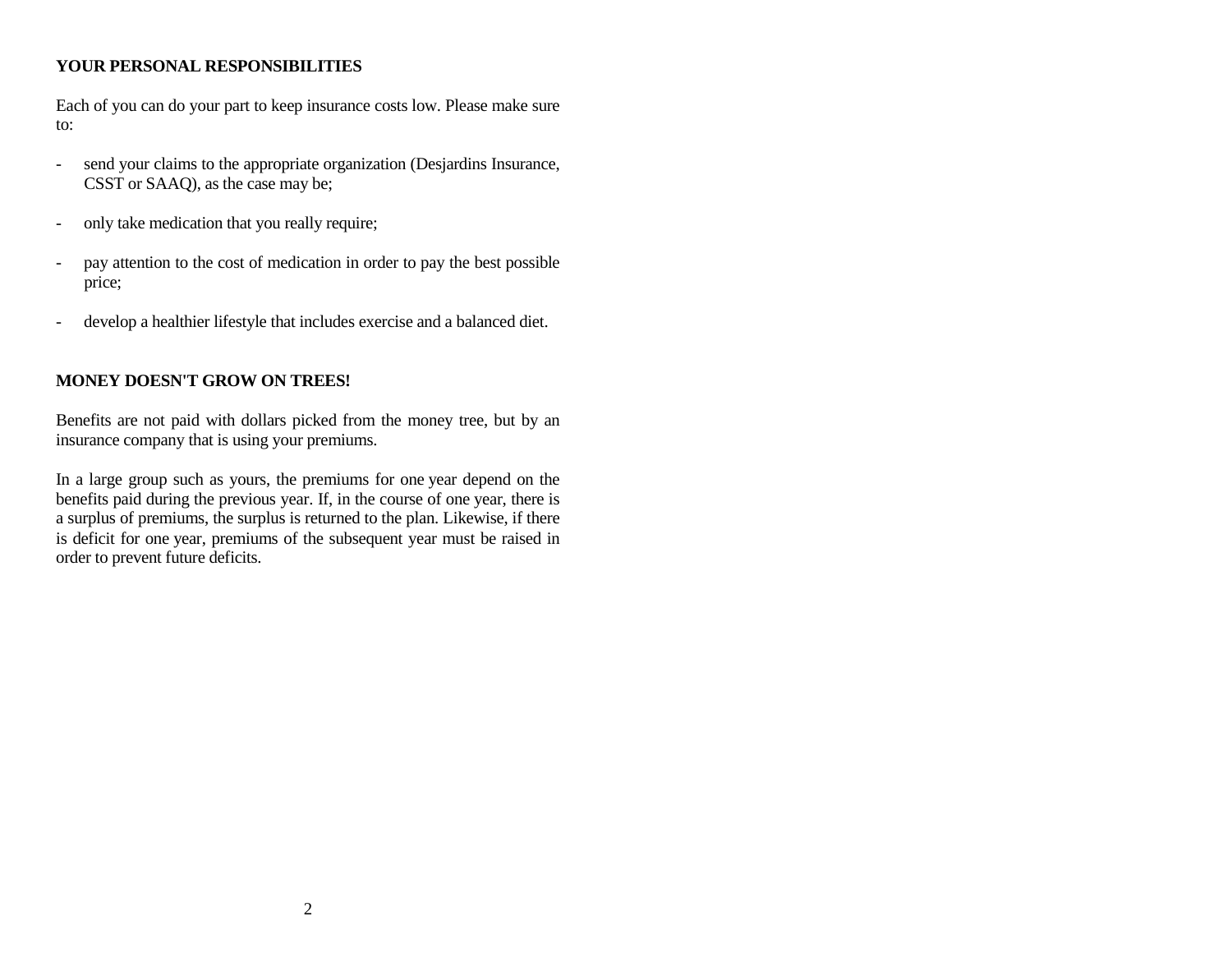#### <span id="page-6-0"></span>**SUMMARY SCHEDULE OF HEALTH CARE AND DENTAL CARE REIMBURSEMENTS**

#### **For a complete description of each benefit as well as the details on exclusions and limitations, please refer to the relevant pages.**

#### **BASIC PLAN**

#### **BASIC DRUG PLAN**

| <b>Drug Expenses</b>                         |                                                                                                                                                                                                                                                                                                                                                                                                                                                                                                                                 |  |
|----------------------------------------------|---------------------------------------------------------------------------------------------------------------------------------------------------------------------------------------------------------------------------------------------------------------------------------------------------------------------------------------------------------------------------------------------------------------------------------------------------------------------------------------------------------------------------------|--|
|                                              | Generic drugs: 80%* of the lowest priced<br>1)<br>equivalent drug available on the market                                                                                                                                                                                                                                                                                                                                                                                                                                       |  |
| <b>Percentage of</b><br><b>Reimbursement</b> | 2)<br>Brand name drugs:                                                                                                                                                                                                                                                                                                                                                                                                                                                                                                         |  |
|                                              | 80%* of the brand name drug if no<br>equivalent drug is available on the market or<br>if an equivalent drug is available on the market<br>and the Physician provides the required form<br>indicating a valid reason, in the Insurer's opinion,<br>for which the drug cannot be substituted<br>• 80%* of the lowest priced equivalent drug<br>available on the market and the Physician did<br>not provide the required form indicating a valid<br>reason, in the Insurer's opinion, for which the<br>drug cannot be substituted |  |
|                                              | * The percentage indicated applies to the first \$3,750<br>of Eligible Expenses incurred by the Participant and<br>her Dependents, if any, each Calendar Year and<br>becomes 100% for the balance of Eligible Expenses<br>incurred during the Calendar Year.                                                                                                                                                                                                                                                                    |  |
| <b>Eligible Maximum</b><br><b>Amount</b>     | Ni1                                                                                                                                                                                                                                                                                                                                                                                                                                                                                                                             |  |
| <b>Sclerosing injections</b>                 |                                                                                                                                                                                                                                                                                                                                                                                                                                                                                                                                 |  |
| <b>Percentage of</b><br><b>Reimbursement</b> | 80%                                                                                                                                                                                                                                                                                                                                                                                                                                                                                                                             |  |
| <b>Eligible Maximum</b><br><b>Amount</b>     | $$20/visit^{(1)}$                                                                                                                                                                                                                                                                                                                                                                                                                                                                                                               |  |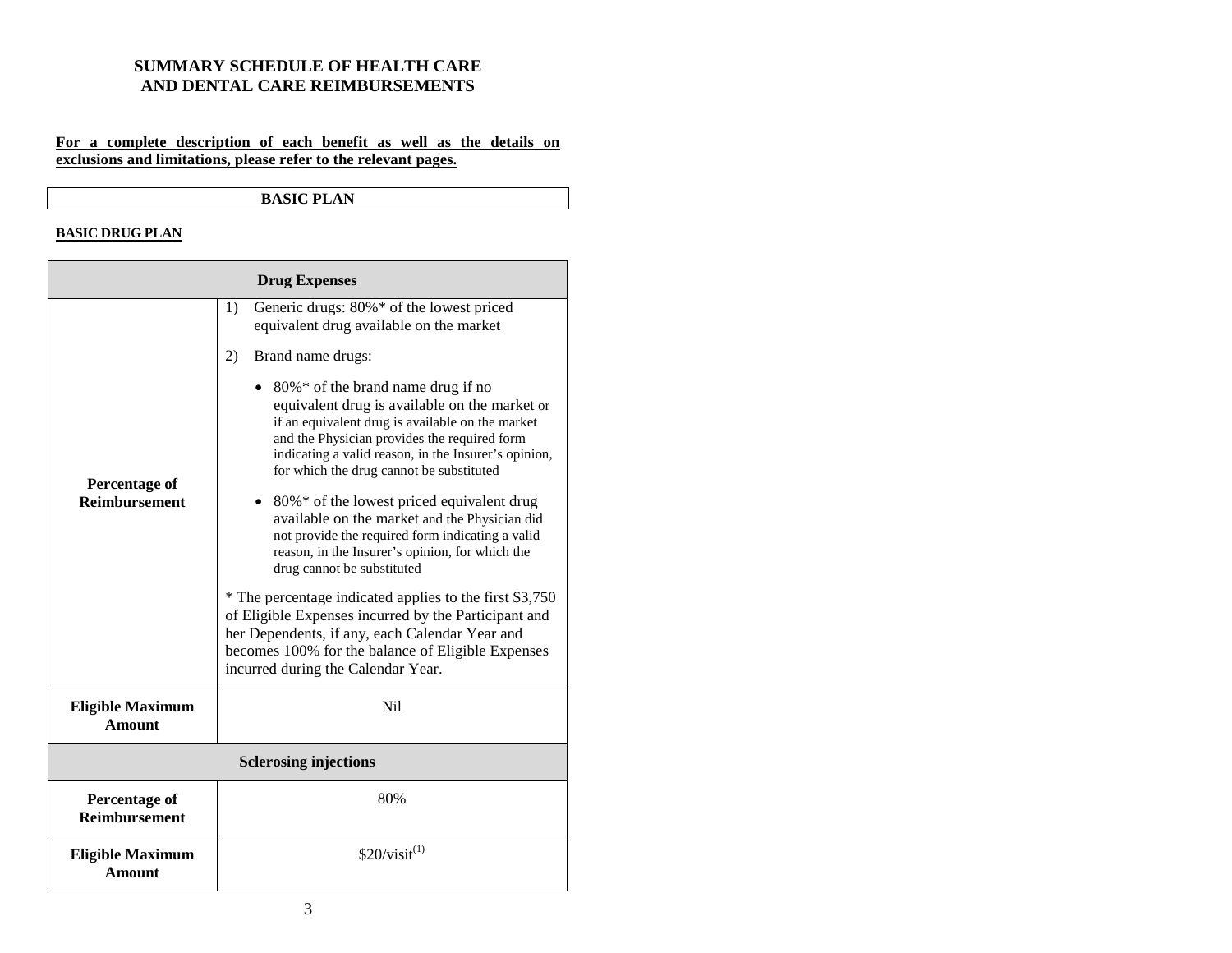#### **BASIC EXTENDED HEALTH PLAN III**

| <b>List of Eligible Expenses</b>                      | Eligible<br><b>Maximum Amount</b>                 | <b>Percentage of</b><br><b>Reimbursement</b> |
|-------------------------------------------------------|---------------------------------------------------|----------------------------------------------|
| Hospital expenses incurred<br>in Quebec               | Semi-private room                                 | 100%                                         |
| Ambulance                                             | Nil                                               | 100%                                         |
| Travel insurance                                      | \$5,000,000                                       | 100%                                         |
| Audiologist or hearing<br>therapist                   | Nil                                               | 100%                                         |
| Speech therapist                                      | Nil                                               | 100%                                         |
| Varicose vein treatment                               | \$20/visit <sup>(1)</sup>                         | 80%                                          |
| Artificial limbs                                      | Nil                                               | 80%                                          |
| Therapeutic equipment                                 | Nil                                               | 80%                                          |
| Wheelchair, hospital bed                              | N <sub>i</sub> l                                  | 80%                                          |
| Orthopaedic appliances                                | N <sub>i</sub>                                    | 80%                                          |
| Glucometer                                            | \$300/5 years                                     | 80%                                          |
| Foot orthoses                                         | \$300/pair, maximum<br>1 pair/calendar year $(1)$ | 80%                                          |
| Elastic support stockings<br>(over 20 mm/hg)          | 3 pairs/calendar year                             | 80%                                          |
| Nurse, nursing assistant<br>and respiratory therapist | \$200/day, maximum<br>\$4,000/calendar year       | 80%                                          |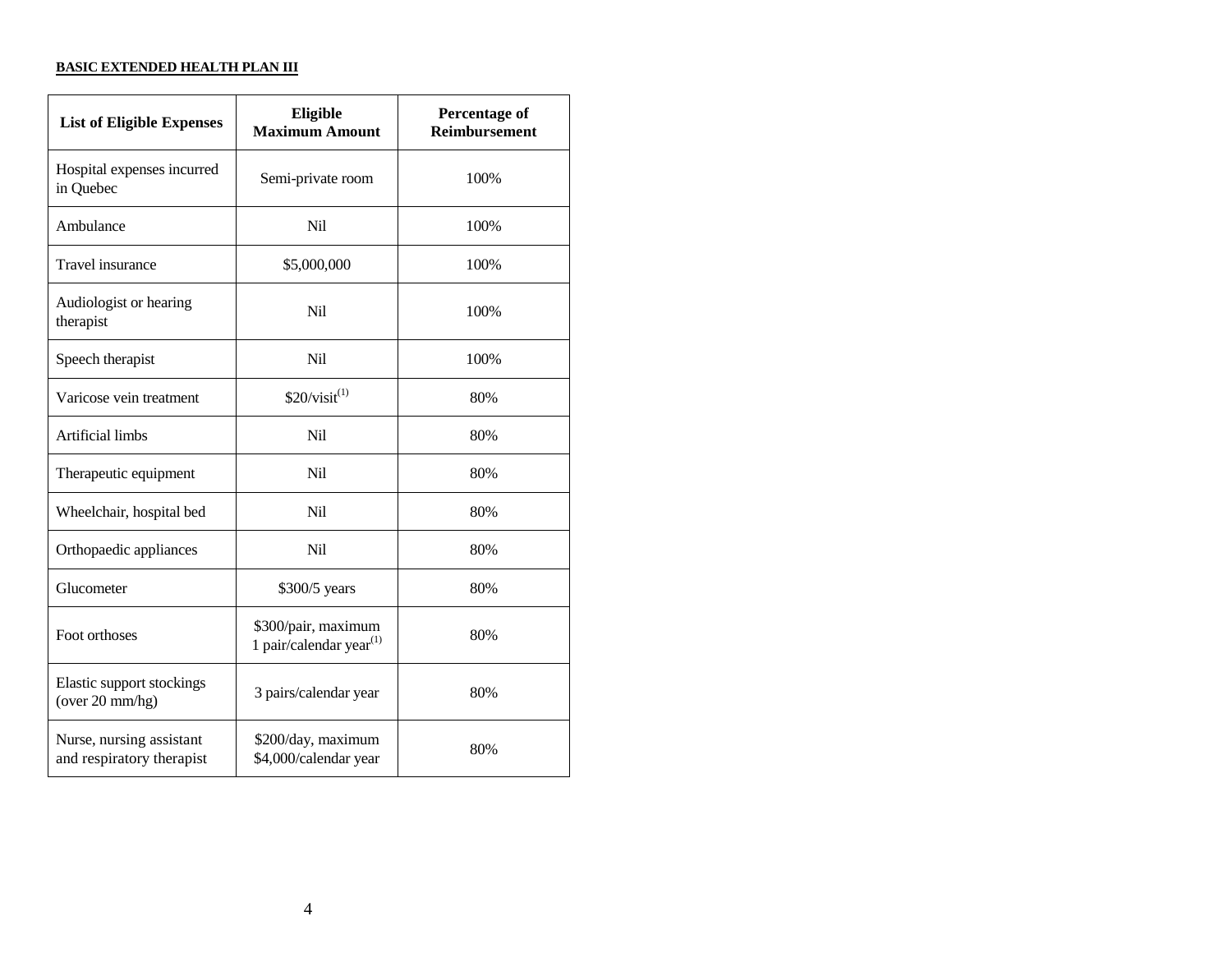#### **BASIC EXTENDED HEALTH PLAN III (CONTINUED)**

| <b>List of Eligible Expenses</b>                                                                                                              | Eligible<br><b>Maximum Amount</b>                                                                                    | <b>Percentage of</b><br><b>Reimbursement</b> |
|-----------------------------------------------------------------------------------------------------------------------------------------------|----------------------------------------------------------------------------------------------------------------------|----------------------------------------------|
| Physiotherapist, podiatrist,<br>naturopath, chiropractor,<br>osteopath, acupuncturist,<br>massage therapist,<br>kinesiologist, orthotherapist | \$35/ treatment <sup>(1)</sup><br>Overall maximum of<br>\$500/calendar year for<br>all these specialists<br>combined | 80%                                          |
| X-ray examinations by a<br>chiropractor                                                                                                       | \$40/calendar year <sup>(1)</sup>                                                                                    | 80%                                          |
| Psychologist and registered<br>psychotherapist                                                                                                | \$1,000/calendar year                                                                                                | 50%                                          |
| Treatment of alcoholism<br>and drug addiction                                                                                                 | $$75^{(1)}$ /day, lifetime<br>maximum of \$3,000                                                                     | 80%                                          |
| Hearing aids                                                                                                                                  | $$500^{(1)}/3$ years                                                                                                 | 80%                                          |
| Dental surgeon to repair<br>accidental damages                                                                                                | N <sub>i</sub>                                                                                                       | 80%                                          |

 $^{\left(1\right)}$  Eligible amount must be multiplied by  $0.80$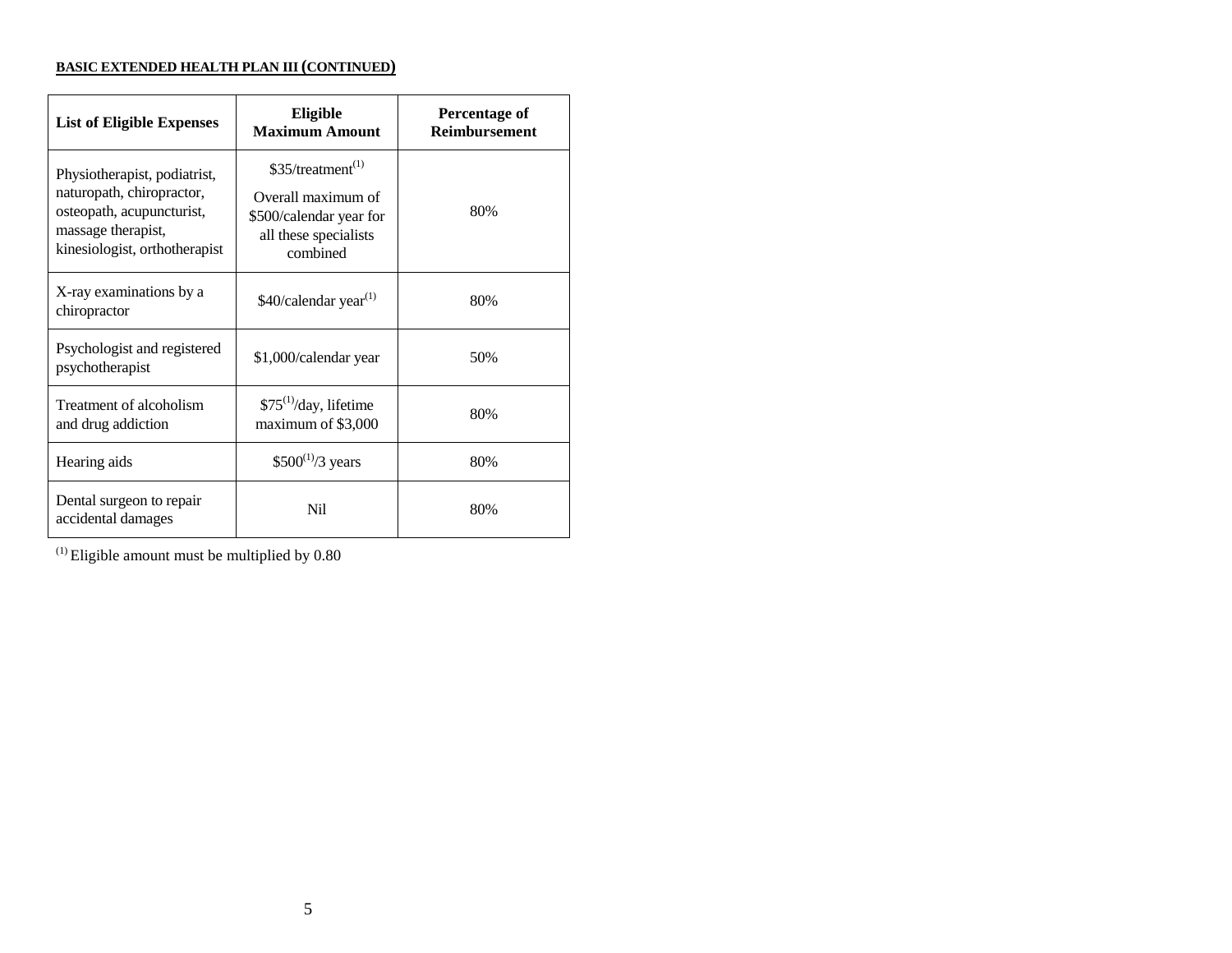#### **EXTENDED PLAN I – DENTAL CARE INSURANCE**

Fee Guide Year (ACDQ): Current year Frequency: For recall oral examination, polishing, light scaling and fluoride treatment every: 9 months

Deductible Amount: Nil

| <b>List of Eligible Expenses</b>                 | <b>Payable</b><br><b>Maximum Amount</b>                                | Percentage of<br><b>Reimbursement</b> |
|--------------------------------------------------|------------------------------------------------------------------------|---------------------------------------|
| Preventive services:                             | Nil                                                                    | 100\%                                 |
| Basic services, endodontics<br>and periodontics: | Combined maximum of<br>\$1,000 per calendar<br>year per insured person | 80%                                   |
| Major restorative services:                      |                                                                        | 50%                                   |
| Orthodontics:                                    | Lifetime maximum of<br>\$1,000 per insured<br>person                   | 50%                                   |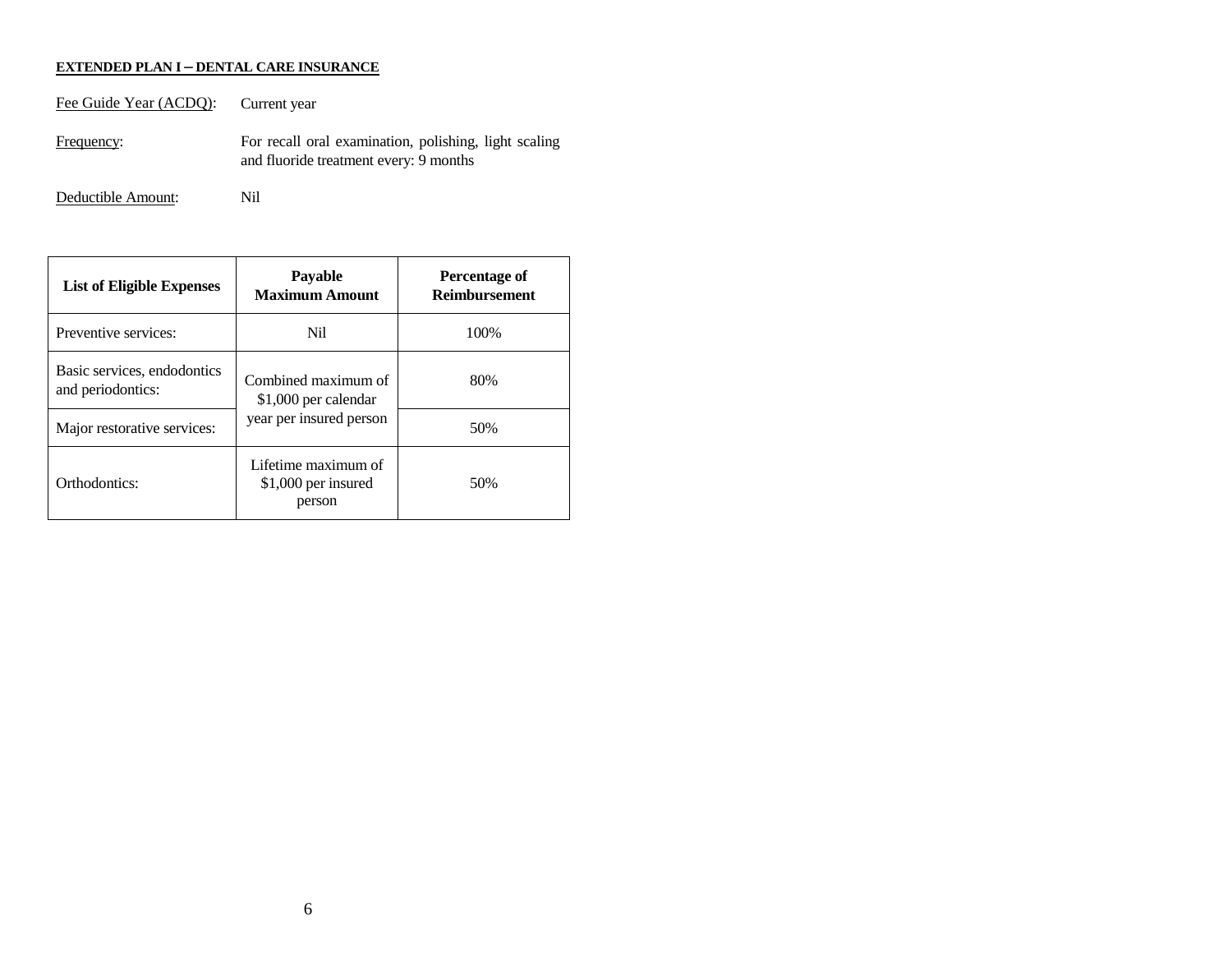#### <span id="page-10-0"></span>**DESCRIPTION OF BENEFITS**

#### **BASIC PLAN**

#### <span id="page-10-1"></span>**BASIC DRUG PLAN (compulsory)**

For any calendar year, the maximum reimbursement the insurer will make for eligible drug expenses incurred by a participant or one of her insured dependents as a result of an illness, an accident, a pregnancy or complications during a pregnancy, a surgical procedure related to family planning or an organ donation or bone marrow donation for which a medical follow-up is provided, is:

- 1) for generic drugs: 80% of the lowest priced equivalent drug available on the market
- 2) for brand name drugs:
	- $\bullet$  80%\* of the brand name drug if no equivalent drug is available on the market or if an equivalent drug is available on the market and the Physician provides the required form indicating a valid reason, in the Insurer's opinion, for which the drug cannot be substituted
	- $\bullet$  80%\* of the lowest priced equivalent drug available on the market and the Physician did not provide the required form indicating a valid reason, in the Insurer's opinion, for which the drug cannot be substituted

\* The percentage indicated applies to the first \$3,750 of Eligible Expenses incurred by the Participant and her Dependents, if any, each Calendar Year and becomes 100% for the balance of Eligible Expenses incurred during the Calendar Year.

The following products are reimbursed:

a) Drugs and other products provided for under the List of Medications covered by the Basic prescription drug insurance plan (RGAM).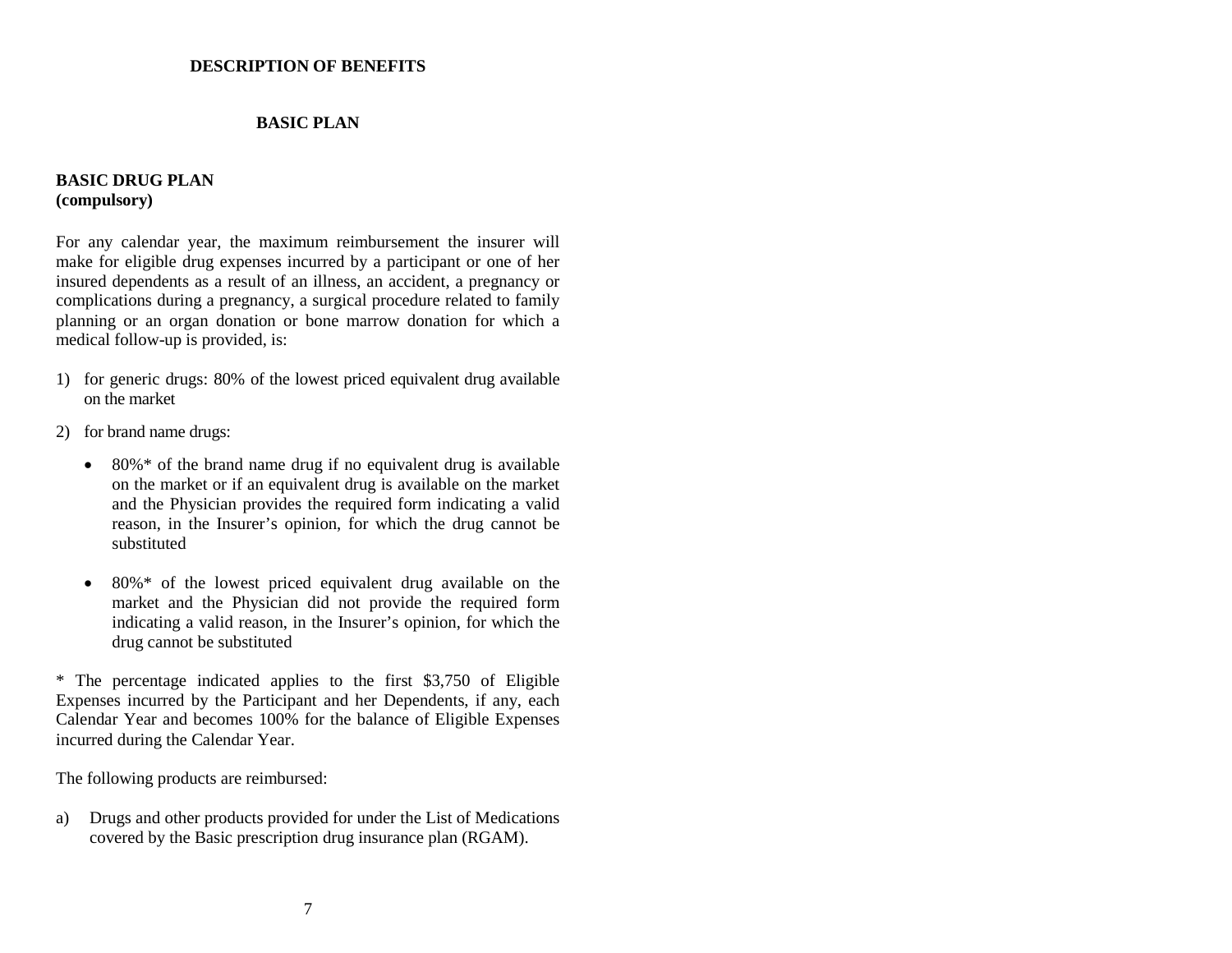- b) Therapeutic drugs that are not covered under the List of Medications covered by the RGAM, and **which can only be obtained on medical prescription** from a physician or a dental surgeon Imedication coded "PR", "C" or "N" in the Compendium of Pharmaceuticals and Specialities] and dispensed by a pharmacist or a physician where there is no pharmacist, or prescribed and dispensed by a nurse authorized to do so in remote areas.
- c) Drugs available on prescription that are necessary for the treatment of certain pathological conditions, excluding homeopathic preparations, and for which the therapeutic indication suggested by the manufacturer in the Compendium of Pharmaceuticals and Specialities is directly linked to the treatment of the following pathological conditions:
	- cardiac disorders;
	- pulmonary disorders;
	- diabetes;
	- arthritis;
	- Parkinson's disease;
	- epilepsy;
	- cystic fibrosis;
	- glaucoma.

If the condition is considered and identified as a serious illness by medical opinion, some non-prescription drugs obtained on prescription may be reimbursed under certain conditions.

- d) Sclerosing injections administered for medical reasons, up to an eligible amount of \$20 per visit.
- e) Insulin, syringes, needles, and reactive sticks.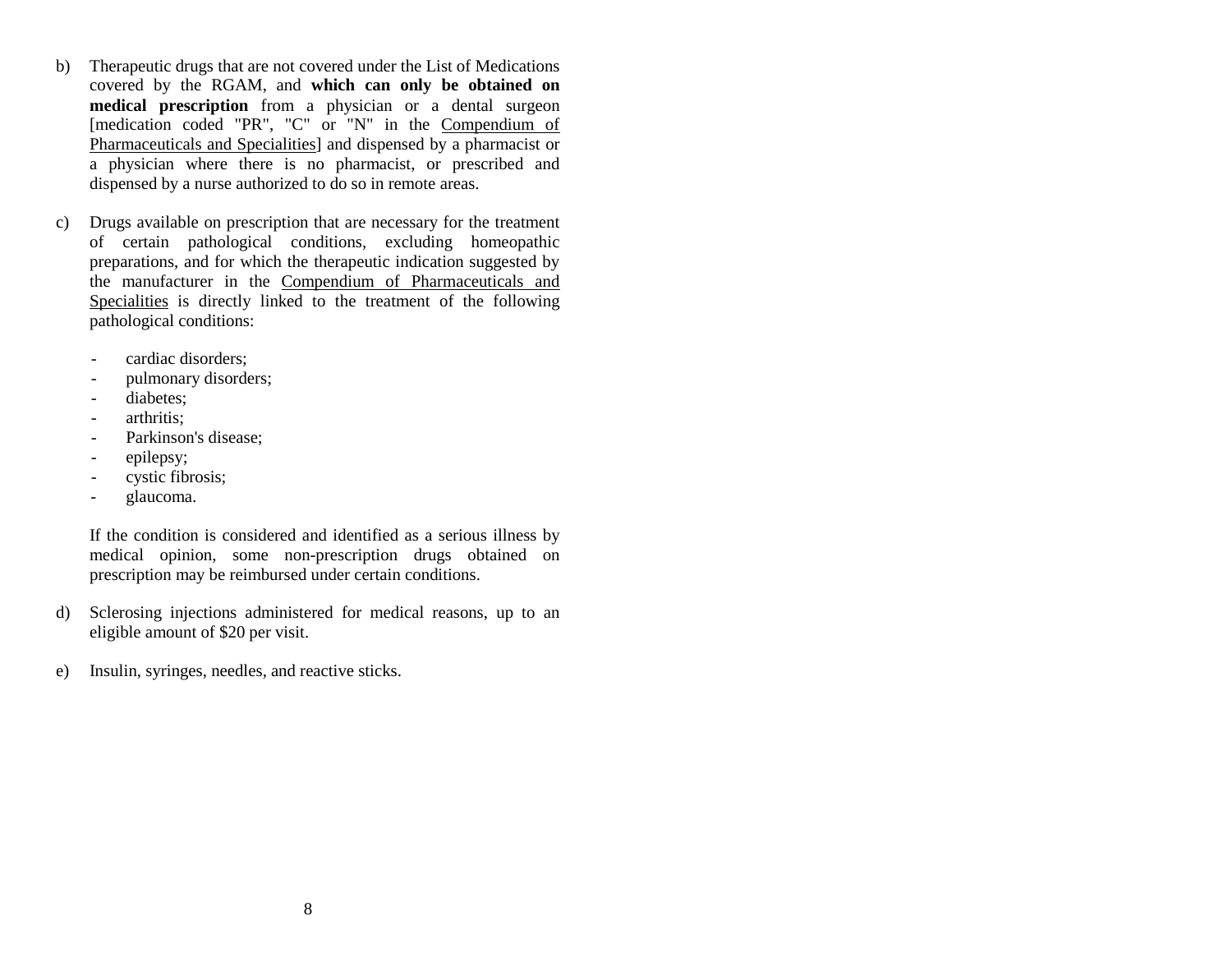## **Exclusions applicable to the Basic Drug Plan**

- a) Reimbursements made by the insurer will be reduced by the payments made under another public or private plan.
- b) No reimbursement shall be made for the following:
	- shampoos and hair growth products;
	- expenses incurred as a result of an accident or illness contracted while the insured person is in the service of the armed forces;
	- products used to complete, supplement or replace food, with the exception of medication to treat a clearly identified metabolic disorder for which a full medical report describing, to the insurer's satisfaction, all the conditions justifying the prescription of an otherwise excluded product, is submitted;
	- products for cosmetic or aesthetic care;
	- so-called "natural" products;
	- infertility treatments;
	- drugs prescribed for the treatment of erectile dysfunction;
	- expenses incurred as a result of a participation in an insurrection, a riot, a war (whether declared or not) or a civil war;
	- drugs or products used as smoking cessation aids that are not covered under the Basic prescription drug insurance plan and expenses in excess of the maximum provided for smoking cessation aids under the Basic prescription drug insurance plan;
	- services, treatments or supplies that a person receives without charge or that are reimbursed under a provincial or federal law. If a person is not covered under such laws, the insurer will not reimburse the expenses that would normally be covered under the hospital or health insurance legislation in force in the insured person's province of residence.

The exclusions stipulated above do not apply if they make coverage under the insurer's plan less extensive than that of the Basic prescription drug insurance plan in terms of benefits.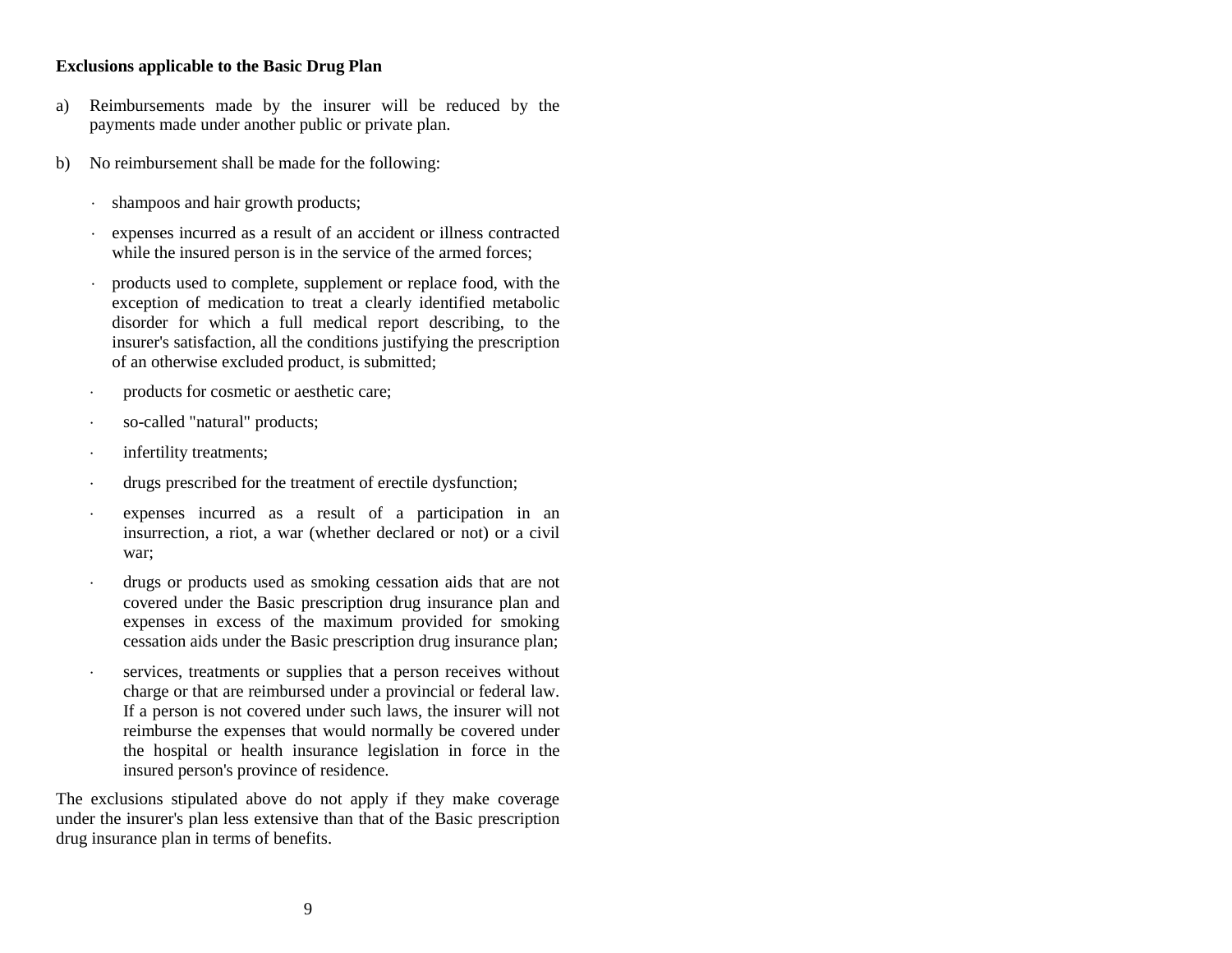#### <span id="page-13-0"></span>**BASIC EXTENDED HEALTH PLAN III (compulsory)**

When a participant incurs eligible expenses for herself or for her insured dependents as the result of an illness, an accident, a pregnancy or complications due to pregnancy, a surgical procedure related to family planning or an organ donation or bone marrow donation for which a medical follow-up is provided, she is entitled to the reimbursement of the following eligible expenses:

#### <span id="page-13-1"></span>**A) Expenses reimbursed at 100%**

- a) Hospital expenses incurred in Quebec, up to the rate of a semi-private room for each day of hospitalization, for an unlimited number of days. Since some participants live in remote areas and the nearest hospital is located in another province, hospital expenses in excess of ward accommodation are covered, up to the daily rate of a semi-private room as established by the *ministère de la Santé et des Services sociaux* (MSSS), provided the hospital is located in Canada.
- b) Expenses incurred by an insured person for transportation to or from the hospital by ambulance, including transportation by air in the event of an emergency, as well as the cost of oxygen therapy treatments received during transportation or immediately before transportation.
- c) On medical prescription, transportation by air for a bedridden patient, when such transportation is required for part of the trip; transportation by air of an insured person for immediate hospitalization as an inpatient at the closest hospital that can provide the medical or surgical care prescribed by the physician; transportation to return the insured person to her place of residence, immediately following such hospitalization. Reimbursement is limited to expenses incurred for the use of the most economical means of transportation, considering the insured person's medical situation and the means of transportation available.
- d) Professional fees of an audiologist or hearing therapist and of a speech therapist. Tests which may be required are not covered.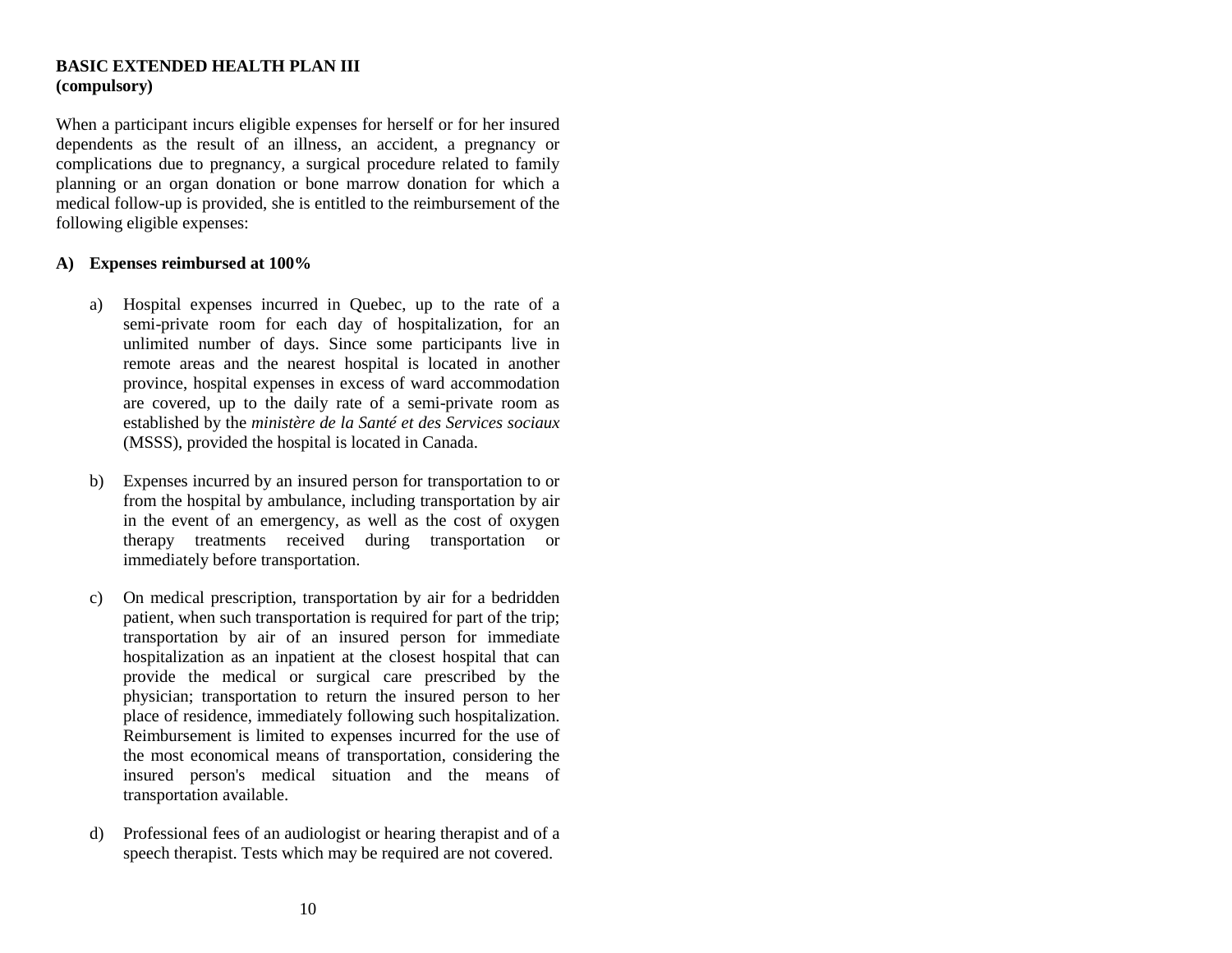#### <span id="page-14-0"></span>**B) Expenses reimbursed at 80%**

- a) Professional fees for varicose vein treatment: expenses incurred for medical but not aesthetic reasons, up to an eligible maximum of \$20 per visit per insured person.
- b) Artificial limbs: the purchase of artificial limbs, including an artificial eye, if the event causing the loss of use of the limb or natural organ occurs while the insurance is in effect, and other external prostheses and supplies prescribed by the attending physician, provided that such items are required for the treatment of the insured person.
- c) Therapeutic equipment: the rental, or purchase when more economical, of therapeutic equipment. This category of equipment includes, for example:
	- i) aerosol therapy equipment, which may be used for treating, among other things, severe emphysema, chronic bronchitis or chronic asthma (e.g. Maximist, Medi-pump);
	- ii) non union bone stimulators (e.g. EBI);
	- iii) respiratory monitoring instruments in the event of respiratory arrhythmia (e.g. apnea monitor);
	- iv) intermittent positive pressure breathing machine (e.g. volumetric ventilator);
	- v) insulin pump;
	- vi) percutaneous neurostimulator (e.g. TENS).
- d) Therapeutic supplies: the purchase of incontinence pads, sounds, catheters and other such hygiene-related items, needed as a result of total and irreversible loss of an organ or limb; the term "loss" also means the loss of use.
- e) Wheelchair or hospital bed: the rental, or purchase when more economical, of a conventional wheelchair or hospital bed when prescribed by a physician. In order to be eligible for reimbursement, the hospital bed must be similar to what is commonly used in a hospital.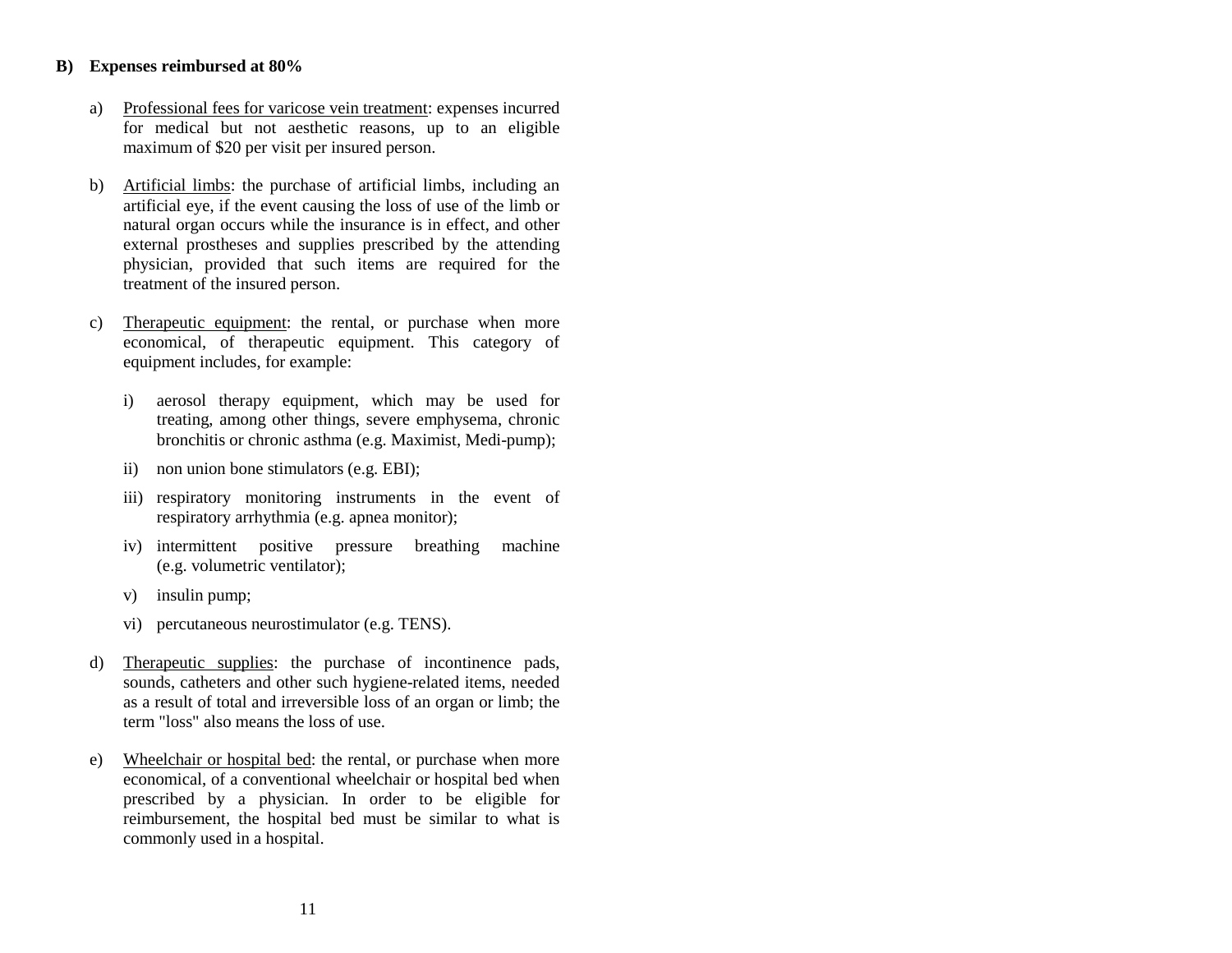- f) Orthopaedic devices and supplies: the purchase of hernia trusses, corsets, crutches, splints, casts (including fibreglass casts), burn garments, and other orthopaedic appliances when prescribed by a physician.
- g) Glucometer: the cost of purchase, adjustments and repairs of a glucometer prescribed by a physician for insulin-dependent or uncontrolled diabetes. The reimbursement is limited to one apparatus per insured person and is subject to a maximum of \$300 per 5-year period for all those expenses combined.
- h) Foot orthoses: the purchase of foot orthoses, up to \$300 of eligible expenses per pair, for a maximum of one pair per calendar year (2 pairs for children under age 13), and the purchase of orthopaedic shoes. Orthopaedic shoes are defined as custom-moulded shoes designed for the insured person to correct a foot defect. Open-toe shoes, flared or straight-last shoes, and shoes required for Denis Browne braces are also covered.

Furthermore, the cost of additions or modifications to stockitem footwear is also eligible but deep shoes are not considered orthopaedic shoes.

- i) Elastic support stockings: the purchase of elastic support stockings, mid-range or high compression (over 20 mm/hg), supplied by a pharmacy or a medical facility, up to 3 pairs per calendar year, per insured person.
- j) Nursing and respiratory therapist services: professional services of a nurse, a nursing assistant or a respiratory therapist, up to an eligible amount of \$200 per day, subject to a \$4,000 maximum per calendar year per insured person, for all these specialists combined.
- k) Dental surgeon for accidental damages: professional fees of a dental surgeon for the treatment of a broken jaw or to repair accidental damage to natural teeth, and cosmetic surgery required as a result of an accident and performed within 3 years of the date of the accident, provided that the insurance was in effect on the date of the accident and that the treatment begins within 12 months of that date.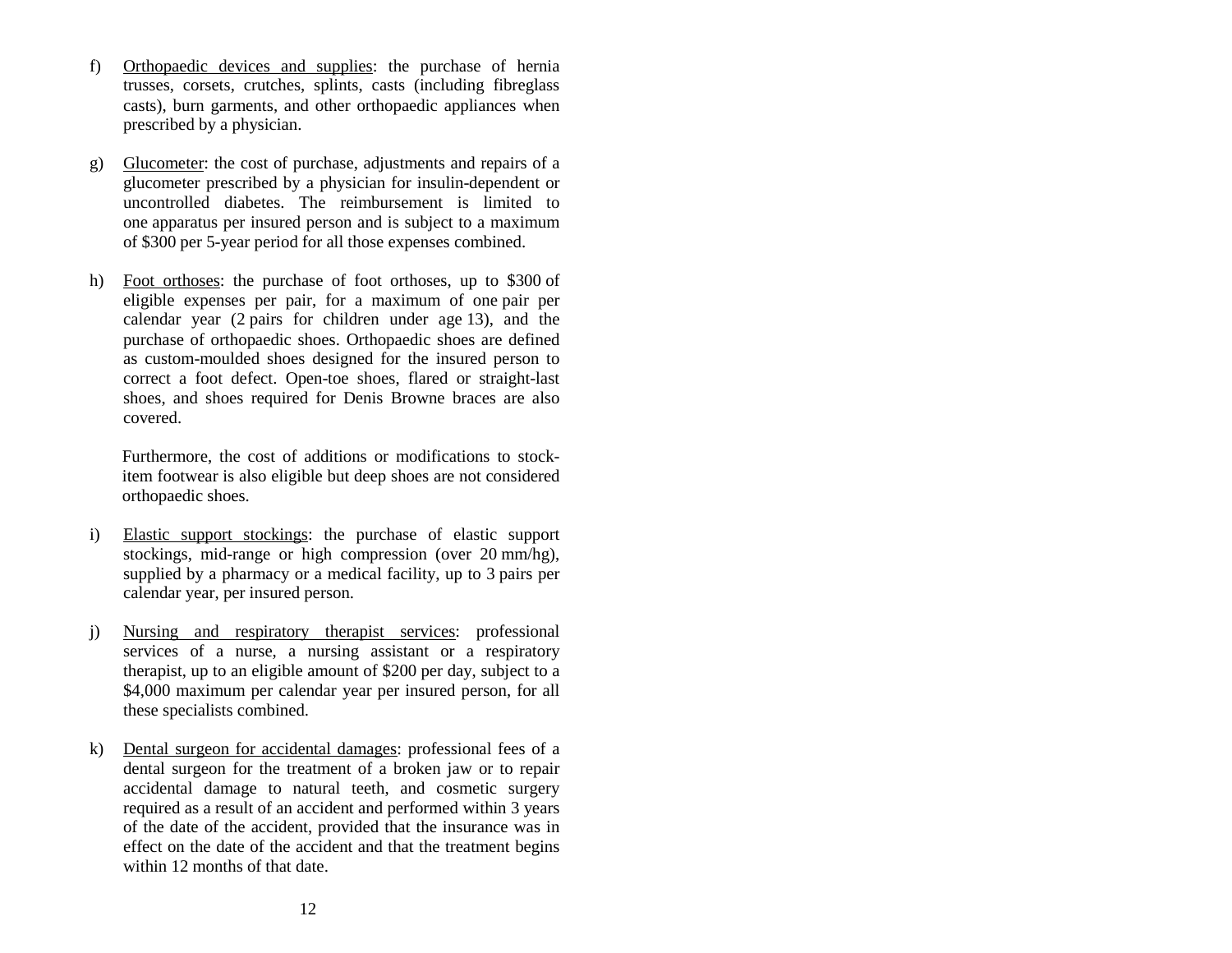- l) Health care professionals: physiotherapy treatment provided outside a hospital by a **physiotherapist** or by **physical rehabilitation therapist**, up to an eligible amount of \$35 per treatment; the services of a **podiatrist**, a **naturopath**, a **chiropractor**, an **osteopath**, an **acupuncturist**, a **massage therapist**, a **kinesiologist** or an **orthotherapist**, up to an eligible amount of \$35 per treatment; the expenses are limited to one treatment per day per insured person and to a maximum reimbursement of \$500 per calendar year per insured person, for all of these specialized treatments combined. X-ray examinations by a chiropractor are eligible, up to a \$40 maximum reimbursement per calendar year, per insured person.
- m) Psychologist: professional fees of a psychologist (or a nurse specialized in psychotherapy for services rendered exclusively in a private clinic, provided this is her main occupation and professional fees of a psychotherapist who has a permit delivered by the Ordre des psychologues); such eligible expenses are **reimbursed at 50%**, up to a maximum of \$1,000 per calendar year per insured person, for all these services combined.
- n) Treatment of alcoholism and drug addiction: expenses (including room and board) for the treatment of alcoholism and other drug addictions provided in a private facility under medical supervision, subject to a maximum amount of \$75 per day and up to a lifetime overall reimbursement of \$3,000 per insured person.
- o) Hearing aids: expenses for the purchase, replacement, rental, adjustment and repair of hearing aids, up to an eligible amount of \$500 per insured person per period of 3 years.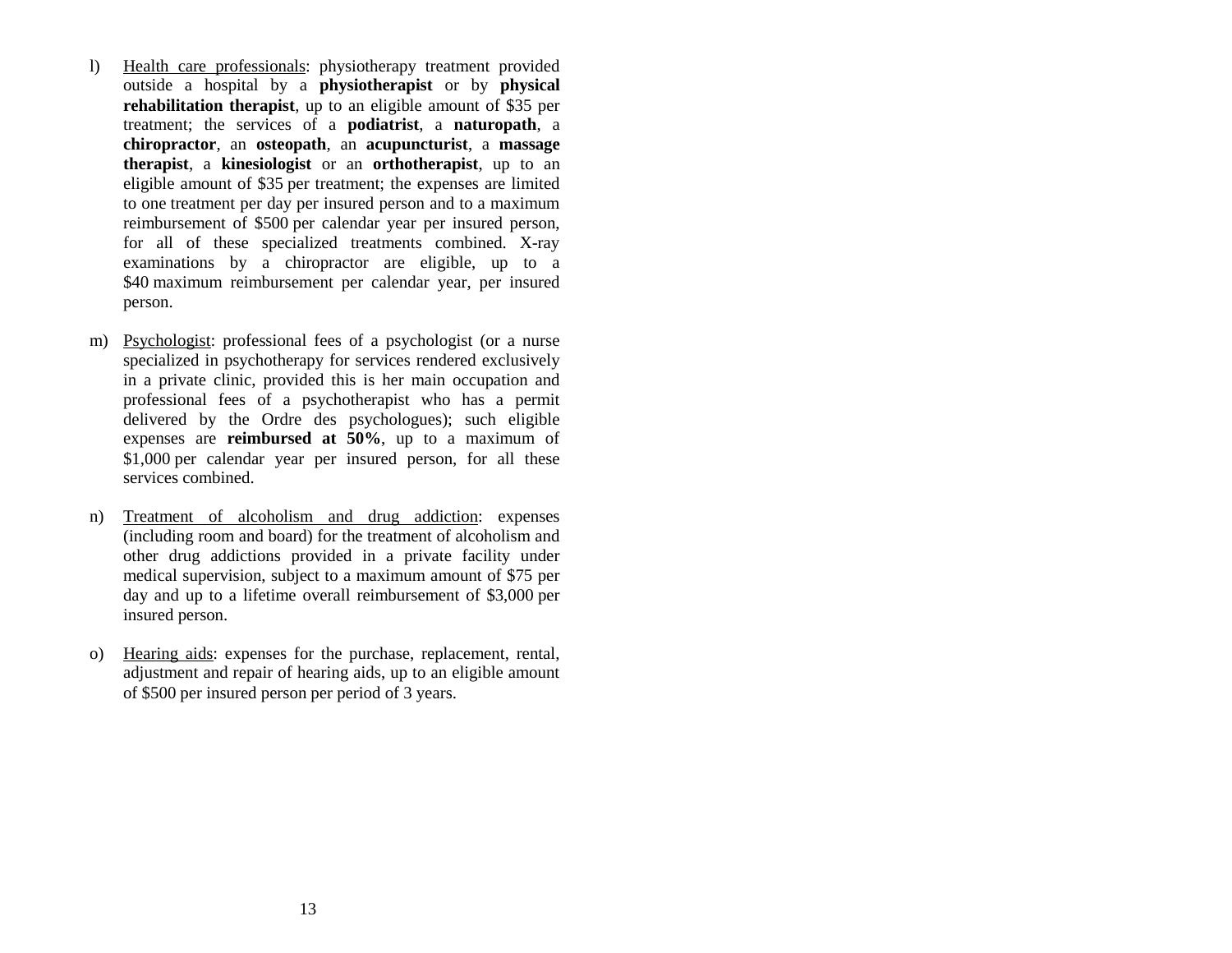p) Transportation and accommodation expenses for medical treatment outside the area of residence: expenses for transportation and accommodation incurred in Quebec for the consultation of a specialist or to receive specialized treatment that is not available in the area in which the insured person resides. A report signed by the insured person's attending physician demonstrating the necessity of a specialist consultation or treatment must be sent to the insurer. The report must state that the specialist consultation or treatment took place or was administered at the place where the specialist provides the treatment or consultation, and that this place is the closest to the area in which the insured person resides.

Costs are considered eligible for reimbursement as follows:

- i) Transportation for a journey of at least 200 km (one-way only) from the insured person's place of residence by the most direct route. Transportation by a common carrier (the cheapest method) is reimbursed. If the insured person uses her own vehicle, the expenses reimbursed will the same as the cheapest means of transportation by carrier to the same destination. Proof confirming the use of a private vehicle (gas receipt) must be enclosed with the claim for reimbursement;
- ii) Accommodation in a hotel, up to \$60 per day (reimbursable at 80%) following a journey of at least 400 km (return journey) to and from the insured person's place of residence by the most direct route. The need to make an overnight stay must be demonstrated to the insurer's satisfaction. Receipts of these expenses must be enclosed with the claim for reimbursement;
- iii) For an insured child of under age 18 who requires treatment, the transportation expenses of one accompanying parent are eligible for reimbursement.

The reimbursement of transportation and accommodation expenses must not exceed \$1,000 per calendar year per insured person.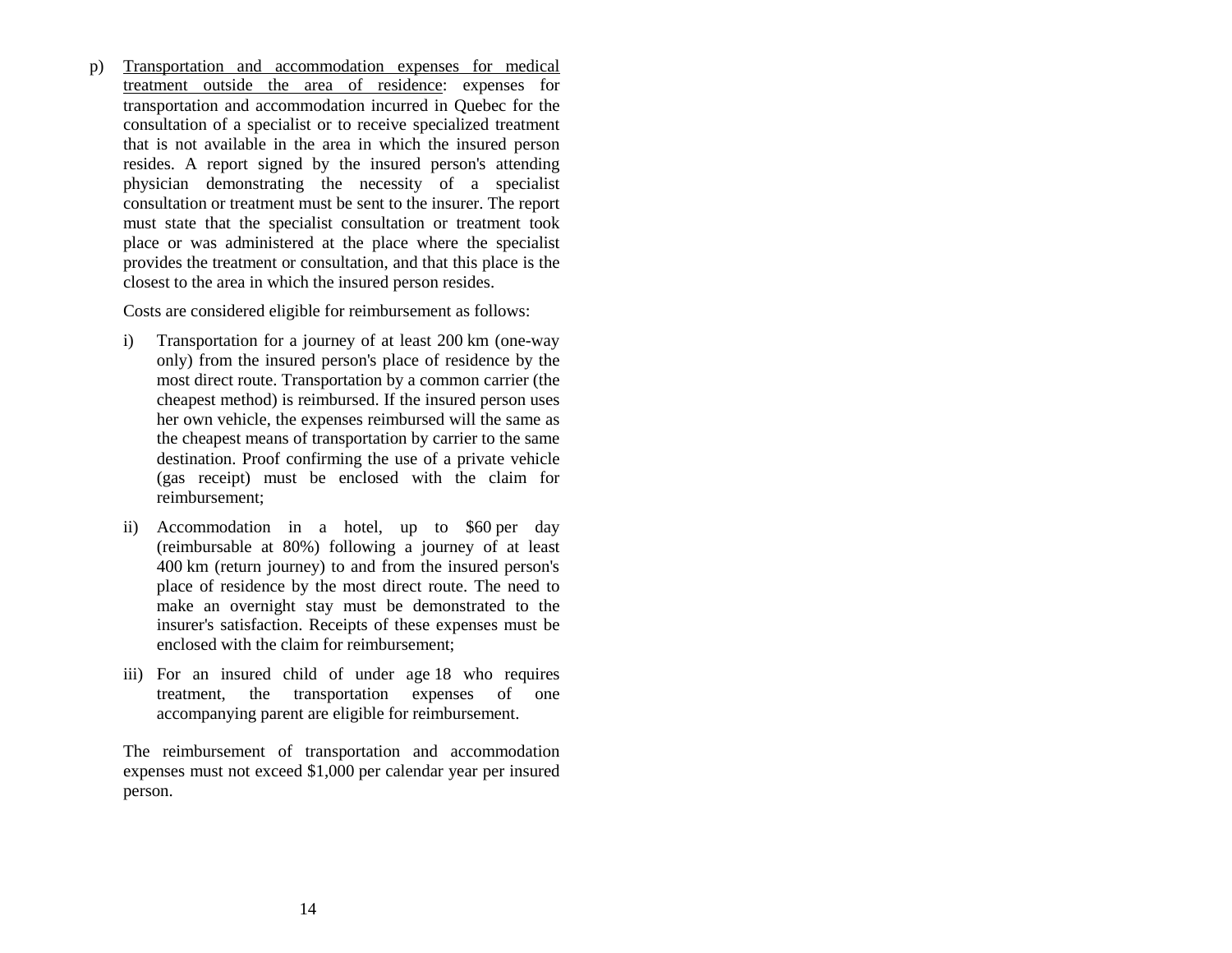#### <span id="page-18-0"></span>**C) Travel insurance expenses**

If an insured person, living in Canada and insured under public health and hospital insurance plans, incurs emergency expenses as a result of an accident or illness that occurs during a stay outside her province of residence, the insurer reimburses 100% of eligible expenses incurred for herself or one of her insured dependents, if any, up to a lifetime maximum reimbursement of \$5,000,000 per insured person, provided these expenses are not reimbursed by a government agency or under another private insurance plan.

## **Eligible expenses**

#### **a) Hospital, medical and paramedical expenses:**

- 1) hospital room and board and other hospital charges for necessary treatment of the insured person. The insured person must contact the travel assistance firm as soon as she is hospitalized, otherwise, certain expenses may not be reimbursed. If the expenses are incurred in Canada, they are limited to the daily cost of a semi-private room;
- 2) services of a physician, a surgeon and an anaesthetist;
- 3) services of a private nurse, when prescribed by the attending physician, not exceeding C\$1,000. Charges are limited to the amount normally charged for the same services in the insured person's province of residence.

#### **b) Transportation expenses:**

1) expenses incurred for the repatriation of the insured person to her place of residence by a suitable means of transportation in order to receive appropriate care as soon as her state of health allows, and in so far as the means of transportation initially arranged for the return trip cannot be used. Repatriation must be approved and arranged by the travel assistance firm. Furthermore, if the travel assistance firm recommends repatriation and the insured person declines, her coverage under the travel insurance benefit terminates;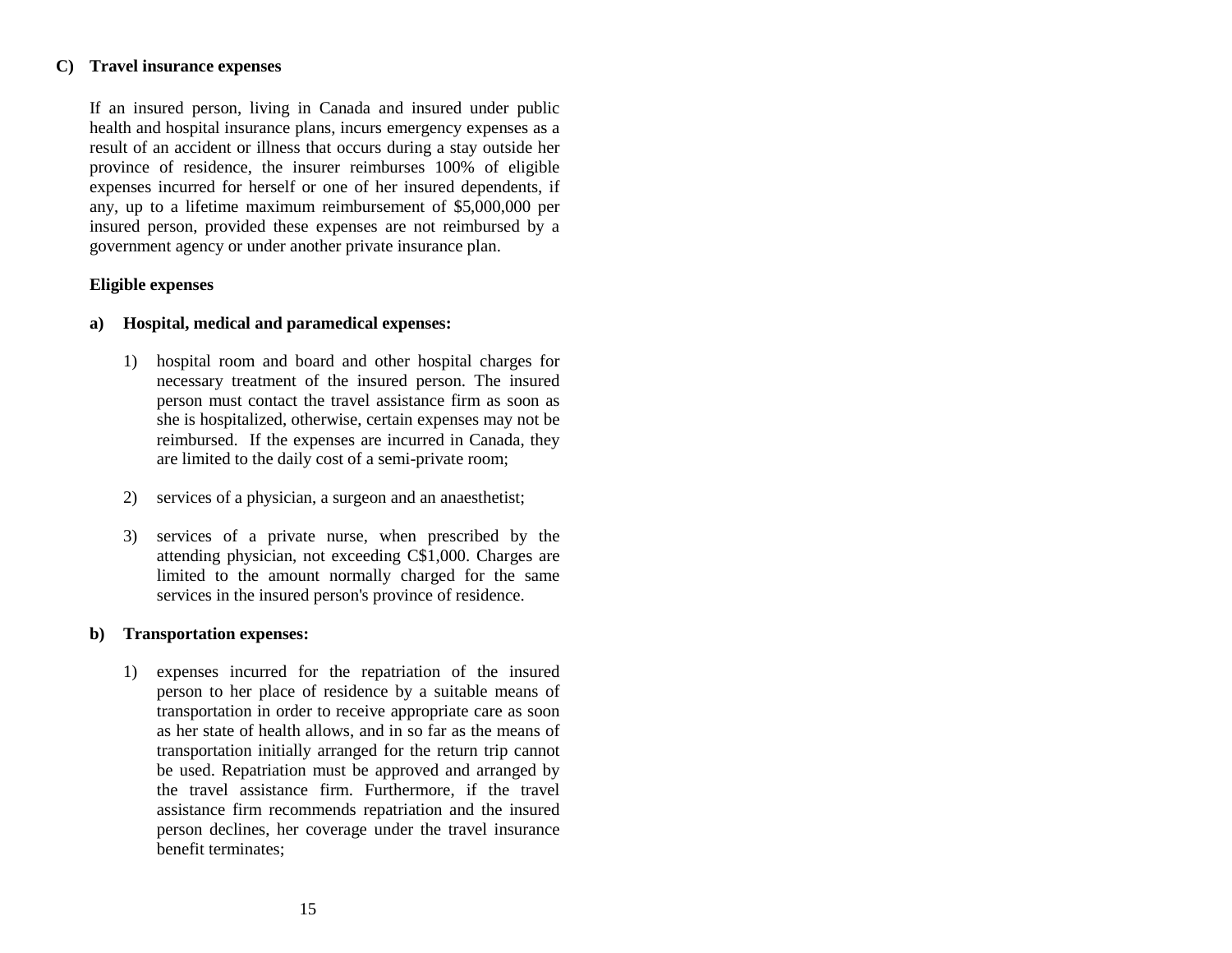- 2) expenses incurred for the repatriation of a member of the insured person's immediate family, if that person is unable to return to the point of departure by the means of transportation initially arranged for the return trip. Repatriation must be approved and arranged by the travel assistance firm;
- 3) round-trip economy fare for a qualified medical attendant who is not a family member, a friend or a travelling companion, provided the presence of this attendant is ordered by the attending physician and approved by the travel assistance firm;
- 4) economy fare for round-trip air, bus or train transportation by the most direct route for one immediate family member to visit the insured person in hospital where the insured person must be confined for at least 7 days (expenses will be reimbursed only if the insured person remains in hospital for at least 7 days). However, this visit is not eligible for reimbursement if the insured person was already accompanied by a family member aged 18 or over, and if the necessity for the visit is not confirmed by the attending physician beforehand;
- 5) the cost of returning the insured person's personal or rented vehicle if the insured person is impaired, as certified by a physician, and thus prevented from driving the vehicle and none of the family members accompanying her are able to return it. A commercial agency may be hired to return the vehicle, but the return must be approved and arranged by the travel assistance firm. The maximum reimbursement is C\$750 per participant. "Vehicle" means a car, a motor home, or a small truck or van with a maximum load capacity of 1,000 Kg;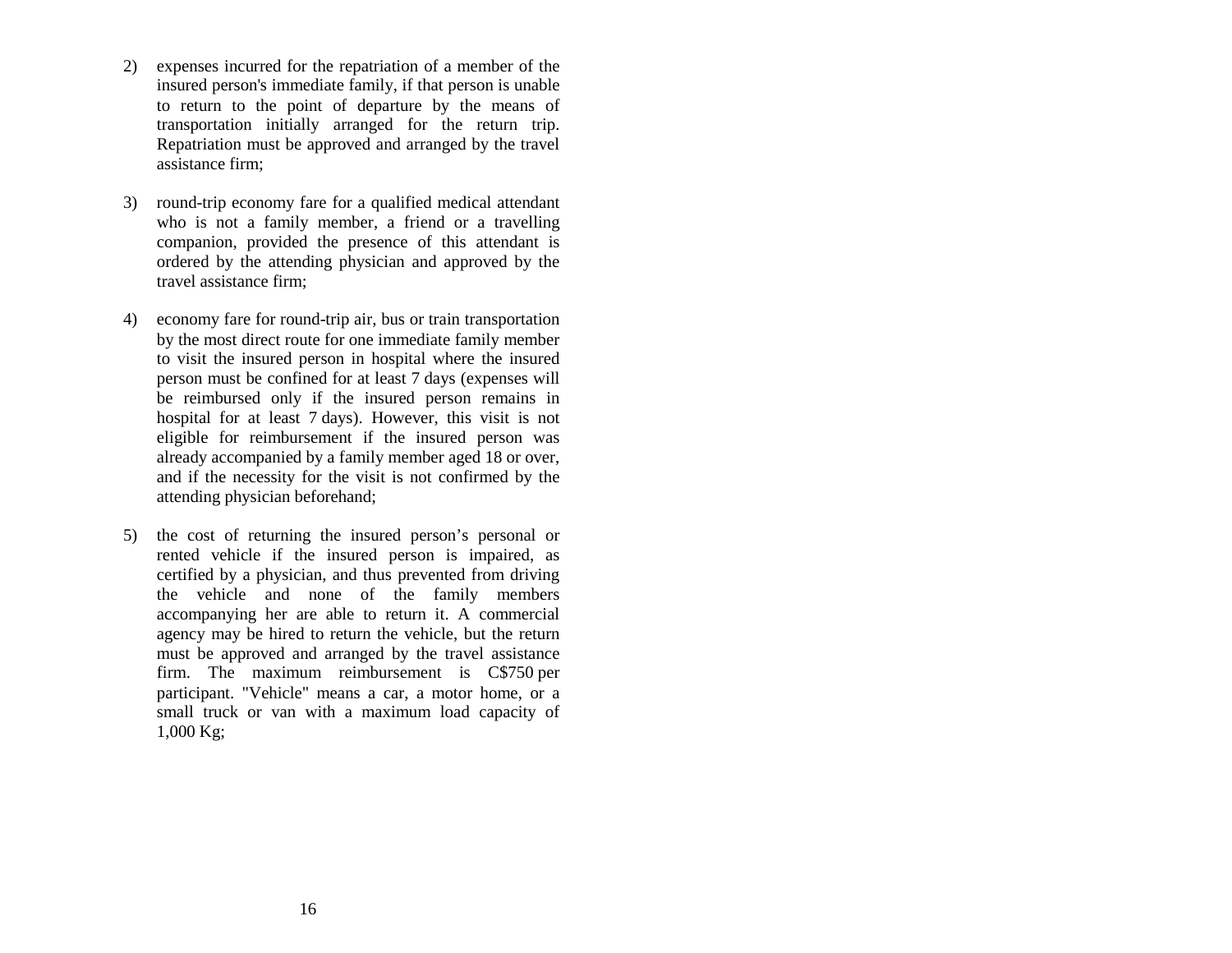- 6) if the insured person should die, round-trip economy air, bus or train transportation by the most direct route for one member of the insured person's immediate family to identify the body before repatriation (the trip must be approved and arranged by the travel assistance firm beforehand). These expenses are not reimbursed if the insured person was accompanied by an immediate family member aged 18 or over;
- 7) if the insured person should die, the costs of preparation and the return of the body or ashes to the place of residence by the most direct route (plane, bus or train), up to C\$3,000; the cost of the burial coffin is not covered. The return must be approved and arranged by the travel assistance firm beforehand. If the insured person is also covered by the trip cancellation insurance offered by the insurer, eligible expenses under this section are limited to those that are not reimbursed under the trip cancellation insurance.

## **c) Daily allowance:**

The cost of meals and accommodation for an insured person who must delay her return because of illness or bodily injury suffered by the insured person herself, an accompanying member of her immediate family or a travelling companion, as well as additional child care expenses for children not accompanying the insured person. The maximum reimbursement is C\$100 per day per participant for a maximum of 7 days. The illness or injury must be confirmed by a physician.

#### **d) Long-distance charges:**

Charges incurred for long-distance telephone calls made to reach a member of the immediate family if the insured person is hospitalized, provided that the transportation allowance to visit that person is not used and that the insured person is not accompanied by an immediate family member aged 18 or over, up to C\$50 per day, for an overall maximum of C\$200 per hospitalization.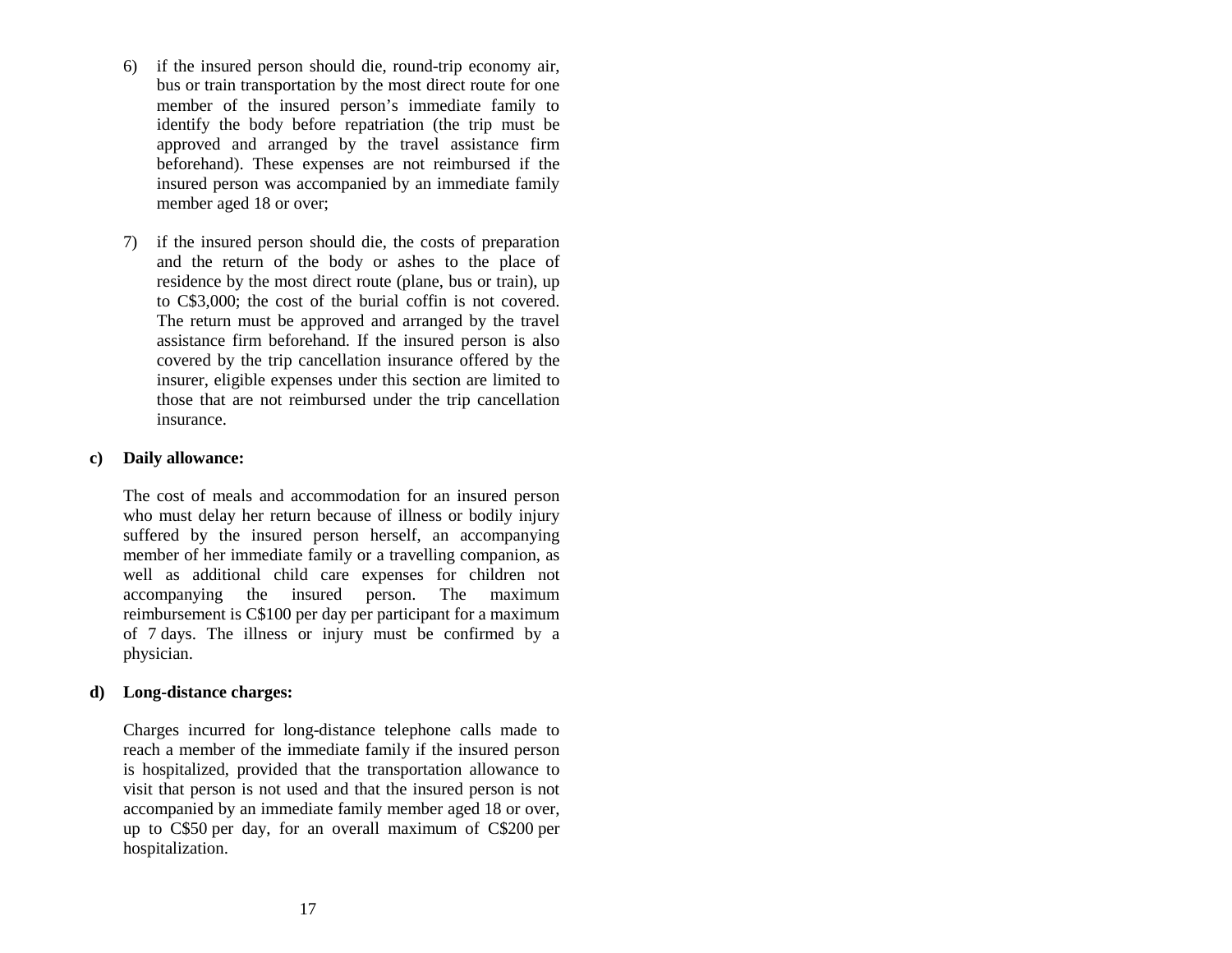## **Travel assistance service**

The travel assistance firm will take the necessary steps to provide the following services to any insured person who requires them:

- a) 24-hour toll-free telephone assistance;
- b) referral to physicians or health-care facilities;
- c) assistance with hospital admission;
- d) cash advances to the hospital when required by the facility;
- e) repatriation of the insured person to her home city, as soon as her state of health permits;
- f) establishing and staying in contact with the insurer;
- g) handling arrangements in the event of death;
- h) repatriation of the insured person's children if the insured person cannot be moved;
- i) sending medical assistance and drugs to an insured person who is too far from health-care facilities to be transported;
- j) arrangements to bring a member of the immediate family to the insured person's bedside if the insured person must be confined to hospital for at least 7 days, provided that this visit is ordered by the physician;
- k) assistance in obtaining temporary documents to replace lost or stolen identification papers for the insured person to pursue the trip;
- l) referral to lawyers if legal problems arise.

Travel assistance is provided by "**Voyage Assistance**" 24 hours a day, year round.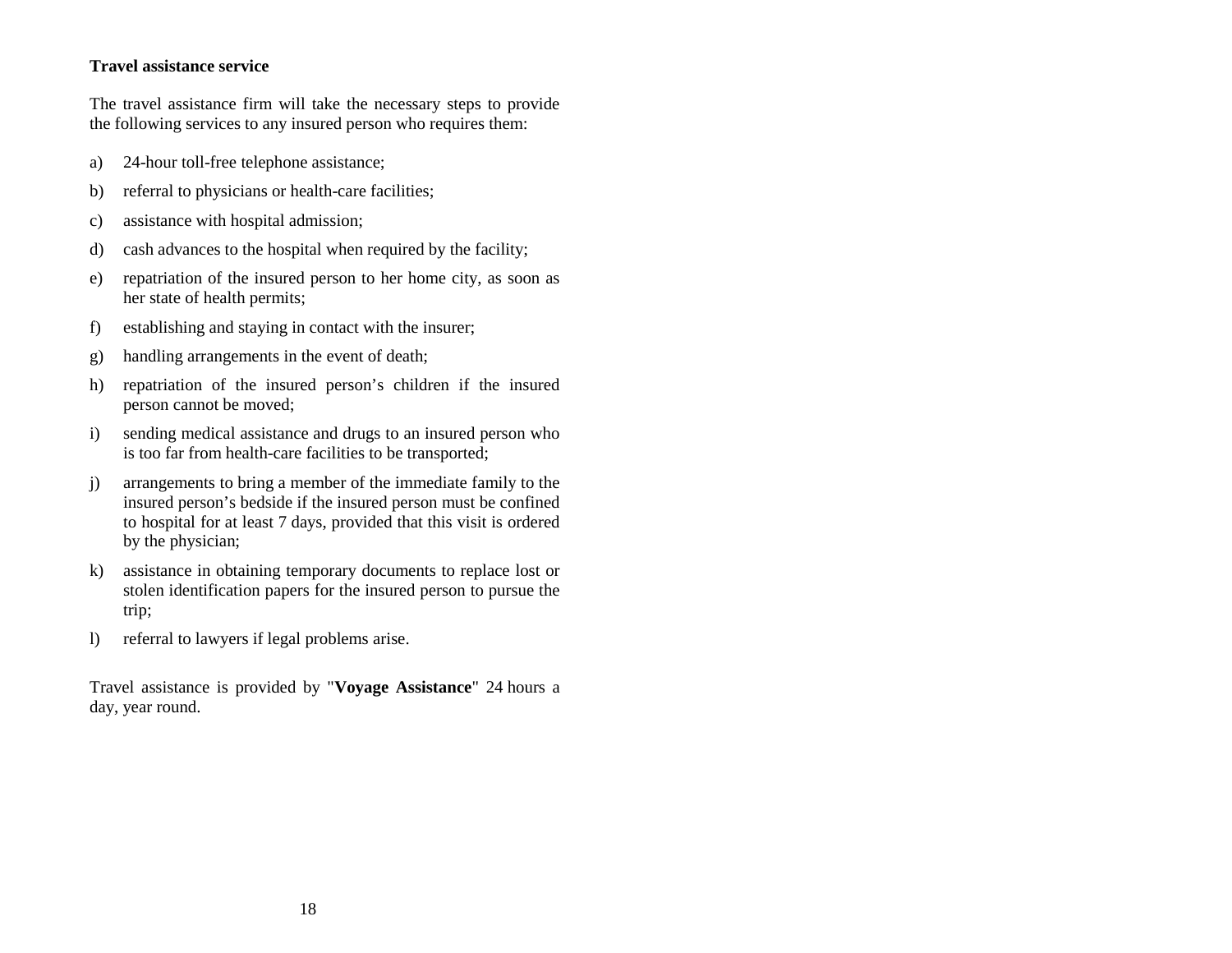**In the event of a medical emergency, and before incurring expenses, you should contact the travel assistance service immediately at one of the following numbers:**

| <b>Calling from</b>                                           | Number to call                                                  |
|---------------------------------------------------------------|-----------------------------------------------------------------|
| Montréal area                                                 | $(514)$ 875-9170                                                |
| Canada and United States                                      | $(toll-free) 1 (800) 465-6390$                                  |
| Elsewhere in the world<br>(Excluding North and South America) | (toll-free) international code<br>of the country $+80029485399$ |
| Everywhere in the world                                       | (collect call) (514) 875-9170                                   |

#### **Exclusions applicable to the Basic Extended Health Plan III**

- a) Benefits payable by the insurer are reduced by the benefits payable under any other public or private plan.
- b) No reimbursement shall be made for:
	- medical examinations for a third party (insurance, education, employment, etc.) or trips for health reasons;
	- examinations for the evaluation of eyesight and hearing, as well as for eyeglasses and contact lenses;
	- cosmetic surgery;
	- expenses incurred as a result of an accident or illness by an insured person who is serving in the armed forces at the time of the accident or illness;
	- home equipment such as whirlpool baths, air filters, humidifiers or similar devices and control devices such as stethoscopes, sphygmomanometers or similar devices;
	- wigs, dental prostheses, unless natural teeth are replaced as a result of an accident and in accordance with the provisions set forth in paragraph k) of subsection B) Expenses reimbursed at 80%;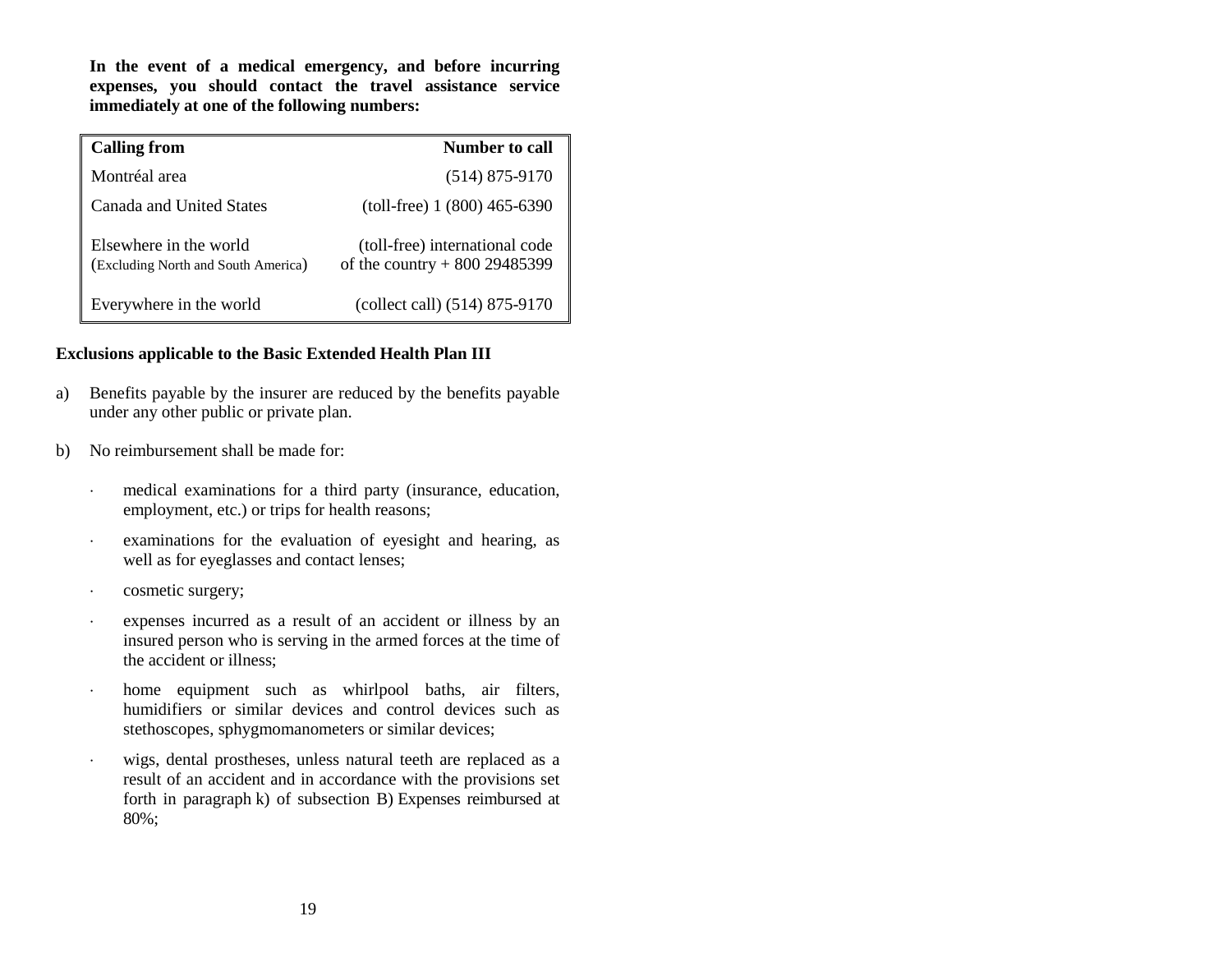- expenses resulting from active participation in an insurrection, a riot, a war (whether declared or not) or a civil war;
- care and services administered by a member of the insured person's family or by a person who resides with the insured person;
- services, treatments or supplies that a person receives free of charge or that are reimbursed under a provincial or federal law. If a person is not covered under such laws, the insurer will not reimburse the expenses that would normally be covered under the hospital or health insurance legislation in force in the insured person's province of residence.
- c) Exclusions applicable to travel insurance

Exclusions applicable to the health insurance (Basic Drug Plan and Basic Extended Health Plan III) also apply to the travel insurance.

**When an insured person is required to contact the travel assistance firm but fails to do so, the reimbursement of certain expenses may be reduced or refused.** Contacting the travel assistance firm not only prevents this kind of annoyance, it also enables the insured person to obtain information on the restrictions and limitations of her travel insurance.

The insurer pays none of the benefits provided for under the travel insurance coverage if the purpose of the trip is to receive medical or paramedical treatment or hospital services, even if the trip is made on the recommendation of a physician.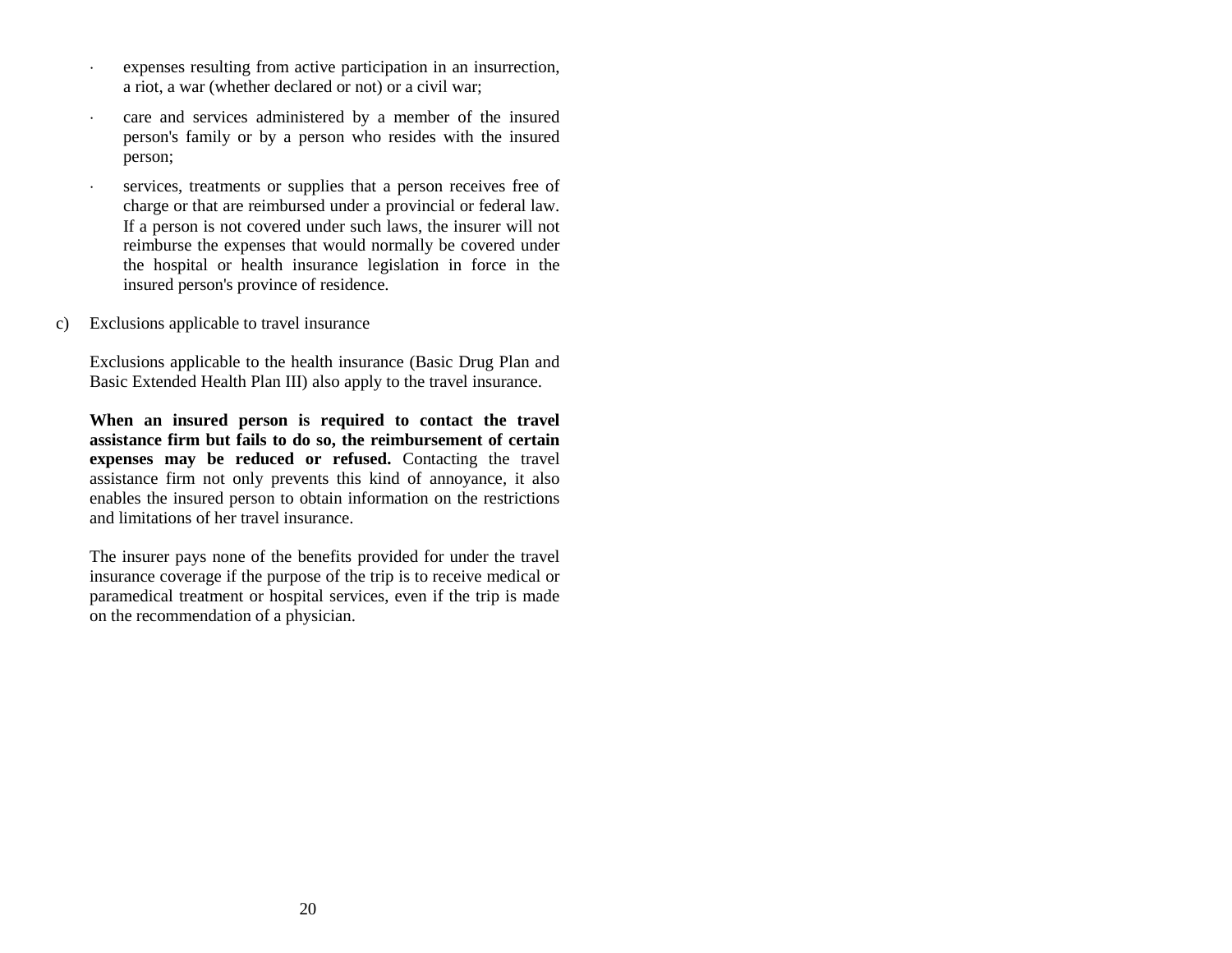#### <span id="page-24-0"></span>**EXTENDED PLAN I**

#### <span id="page-24-1"></span>**DENTAL CARE INSURANCE (compulsory following a vote in favour)**

**This section presents a summary of eligible dental services. For more information on dental treatment services covered under this plan, please contact our customer service representatives. The phone numbers are listed at the end of this booklet.**

**When the cost of any dental treatment exceeds \$300, it is recommended to submit to the insurer an estimate of cost completed by the dentist before treatment commences in order to determine which benefits may be payable.**

When a participant incurs expenses related to the following services, for herself or one of her insured dependents, the insurer reimburses:

## **A. Diagnostic and Prevention Dental Care: 100% coverage**

## **DIAGNOSTIC SERVICES**

#### **Clinical oral examination**

- Mixed dentition oral examination (once per 5 years)
- Complete oral examination, permanent dentition (once per 5 years)
- Recall or periodic oral examination (once per 9 months)
- Dental examination for children under the age of 10, if the examination is not payable under the Quebec health insurance plan
- Emergency examination (once per year)
- Specific oral examination (once per year)
- Complete periodontal examination (once per 5 years)
- Specific orthodontic examination and diagnosis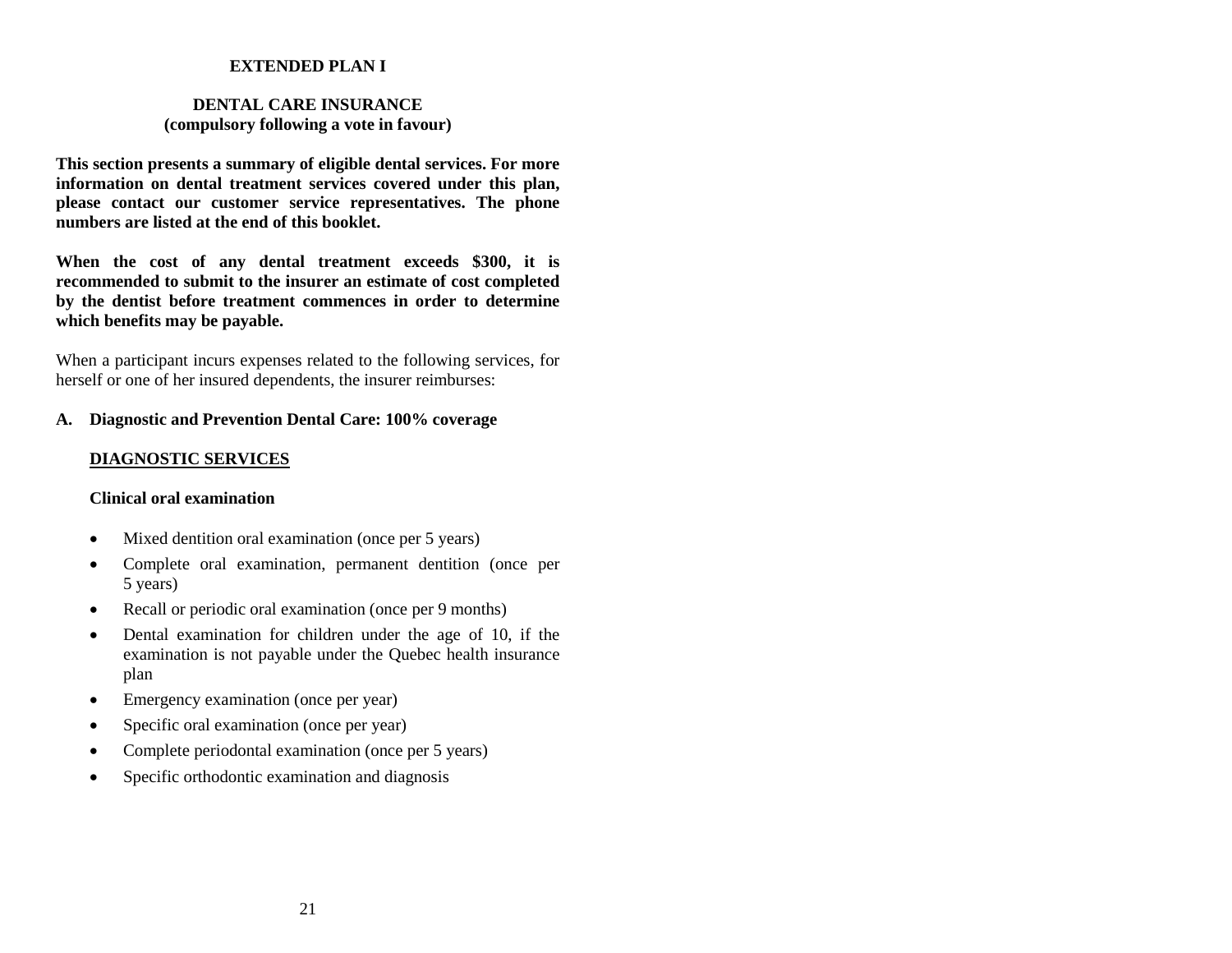## **Radiographs**

- Intraoral radiographs
- Extraoral radiographs
- Sinus examination, sialography
- Use of radiopaque dyes to demonstrate lesions, radiograph of the temporomandibular joint
- Panoramic radiograph (one film per 5 years)

## **Tests and laboratory examinations**

- Pulpal test
- Histological test
- Cytological test
- Local anesthesia

## **PREVENTIVE SERVICES**

- Prophylaxis (polishing of coronal portion of teeth once per 9 months)
- Topical application of fluoride (once per 9 months and for children under the age of 12 only)
- Removal of subgingival filling material when local anesthetic is needed, without flap, per tooth
- Pit and fissure sealants (permanent teeth for children aged 13 or younger)
- Interproximal disking of teeth
- Enameloplasty

## **ENDODONTICS**

• Endodontic emergency

## **ORAL SURGERY**

- Surgical incision and drainage
- Post-surgical treatment without anesthesia (example: Alveolitis, 1st visit)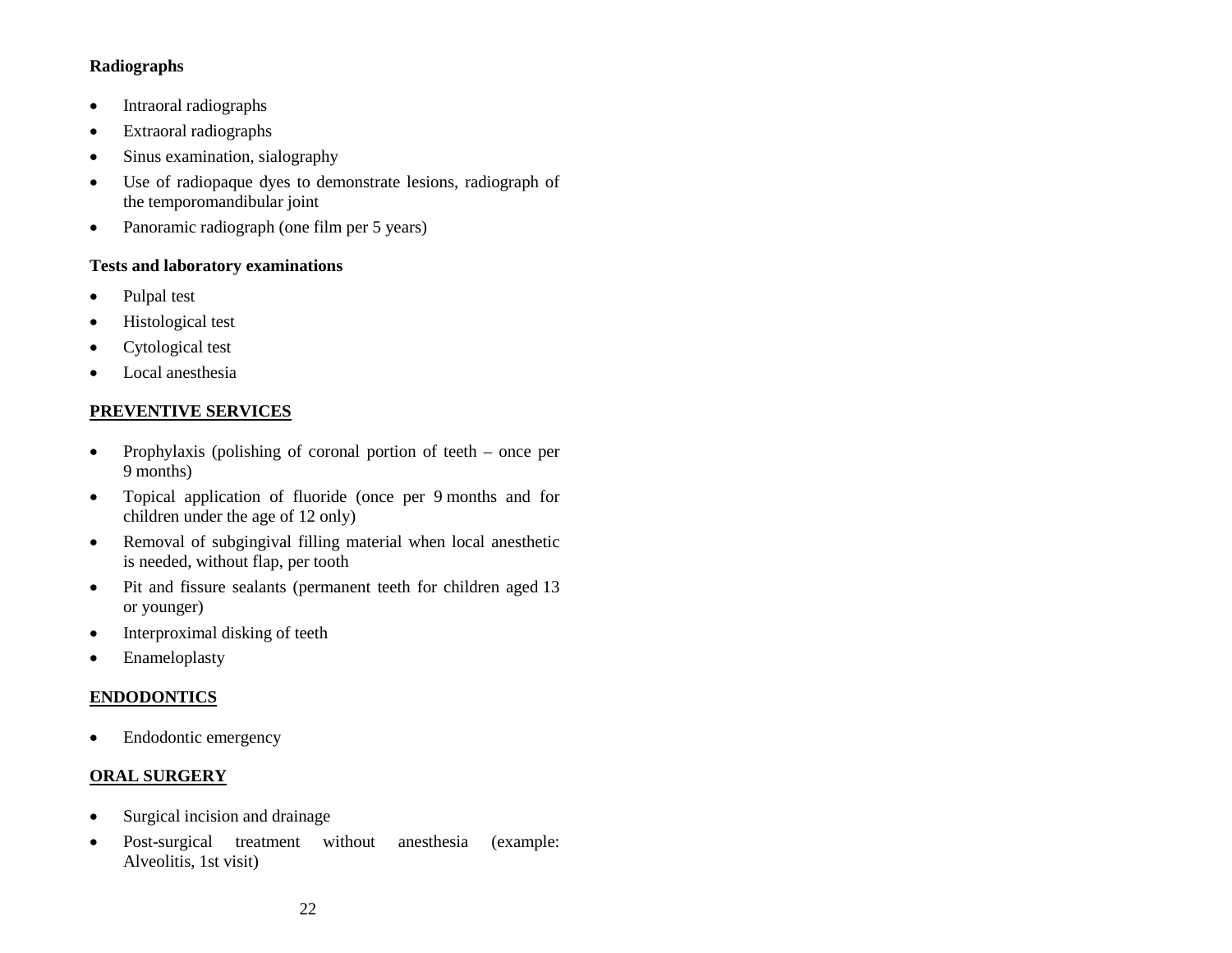#### **B. Basic Dental Care: 80% coverage**

**The same surface or class on the same tooth is reimbursed once a year.**

## **RESTORATIONS**

## **Primary teeth**

- Amalgam restoration, non-bonded
- Amalgam restoration, bonded
- Composite restoration

## **Permanent teeth**

- Amalgam restoration, non-bonded
- Amalgam restoration, bonded
- Composite restoration
- Retentive pins
- Veneer applications and diastema closure

## **Caries/trauma/pain control**

- Sedative filling/indirect capping
- Recontouring and polishing of traumatized tooth

## **ENDODONTICS**

- Pulpotomy, primary teeth (for children under the age of  $12$ )
- Root canal treatment
- Apexification
- Apicoectomy and root canal treatment performed jointly
- Perforation repair
- General treatments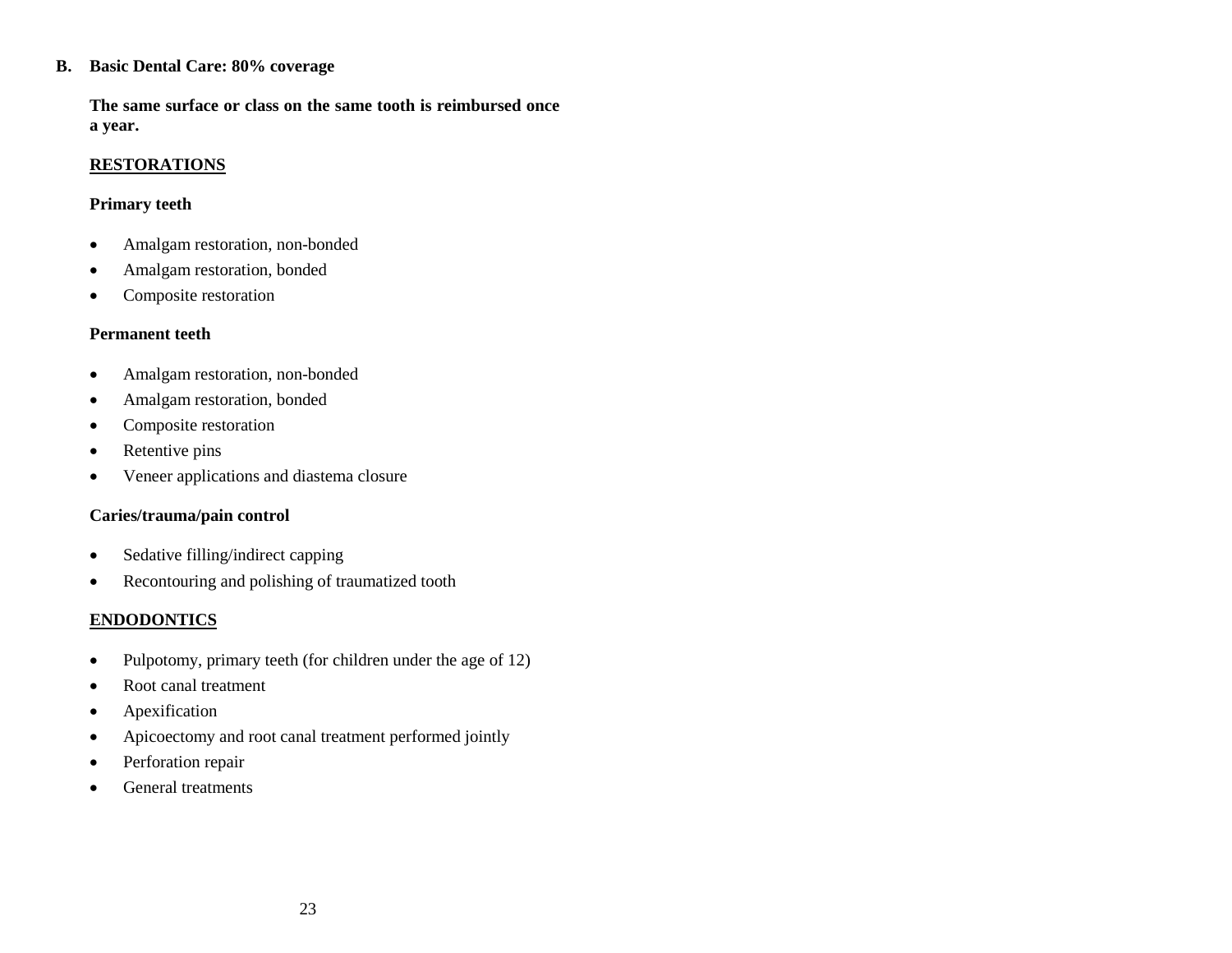## **PERIODONTICS**

- Splint and removal of splint
- Periodontal scaling supra and subgingival (once per 9 months)
- Periodontal appliances
- Intraoral appliance for TMJ

## **ORAL SURGERY**

- Tuberoplasty
- Removal of hyperplasic tissue
- Removal of excess mucosa

## **C. Complementary Dental Care: 50% coverage**

## **RESTORATION**

## **Permanent teeth**

- Recementation of broken tooth chip
- Inlays and onlays, metal
- Inlays, porcelain, resin or ceramic
- Retentive pins for inlays and onlays
- Prefabricated post with buildup through existing crown or abutment
- Preformed crown

## **PERIAPICAL ENDODONTIC SURGERY**

- Apicoectomy
- Apicoectomy and retrofilling
- Root amputation
- Intentional reimplantation
- Hemisection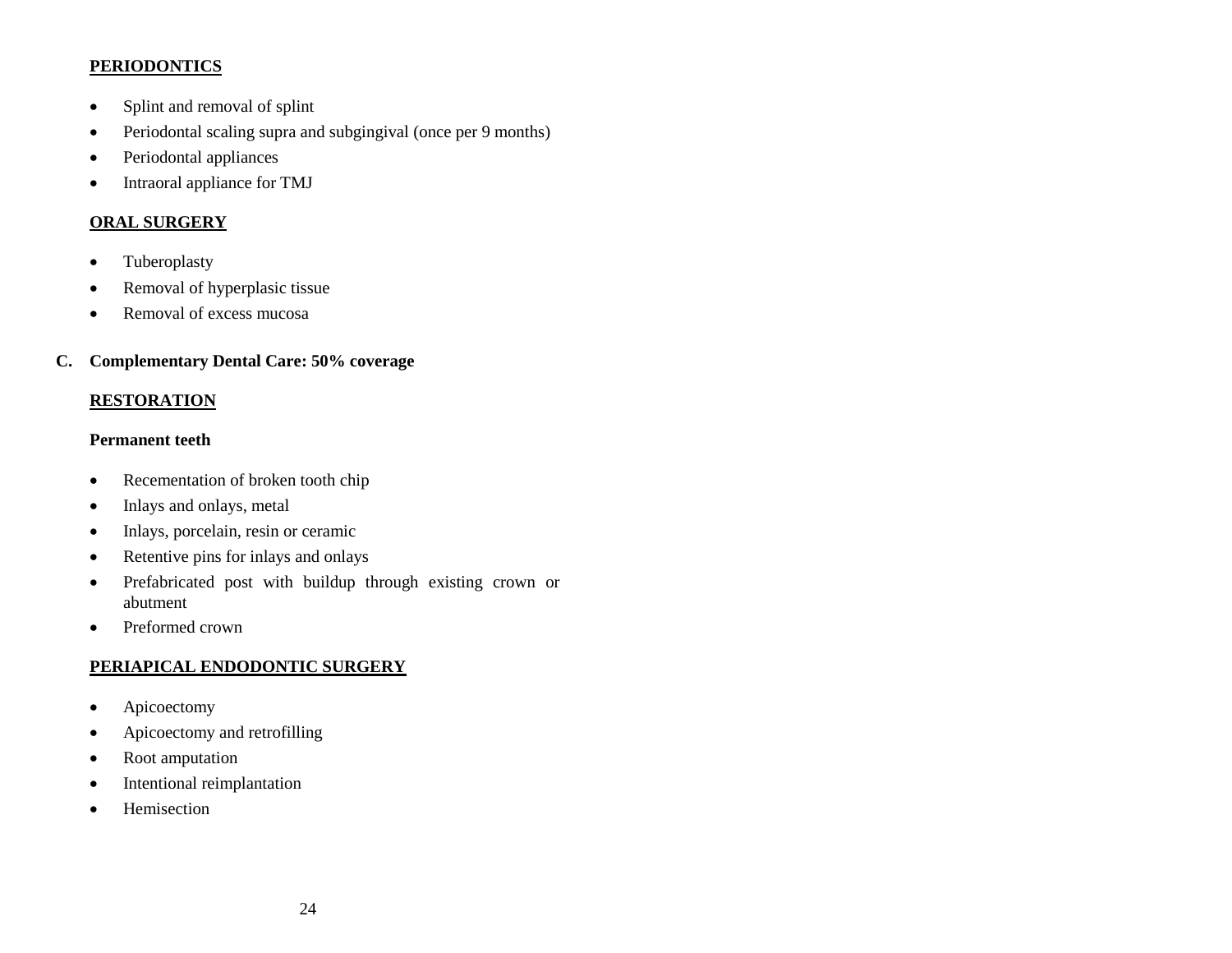## **PERIODONTICS**

## **Non-surgical periodontal services**

- Periodontal emergencies
- Desensitization

#### **Preliminary treatments**

Occlusal equilibration

#### **Surgical periodontal services**

- Root planning and curettage (once per year, except if more than one sextant is required and proven to the insurer's satisfaction)
- Periodontal surgery, including Graft, free connective tissue

## **Adjunctive periodontal procedures**

- Subgingival periodontal irrigation
- Intra-sulcular application of slow release antimicrobial and/or chemotherapeutic agents

#### **PROSTHODONTICS**

**Reimbursement for any type of prosthesis (removable or fixed) includes follow-up examinations and adjustments for the 3-month period following the date on which the prosthesis is fitted. For the laboratory expenses included in a procedure, the eligible maximum is 50% of the dental surgeon's fee for the dental procedure code at issue and in accordance with the maximum set forth in the Fee Guide of the** *Association des chirurgiens dentistes du Québec* **(ACDQ). Unless otherwise specified, any type of prosthesis is reimbursed only once per 5-year period.**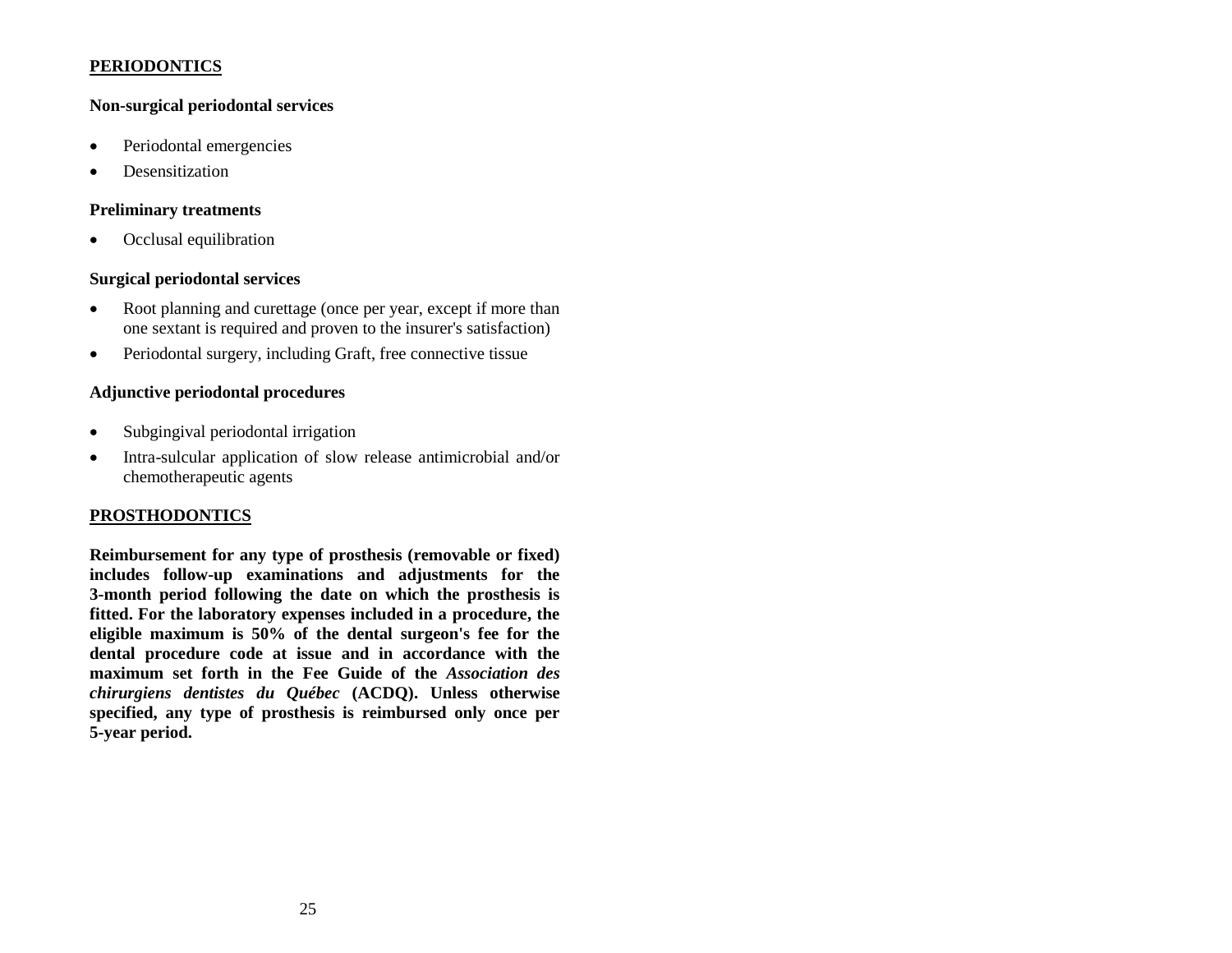## **Removable Prosthodontics**

## Complete dentures

- Standard complete dentures
- Equilibrated complete dentures
- Immediate complete dentures (once in a lifetime)
- Immediate complete dentures (transitional) (once in a lifetime)
- Dentures, complete, overdenture, standard
- Dentures, complete, overdenture, equilibrated
- Partial dentures, acrylic (immediate, transitional or permanent) (once in a lifetime)
- Partial dentures, cast
- Complete denture with partial denture (opposing arch) with cast (standard and equilibrated)
- Removable cast partial dentures with precision attachments or semi-precision cast partial dentures
- Hybrid partial dentures, cast
- Dentures, complementary services
- Dentures supported by implants, up to the fee for an equivalent standard denture

#### **Fixed prosthodontics and bridges**

(One procedure per tooth per 5-year period)

Fixed prosthodontics

- Individual crown
- Cast post
- Crown or veneer repair, chairside
- Recementation or removal of inlay, onlay, non-prefabricated crown, veneer or post
- Prefabricated post with buildup
- Pontics
- Fixed bridges, complementary services
- Abutments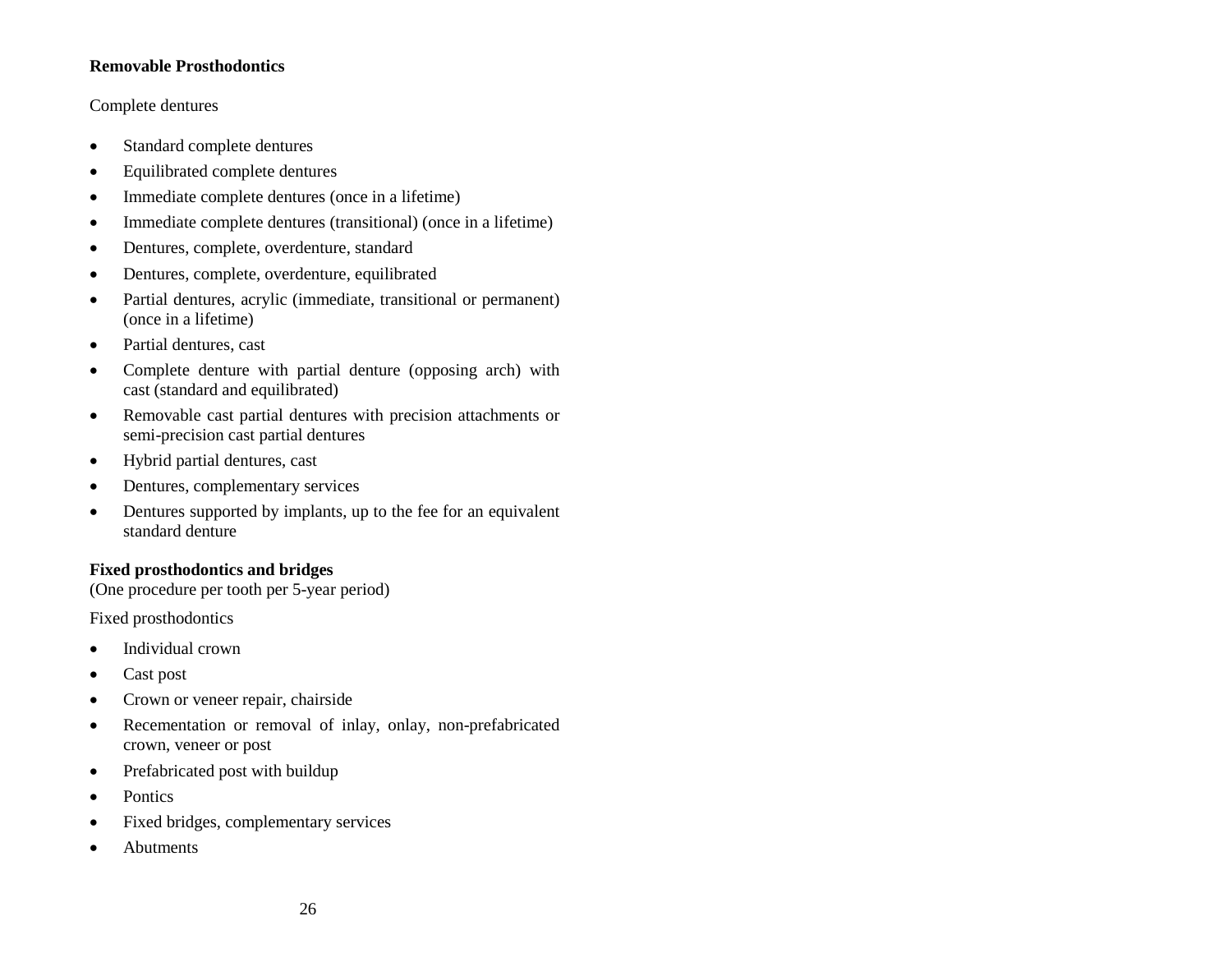## **ORAL SURGERY**

## **ORTHODONTICS**

Orthodontics expenses (for insured persons under age 21. Treatment plan to be submitted beforehand.)

## **NOTES:**

Expenses for permanent prosthesis are considered provided the fitting occurred within 6 months of the installation date of the temporary prosthesis.

Eligible expenses for each service rendered are based on the suggested rates of the *Association des chirurgiens dentistes du Québec* (ACDQ) for the period during which expenses are incurred.

## THE FOLLOWING EXPENSES ARE ELIGIBLE:

- initial prosthodontic appliances (fixed prosthodontics, permanent or temporary removable prosthodontics, complete or partial) made necessary by the extraction of natural teeth;
- replacement of an existing denture, fixed or removable, temporary or permanent, partial or complete, only if proven to the insurer in a satisfactory manner that:
	- i. the replacement is necessary because of the extraction of natural teeth while the insured person is covered under this benefit, or that
	- ii. the fixed or removable denture was installed at least 5 years before its replacement and that the current fixed or removable denture cannot be repaired, or that
	- iii. the current prosthesis is a temporary denture that replaces one or more natural teeth that were extracted while the insured person was covered under this benefit, that the replacement by a bridge or permanent denture is necessary and that it occurs within 6 months of the installation date of the temporary prosthesis.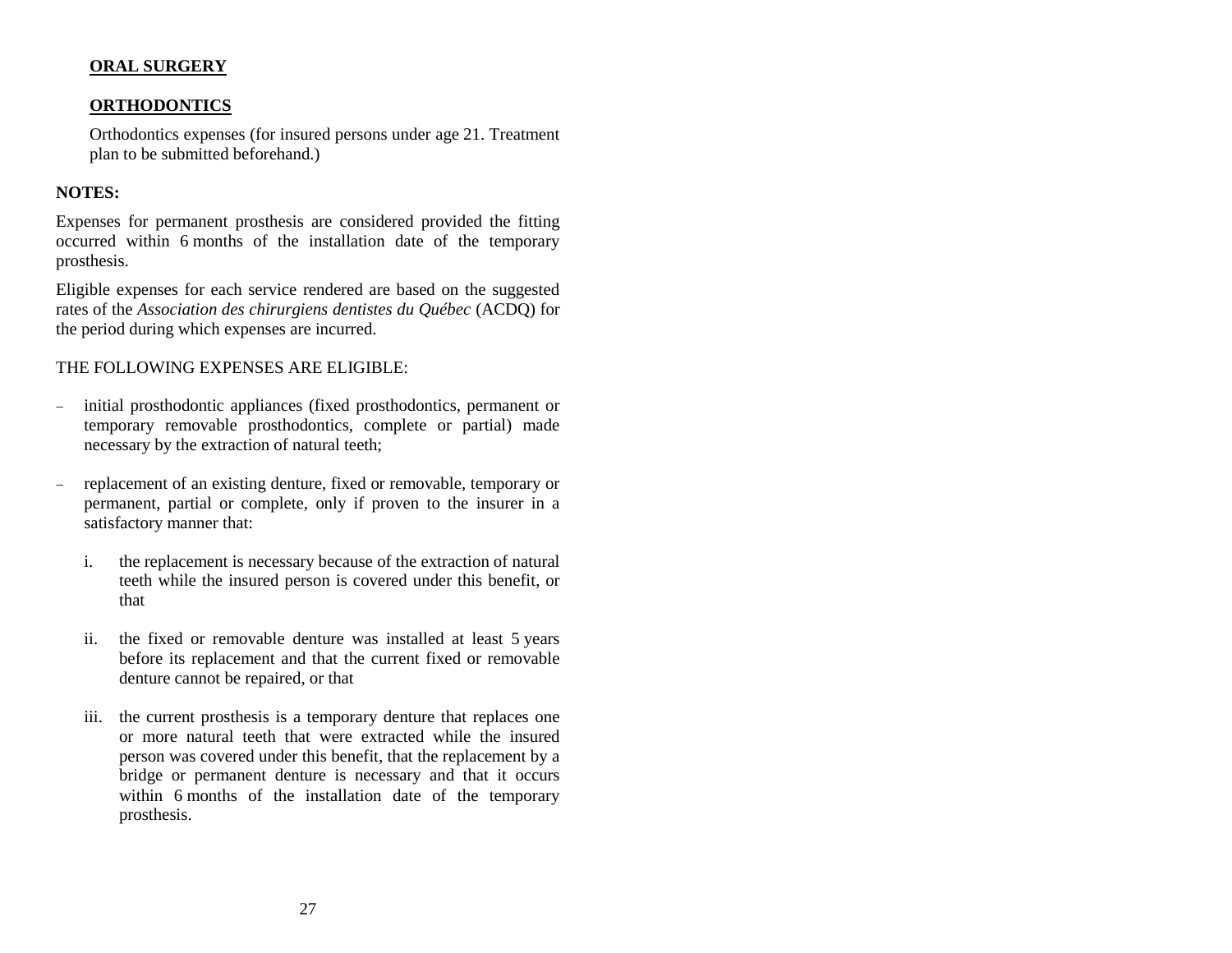## **1) Maximum Reimbursement**

For diagnostic, preventive and emergency procedures, no maximum applies.

The maximum reimbursement for all other services is \$1,000 per calendar year per insured person, except orthodontic expenses which are limited to a lifetime maximum of \$1,000 per insured person.

#### **2) Limitations and Exclusions**

- a) Dental care benefits are reduced by benefits payable under any other public or private plan.
- b) Dental care expenses that are covered under the Basic Extended Health Plan III are not eligible under this dental care benefit.
- c) No benefits are payable for dental care expenses incurred:
	- for cosmetic services, surgery or care;
	- while the insured person is serving in the armed forces;
	- for services that the insured person would not be required to pay if she did not have this coverage;
	- for services related to implants, except those covered under this benefit.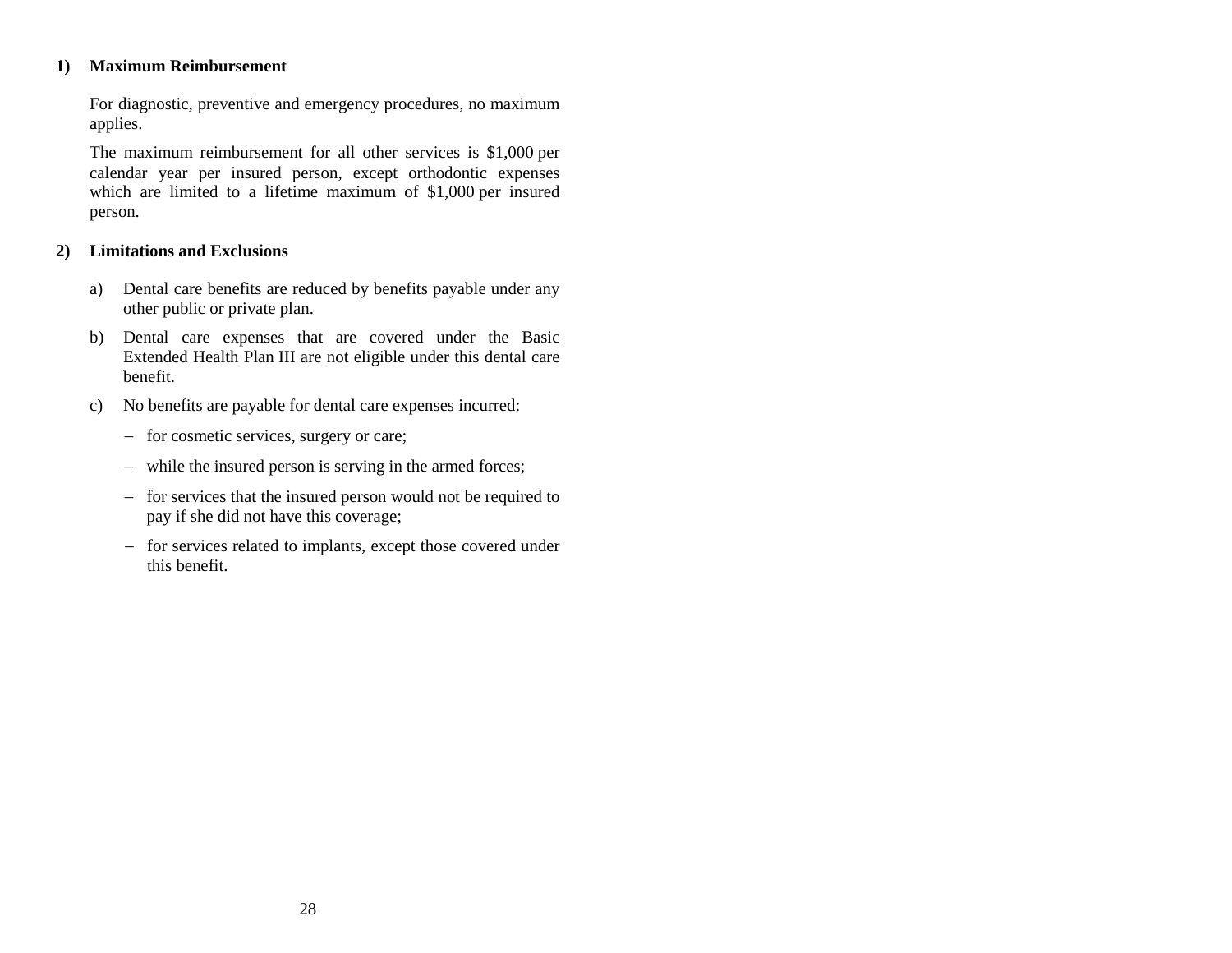## **EXTENDED PLAN II**

The Extended Plan II includes the following 5 benefits:

- 1. Participant basic life insurance;
- 2. Participant additional life insurance;
- 3. Participant basic and additional accidental death and dismemberment (AD&D) insurance;
- 4 Dependent life insurance;
- 5. Long term disability insurance.

Coverage under the life insurance benefit (including AD&D insurance) and long term disability insurance benefit is compulsory for all eligible employees. Furthermore, the dependent life insurance is compulsory for participants who choose family or single-parent coverage under the Extended Plan I or under the Basic Extended Health Plan III section of the Basic Plan. The participant who has opted out of these plans may enrol under the dependent life insurance benefit if she specifically requires it when she becomes eligible.

All employees must complete an application form and indicate the amount of additional life and AD&D insurance chosen. If an employee fails to complete the application form within 30 days of the day on which she becomes eligible, the insurer shall conclude that the participant does not wish to enrol in additional life and AD&D insurance plans.

## <span id="page-32-0"></span>**1) PARTICIPANT BASIC LIFE INSURANCE**

In the event of the participant's death, the insurer will pay \$5,000 to the last beneficiary designated by the participant.

The benefits payable are not subject to limitations or exclusions, even in the event of suicide.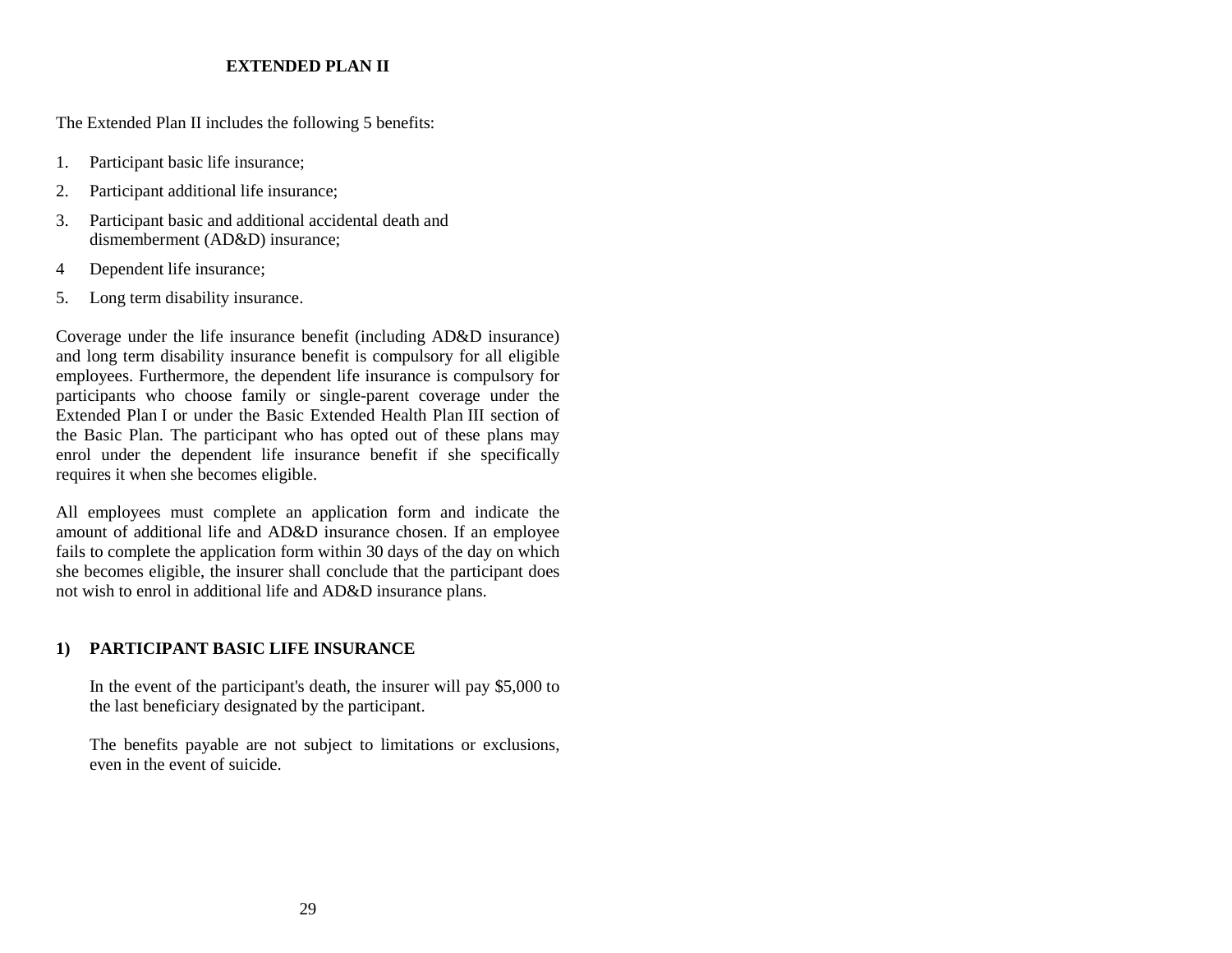## <span id="page-33-0"></span>**2) PARTICIPANT ADDITIONAL LIFE INSURANCE**

In the event of the participant's death, the insurer will pay to the last beneficiary legally designated by the participant, the following amounts: \$5,000, \$10,000, \$15,000, \$25,000, \$50,000, \$75,000 or \$100,000 depending on the personal choice of each participant. Evidence of insurability is required by the insurer for the sums of \$75,000 and \$100,000, and for any increase in the amount of additional life insurance.

If an employee works for more than one employer, the sum of all additional life insurance amounts cannot exceed \$100,000 in total.

The benefits are payable without limitations or exclusions, even in the event of suicide. However, with respect to the additional life insurance benefit, no benefits shall be paid in the event of the participant's suicide for the coverage amounts requested more than 30 days after the date on which the participant became eligible if such participant dies within the 12 months following the application.

## **Living benefit**

Subject to the approval of the insurer, any totally disabled participant whose life expectancy is less than 12 months may apply for payment of a portion of the sum insured under the life insurance and additional life insurance benefits payable upon the participant's death.

However, the living benefit is limited to 50% of the amount of life insurance. In addition, this amount may not be less than \$2,500 or more than \$100,000.

At the death of the participant, the value of the living benefit will be deducted from the amount that would otherwise have been payable under this plan.

The participant must provide the insurer with the appropriate form, duly completed and signed by the concerned persons. This form is available for the participant through the insurer.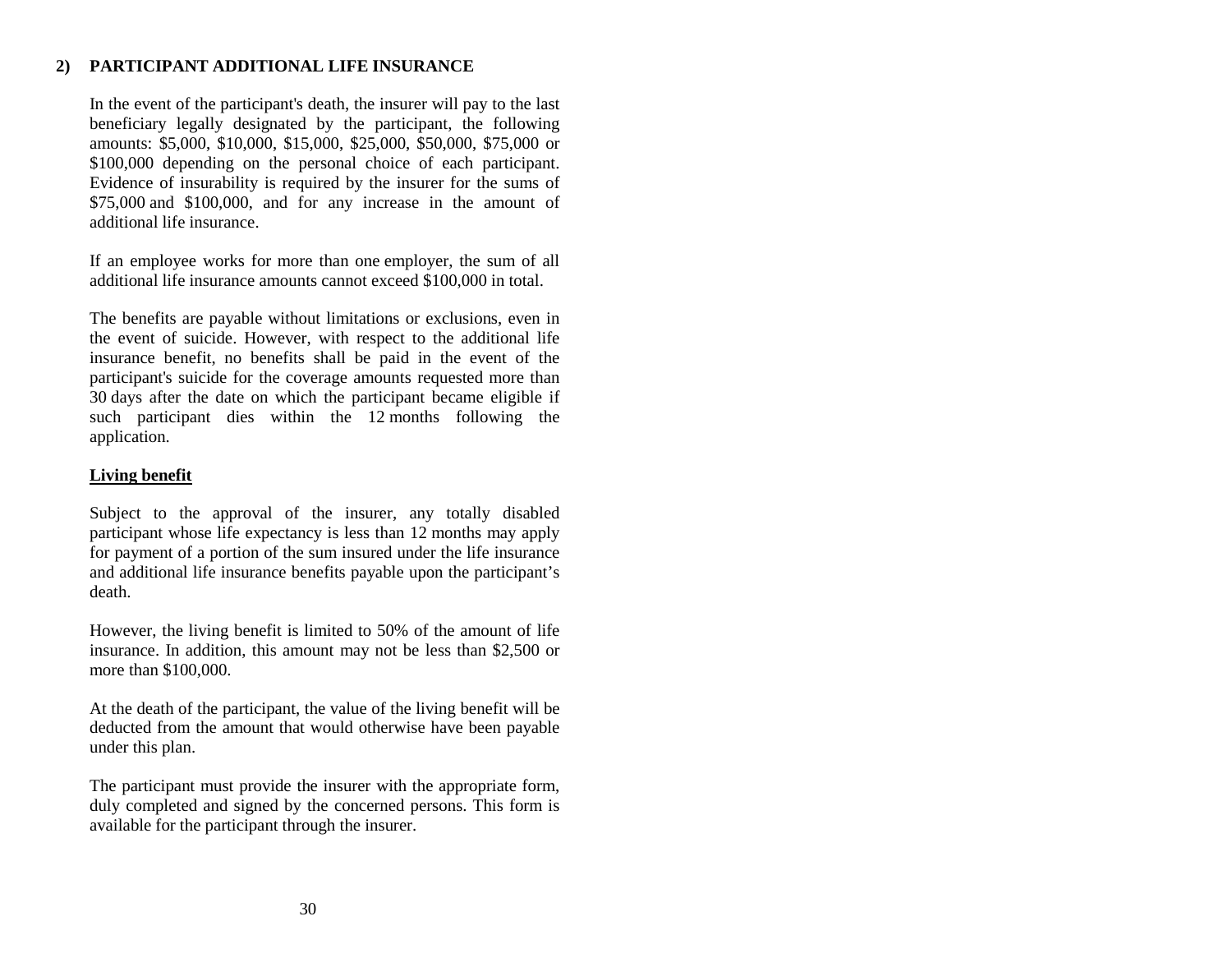"Value of the living benefit" means the aggregate of the payments made under the living benefit, plus the interest thereon from the date of payment until the date of death of the totally disabled participant.

The interest rate is set according to the annual average rate of return on one-year guaranteed investment certificates issued by Canadian trust companies. The rate will be that established immediately after the payment of the living benefit, as published in the monthly or weekly issue of the Bank of Canada Statistical Summary.

## **Living benefit exclusion**

The living benefit will not be payable if there has been any material misrepresentation or non-disclosure in the application. If the application or coverage is discovered to be null and void after the living benefit is paid, the value of the living benefit will be repaid to the insurer by the recipient of the living benefit.

## <span id="page-34-0"></span>**3) PARTICIPANT BASIC AD&D AND ADDITIONAL AD&D**

When a participant sustains one of the losses listed below as a result of an accident that occurs while the insurance is in force, and if such loss occurs within 365 days of the accident, the insurer will pay the participant or her beneficiary, as the case may be, the percentage corresponding to the sum of the amounts insured under the basic life insurance and additional life insurance benefits in force, as indicated in the SCHEDULE OF LOSSES AND BENEFITS.

#### **SCHEDULE OF LOSSES AND BENEFITS**

| Loss of life              | 100% |
|---------------------------|------|
| Loss of one hand          | 50%  |
| Loss of one foot          | 50%  |
| Loss of sight in one eye  | 50%  |
| Loss of hearing           | 50%  |
| Loss of speech            | 50%  |
| Loss of one finger or toe | 10%  |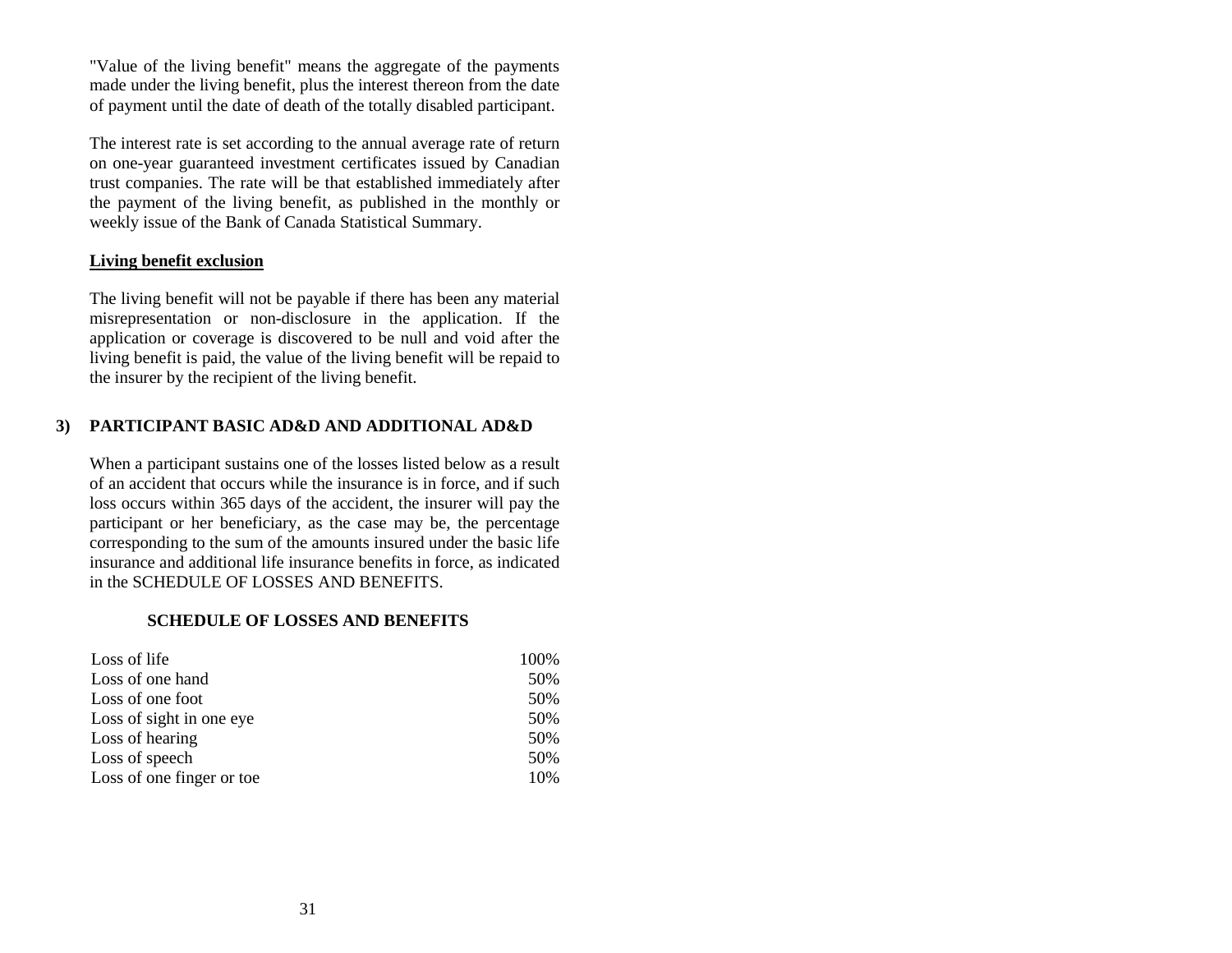The maximum percentage payable as a result of an accident that causes more than one loss is 100%.

"Loss" means:

- in the case of a hand or foot, the complete, definitive and irrecoverable loss of use of one hand or one foot, or the amputation at the wrist or ankle or above;
- in the case of a finger, the amputation of one finger at the first phalanx or the irrecoverable loss of use of one finger;
- in the case of sight, the total, definitive and irrecoverable loss of sight of an eye;
- in the case of hearing, the total, definitive and irrecoverable loss of hearing;
- in the case of speech, the total, definitive and irrecoverable loss of speech.

## **Limitations and Exclusions**

No benefits are payable for a loss due to one of the following causes:

- a) suicide, attempted suicide or voluntary self-inflicted injury;
- b) active participation in a riot, an insurrection, criminal acts, a war, whether declared or not, or a civil war;
- c) active service in the armed forces.

#### <span id="page-35-0"></span>**4) DEPENDENT LIFE INSURANCE**

The dependent life insurance benefit applies to dependent children including, as the case may be, a person suffering from a functional impairment, as defined in subparagraph 2. of paragraph B) of the DEFINITIONS section under the GENERAL PROVISIONS.

The amount of life insurance is \$3,000; the dependent child is insured as soon as he is at least 24 hours old at the time of death.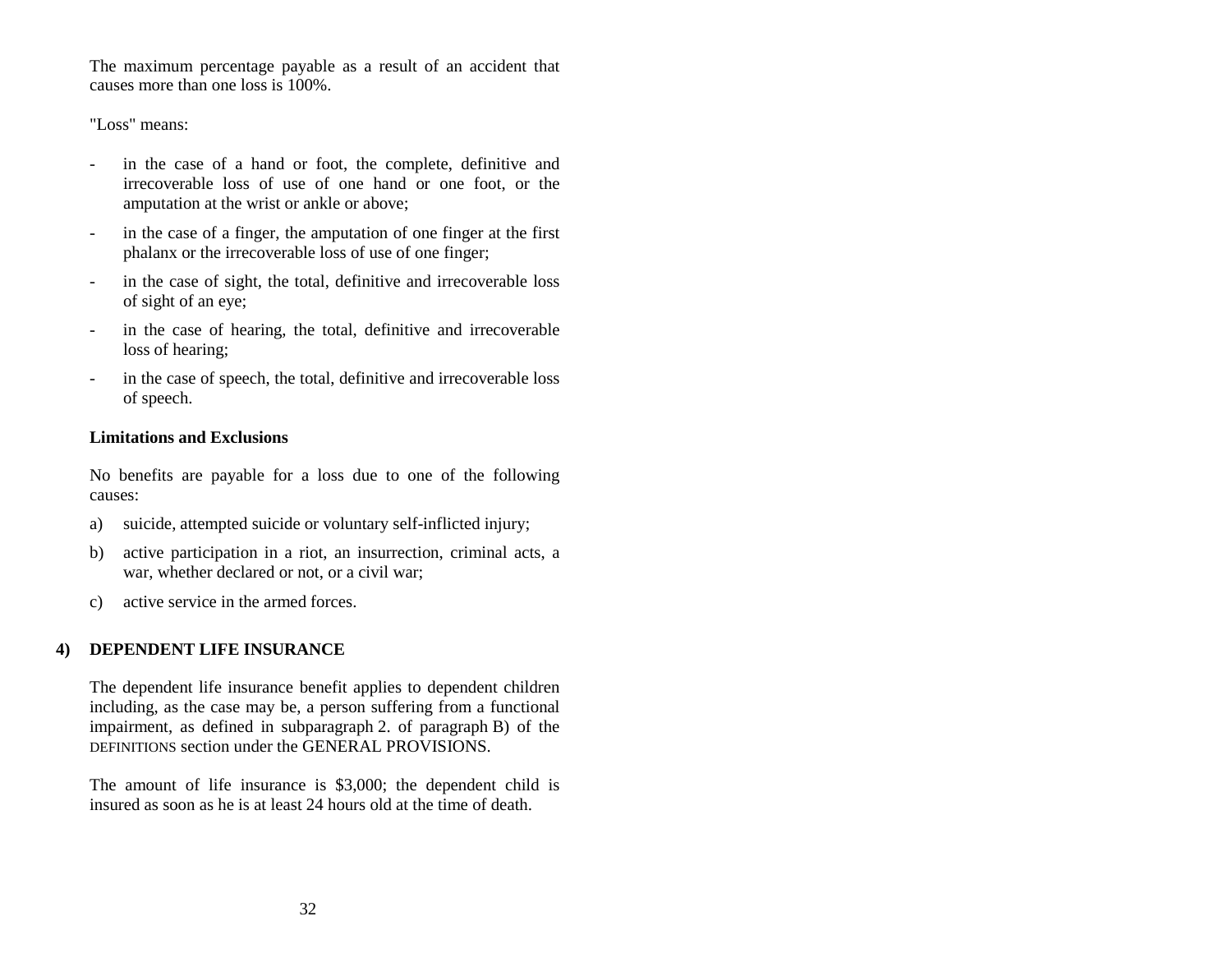# **5) LONG TERM DISABILITY INSURANCE**

This benefit complements the disability insurance offered by the employer and provides the participant with an income if a disability prevents her from working for an extended period of time.

## **Waiting period**

For a participant who has a full-time employee status, the waiting period is equal to 5 working days plus 104 weeks of the same disability period. For a participant who does not have a permanent full-time employee status, the waiting period of "5 working days" mentioned above is replaced by "7 calendar days" as of the first day on which the employee is scheduled to work, or as of the first day following the first 12 weeks of disability, whichever occurs first, plus 104 weeks.

## **Amount**

The benefit amount is equal to 100% of the net benefit established on a monthly basis [see NOTE 1] and payable by the employer for the 104th week of benefit payment under the disability insurance plan offered by the employer, whether the benefit is actually paid or not.

The basic salary used to calculate the minimum benefit is \$12,000 and is the one used to calculate the benefits of a part-time employee, regardless of the percentage of time worked (25% more or less). In the case of a participant who works for more than one employer or a participant who works more than one job referred to in the collective agreement for the same employer, the amount of the benefit is based on the total salary earned on for all jobs combined, and the minimum salary (\$12,000) applies to all jobs combined.

Thus for a part-time participant, the amount of benefit payable is the highest between:

- a) 100% of the net disability insurance benefit received from the employer for the 104th week of disability, or
- b) 100% of the net benefit based on 80% of a presumed annual salary of \$12,000.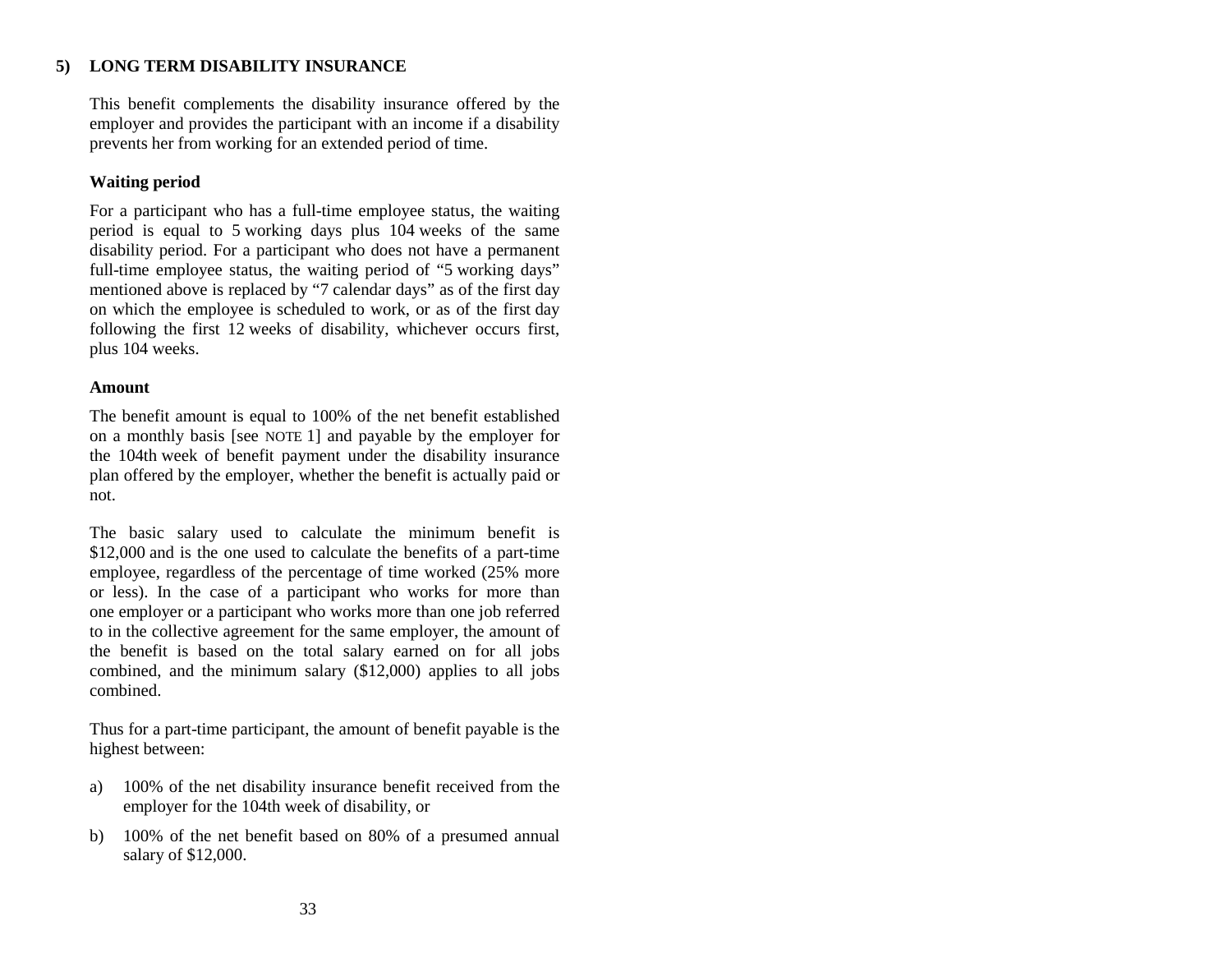In the case of a participant who is dismissed during the period of disability insurance benefit payment provided for in the plan offered by the employer, the amount of her long term disability insurance benefit will be calculated on the basis of the net benefit [see NOTE 1] that she would have received from the employer for the 104th week of benefits under the disability insurance plan offered by the employer.

NOTE 1: The net benefit is equal to the benefit payable under the disability insurance plan offered by the employer, reduced by federal and provincial income taxes and contributions to the Québec Pension Plan, Employment Insurance and Québec Parental Insurance Plan.

## **Payment frequency and duration of benefits**

After the waiting period has expired, the benefit is paid on a monthly basis for as long as the total disability lasts as defined in paragraph **C.** of the DEFINITIONS section under the **GENERAL PROVISIONS**, or until the participant's 65th birthday.

#### **Indexation**

When benefits have been paid by the insurer for a period of 12 full months, whether consecutive or not, the net benefit then paid is indexed on January 1st of each year according to the pension index published by the *Régie des rentes du Québec,* up to a maximum adjustment of 5%.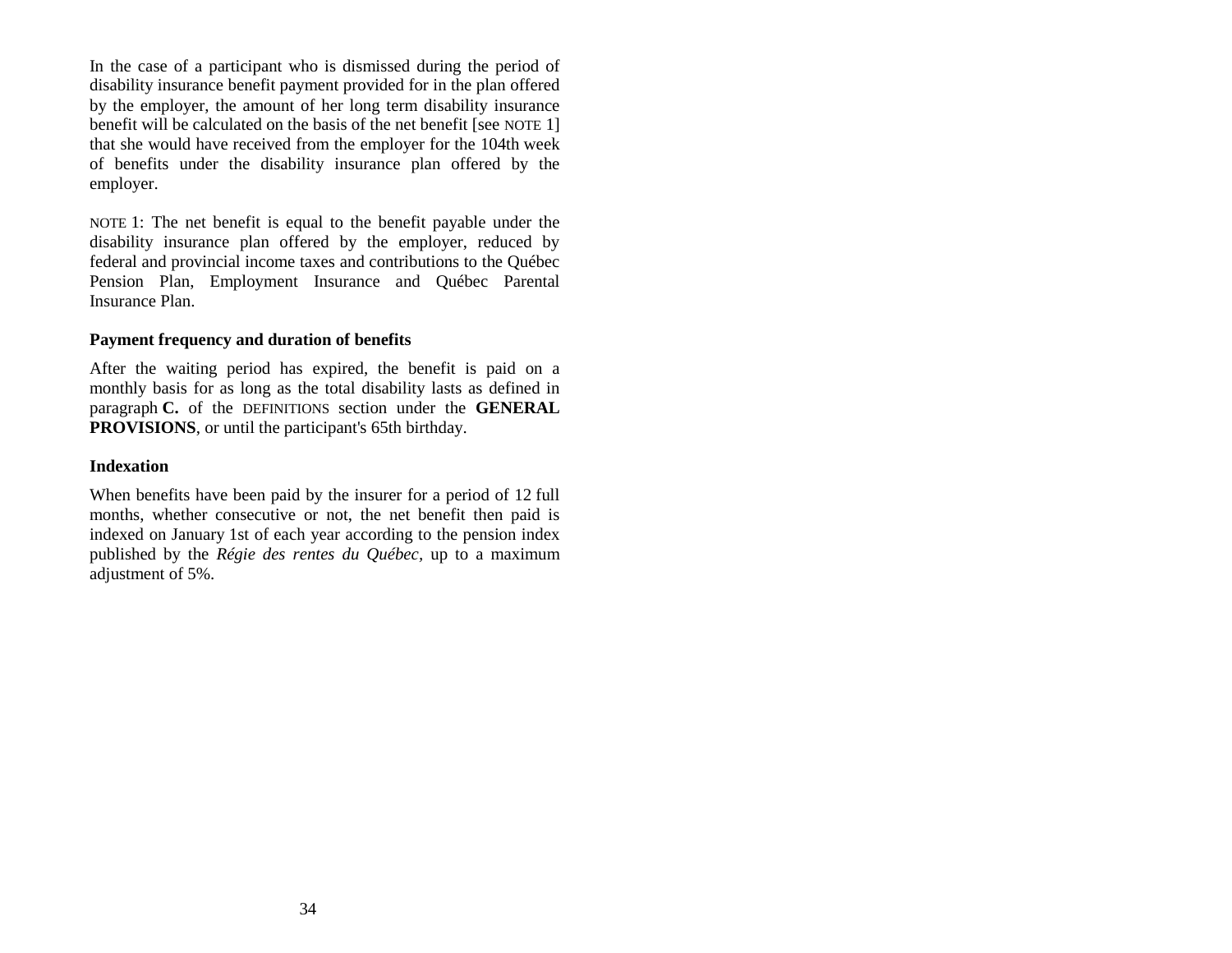# **Integration**

The benefit is reduced by the initial disability benefit payable under the Teachers' Pension Plan (RRE), the Public Sector Superannuation Plan (RRF), by the Pension Plan of Management Personnel (PPMP), by the Government and Public employees Retirement Plan (RREGOP), or by any other public and para-public sector pension plans, under the *Quebec Automobile Insurance Act* or the *Act respecting industrial accidents and occupational diseases*, by the Québec Pension Plan or any other social legislation respecting the disability which entitles the participant to receive benefits under this long term disability insurance plan. Any lump sum payment or special agreement respecting the disability, as agreed with one of the agencies mentioned above, is considered when calculating the amount of disability benefits and integrated, as the case may be, to the benefit payable under this plan.

However, only the initial amounts payable under each of the other sources are considered, regardless of their indexation after the date the benefits set forth under this plan become payable.

It is the participant's obligation to prove that she is not entitled to benefits from the sources mentioned previously.

For a disabled participant who is eligible, without actuarial reduction, to a pension annuity under a public and para-public sector pension plans (RREGOP, RRE, RRF, PPMP, etc.) and is no longer employed, her disability benefits will be reduced by an amount equal to 60% of said pension annuity under a public and para-public sector plan (RREGOP, RRE, RRF, PPMP, etc.).

The disabled participant who is eligible under the pension plan with actuarial reduction is not obliged to apply for her pension annuity. If she does, the pension benefit will be integrated with the disability insurance benefit.

In addition, the disabled participant who continues to accumulate years of service under the RREGOP, RRE, RRF, PPMP, etc. is not obliged to apply for her pension as long as she maintains a link of employment.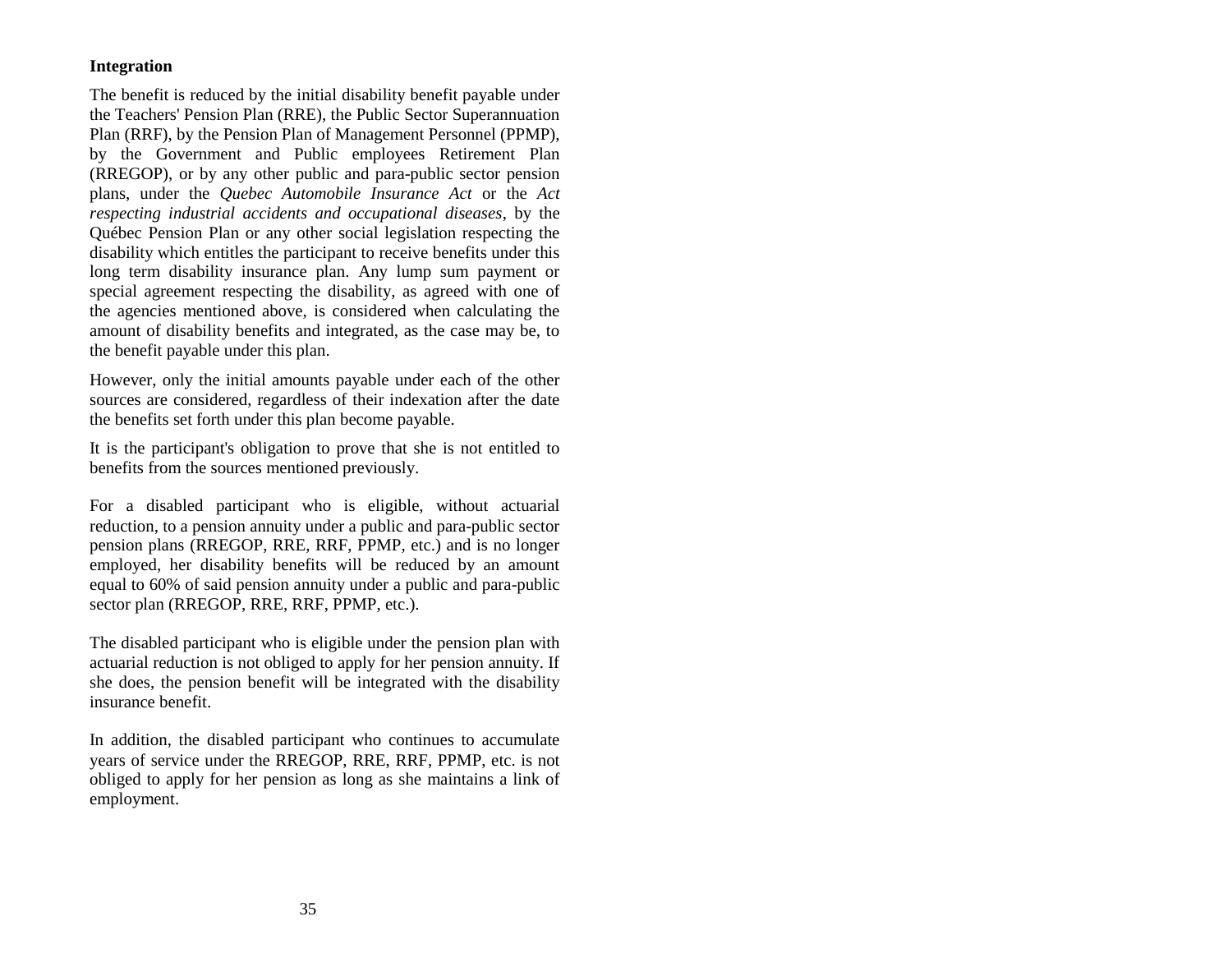## **Rehabilitation**

If a disabled participant accepts employment as part of a rehabilitation program approved by the insurer, the benefit payable will be reduced only by 50% of the net salary received from this employment.

## **Limitations and exclusions**

This insurance does not cover any period of disability:

- while the participant is not under the continuous care of a physician or of a health care professional, except in the case of a stable condition certified by a physician to the satisfaction of the insurer;
- due to active participation in a war (whether declared or not), a civil war, an insurrection or a riot;
- during which the participant performs a gainful occupation (except as stipulated under the "Rehabilitation" paragraph) or as part of a rehabilitation program for which the conditions are approved by the insurer, in which case benefits are integrated and not excluded.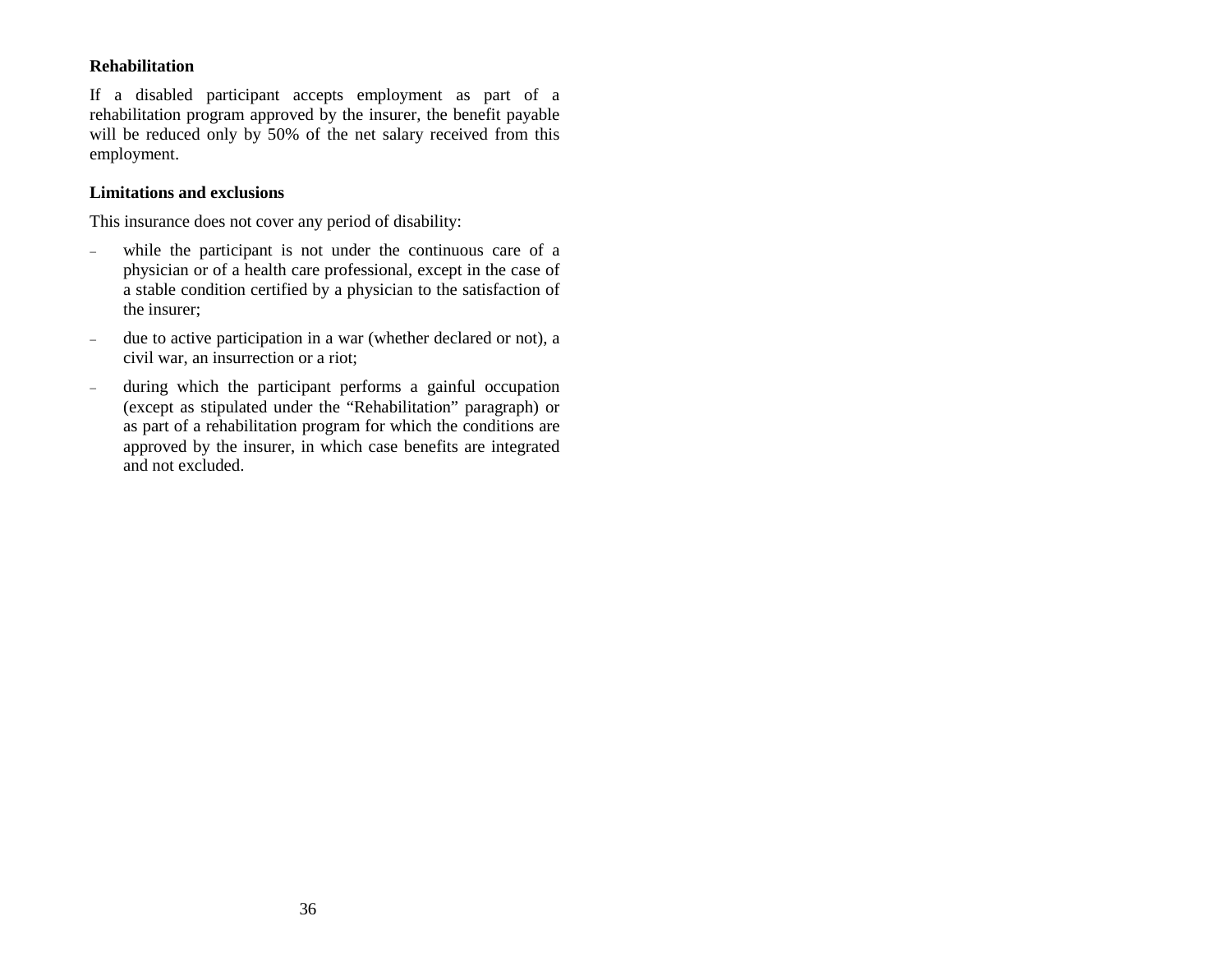#### **GENERAL PROVISIONS**

## **DEFINITIONS**

**A) Collective Agreement:** The collective agreement entered into by the *Comité patronal de négociation du secteur de la santé et des services sociaux* and the *Fédération interprofessionnelle de la santé du Québec*-FIQ.

## **B) Dependents:**

- **1) Dependent child:** A child of the participant, of her spouse or of both, residing or domiciled in Canada, who is not married or engaged in a civil union, who depends on the participant for his support and who meets one of the following conditions:
	- a) is under 18 years of age;
	- b) is 25 years old or under and is a full-time registered student at an educational institution recognized as such;
	- c) irrespective of his age, if he became totally disabled while he was satisfying one of the conditions mentioned above and has been continuously disabled since such date.
- **2) Functionally Impaired Person**: A person who has reached the age of majority, has no spouse, and is suffering from a functional impairment referred to in the regulation pertaining to the Quebec Drug Insurance Act. The impairment must have existed when the person's status fit the definition of paragraph 1a) or 1b) of the definition of Dependent child, and the person must not be receiving any benefits under a last resort program provided for in the *Act Respecting Income Security*. In addition, the person must be living with the participant or the participant's spouse who would exercise parental authority over him or her if he or she were a minor.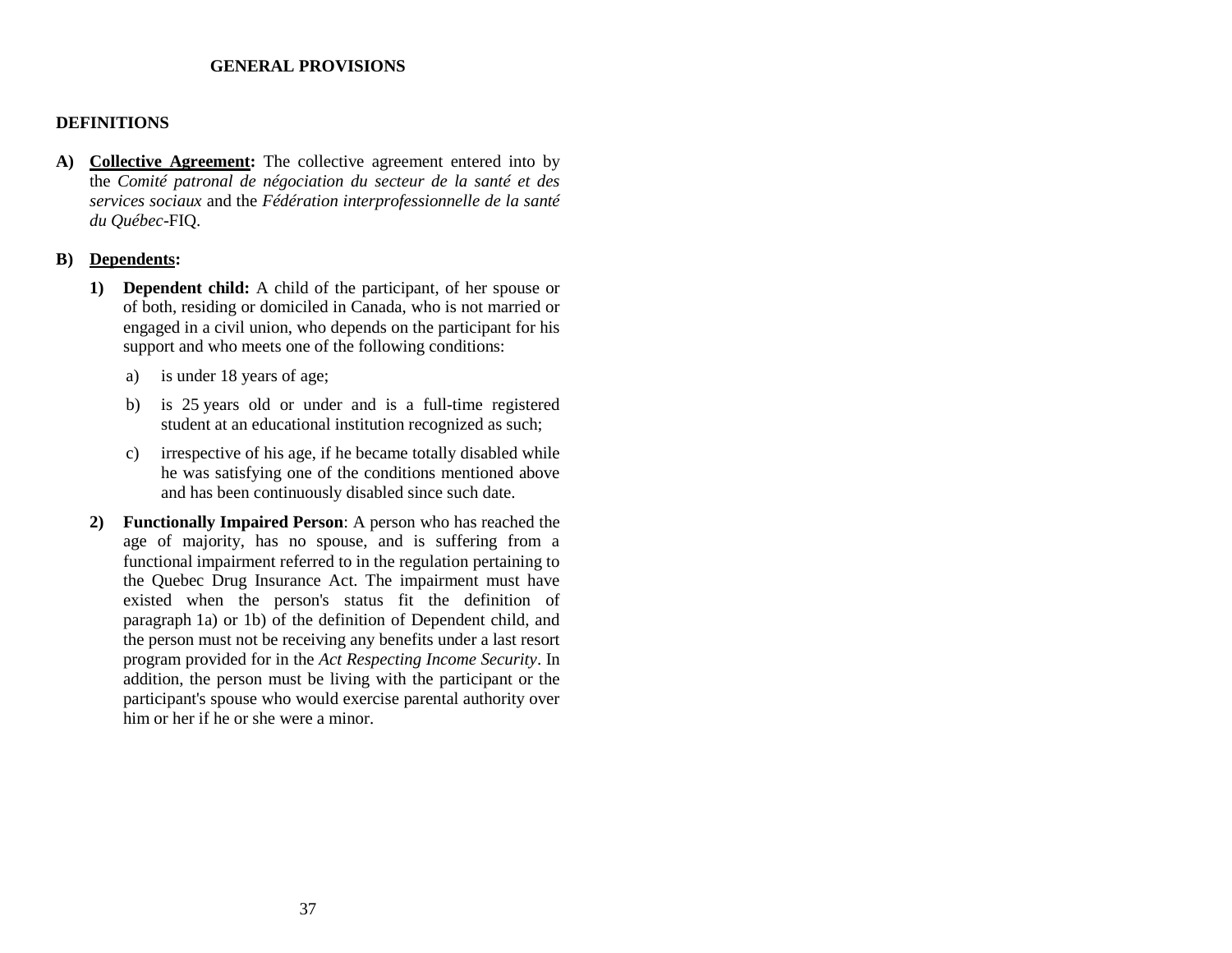- **3) Spouse:** "spouses" means two persons living in Canada:
	- a) who are married and cohabiting;
	- b) who are cohabiting in a conjugal relationship and are the mother and father of the same child;
	- c) who are same-sex or opposite-sex couples and have been cohabiting in a conjugal relationship for at least one year.

Following the adoption in June 2002 of the *Act instituting civil unions and establishing new rules of filiation*, individuals, of the opposite or same sex, are recognized as common-law partners as of the date on which they sign the contract. These individuals are therefore subject to the same rules for participation in the group insurance plan as are married individuals.

A person ceases to be considered the participant's spouse if the marriage is dissolved by divorce or annulment or if the civil union is dissolved, or, in the case of a common-law marriage, by de facto separation of more than 3 months. The married participant who is not cohabiting with her spouse may designate this person as a spouse to the insurer. The participant may also designate another person in lieu of the legal spouse if that person fits the definition of "spouse" mentioned above. At any one time, only the spouse last designated as such will be recognized by the insurer.

- **C) Disability**: A state of incapacity resulting from illness, accident, a complication of pregnancy, a tubal ligation, a vasectomy or any other surgical procedure related to family planning, organ donation or bone marrow donation and their complications and requiring medical care and/or treatment administered by a recognized health care professional, or resulting from a stable condition that:
	- during an initial period of 5 work days plus 260 weeks, leaves the participant entirely incapable of performing the normal duties of her occupation or of any similar occupation with similar remuneration offered by the employer. For a participant who does not have permanent, full-time status, the period of "5 work days" mentioned above is replaced by "7 calendar days" as of the first day on which she was scheduled to work or as of the first day following the first 12 weeks of disability, whichever of these dates occurs first: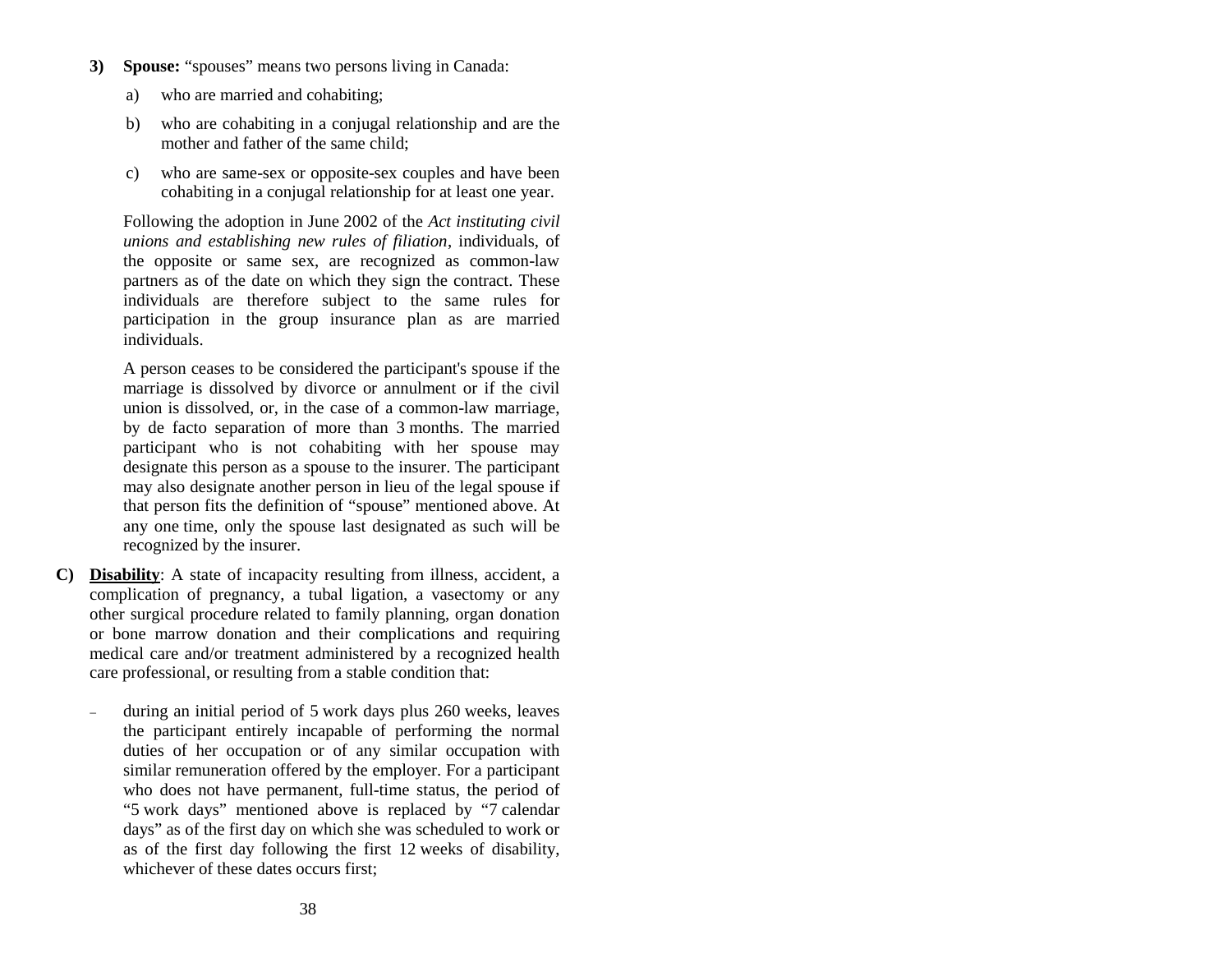thereafter, leaves the participant entirely incapable of performing any gainful occupation for which she is reasonably suited by education, training or experience.

## **D) Disability Period**:

- during the first 5 work days plus 156 weeks, "disability period" means any continuous period of disability or succession of consecutive periods separated by fewer than 15 days of fulltime active employment or by 15 days of availability for fulltime employment, unless the participant proves, to the employer's or to the employer representative's satisfaction, that a subsequent disability period is attributable to an illness or accident entirely unrelated to the previous cause of disability. In the case of a participant who is not a full-time permanent employee, the above-mentioned period of "5 work days" is replaced by "7 calendar days" as of the first day on which the employee is required to attend work or as of the first day after the first 12 days of disability, whichever occurs first;
- thereafter, "disability period" means any continuous period of disability or succession of consecutive periods separated by fewer than 6 calendar months during which the participant has not been totally disabled. Any period of disability resulting from an illness or accident which is entirely unrelated to the cause of the previous disability is considered to be a new period of disability, except if the new disability occurs during a period of disability.

Any period of rehabilitation or temporary assignment occurring during the waiting period specified for the long term disability income insurance will not interrupt the disability period but can affect the administration of the waiver of premiums.

**RESTRICTION** – A period of disability resulting from alcoholism, drug addiction, active participation in a riot or insurrection, or which is the result of committing a criminal offence or serving in the armed forces is not recognized as a period of total disability, with the exception of a period of disability resulting from alcoholism or drug addiction during which the participant receives treatment or care in view of rehabilitation.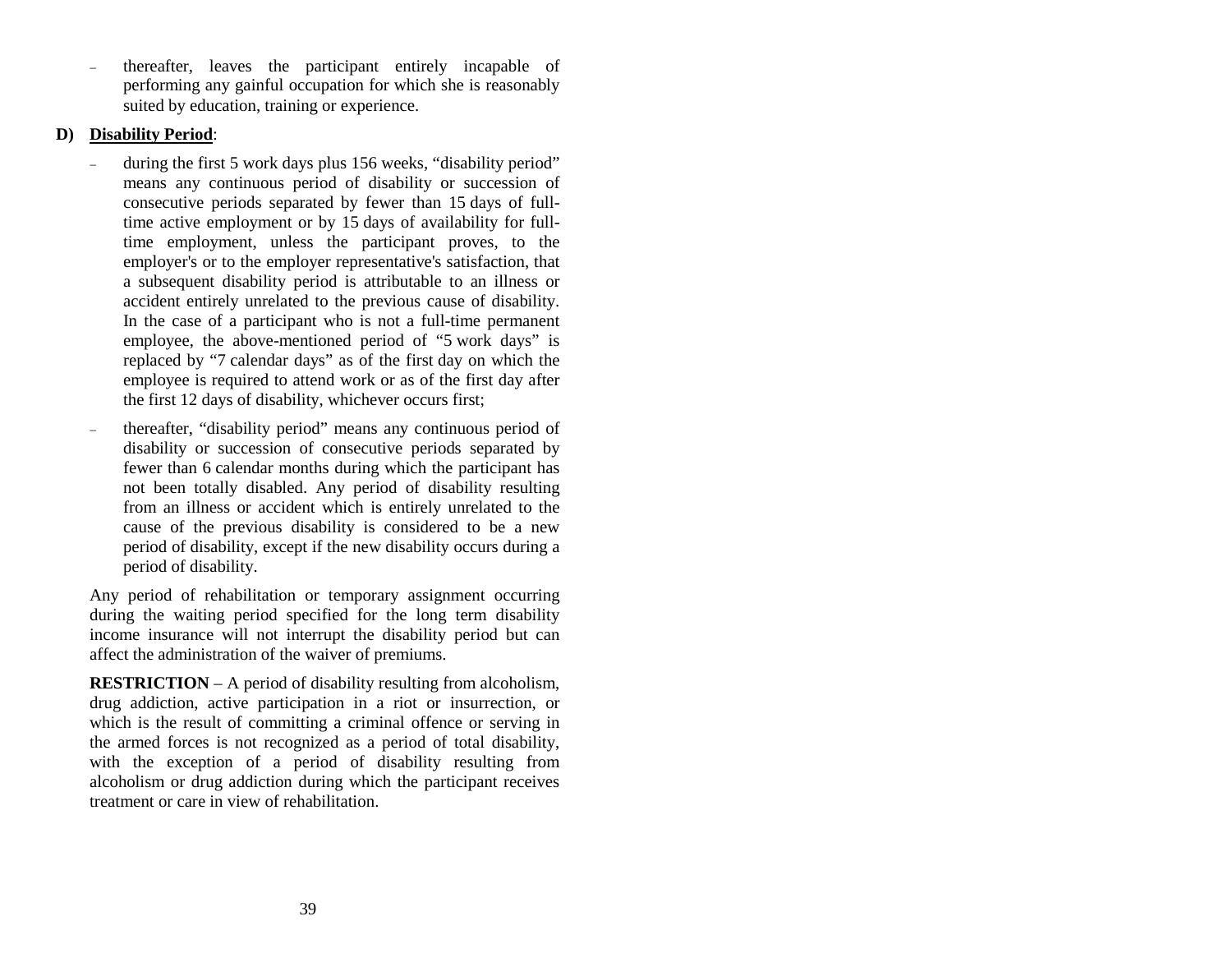- **E) Employee**: Unless otherwise decided by the Policyholder, any person who is gainfully employed by an Employer and who is a member of a certification unit held by a union affiliated with the FIQ and any person, whether unionized or not, who is gainfully employed by the FIQ and/or one or several of its affiliated unions. "Employee" also means an employee who is on leave for union activities. **The retired employee who comes back to work after May 14, 2006, as well as any student, or nursing or respiratory therapy extern, is excluded**.
- **F) Employer**: Any institution governed by the collective agreement as well as any other group approved by the FIQ and the insurer.
- **G) Equivalent drug**: A brand or generic drug, deemed interchangeable under the provincial law applicable where the drug is sold.

## **H) Health professional:**

- **1)** Any health professional mentioned in the contract who is a member in good standing of his professional corporation or association;
- **2)** Any other health professional that is recognized by the FIQ and the insurer, who practises within his competence, as defined by law.
- **I) Hospital centre (hospital)**: A hospital centre as defined by the *Act respecting health services and social services* (R.S.Q., c. S-5, c. S-4.2); outside Quebec, "hospital centre" refers to any facility which meets these same criteria.
- **J) Income from other sources**: Disability pensions payable under the Teachers' Pension Plan (RRE), Pension Plan of Management Personnel (PPMP), Public Sector Superannuation Plan (RRF) or Government and Public employees Retirement Plan (RREGOP), and the *Automobile Insurance Act*, *Act Respecting Industrial Accidents and Occupational Diseases*, Québec Pension Plan or any other social legislation with respect to disability and which entitles the participant to benefits under this long term disability insurance plan.
- **K) Participant**: Employee insured under the group insurance plan.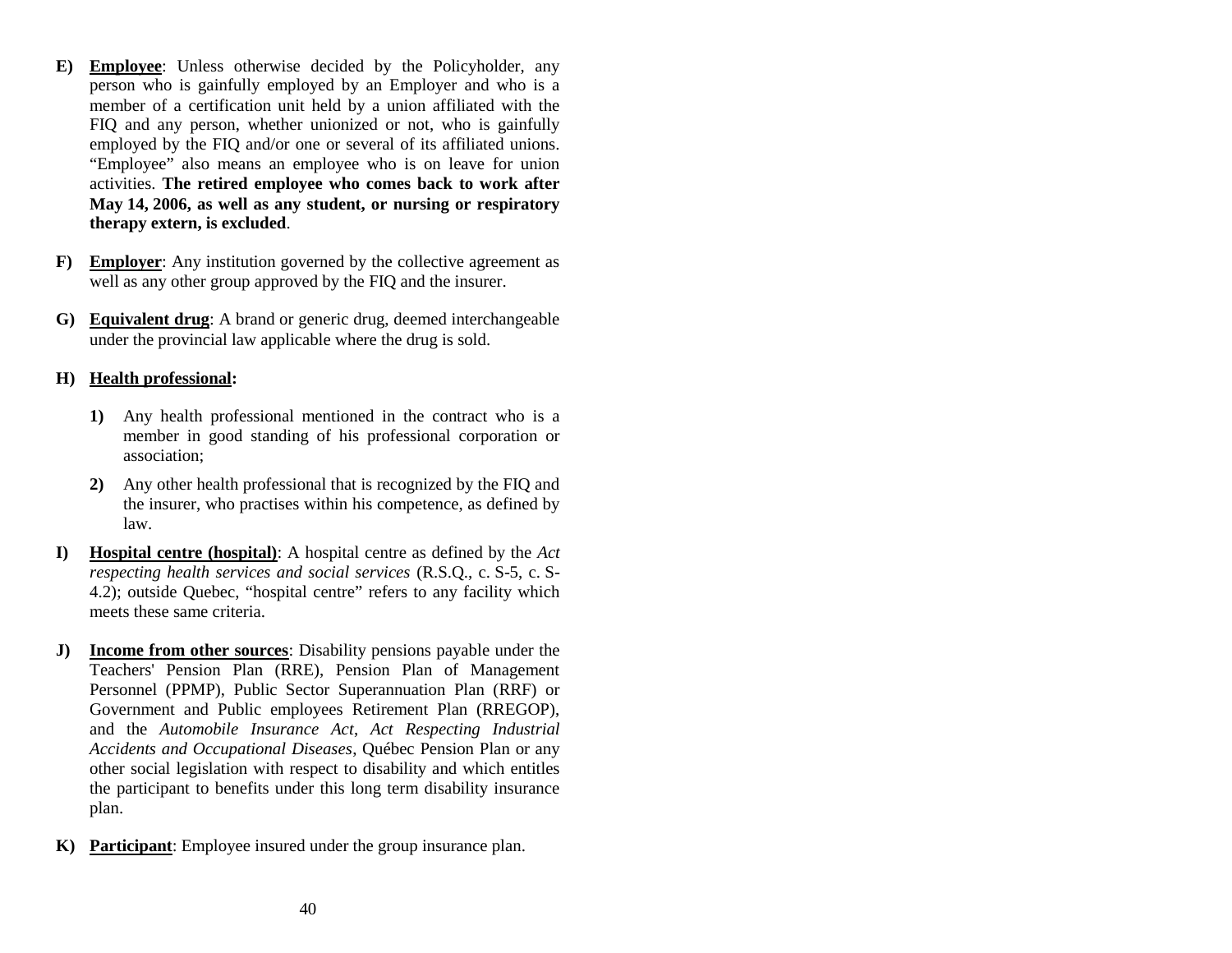- **L) Physician**: Any physician who is duly authorized to practise medicine.
- **M) Salary**: The salary paid to the employee in accordance with the applicable salary scale plus, if applicable, any incentive earnings or bonuses provided for under the relevant collective agreement and which are included in the calculation of the disability income benefits offered by the employer.

## **ELIGIBILITY**

Any employee is eligible for group insurance as of the date indicated below, and until the effective date of her retirement, whether or not she has terminated her probation period:

- 1- employee working full-time or 70% or more of a full-time schedule in a **permanent position**:
	- after 1 month of continuous service for the Basic Drug Plan;
	- after 1 month of continuous service for the Basic Extended Health Plan III as well as for the Extended Plan I and Extended Plan II.
- 2- employee working full-time or 70% or more of a full-time schedule on a **temporary assignment**:
	- after 1 month of continuous service for the Basic Drug Plan;
	- after 3 months of continuous service for the Basic Extended Health Plan III as well as for the Extended Plan I and Extended Plan II.
- 3- **part-time** employee working less than 70% of a full-time schedule:
	- after 1 month of continuous service for the Basic Drug Plan;
	- after 3 months of continuous service for the Basic Extended Health Plan III as well as for the Extended Plan I and Extended Plan II.

The length of time the employee worked for the employer both within and outside the bargaining unit is taken into consideration for the purposes of the eligibility period of 1 or 3 months.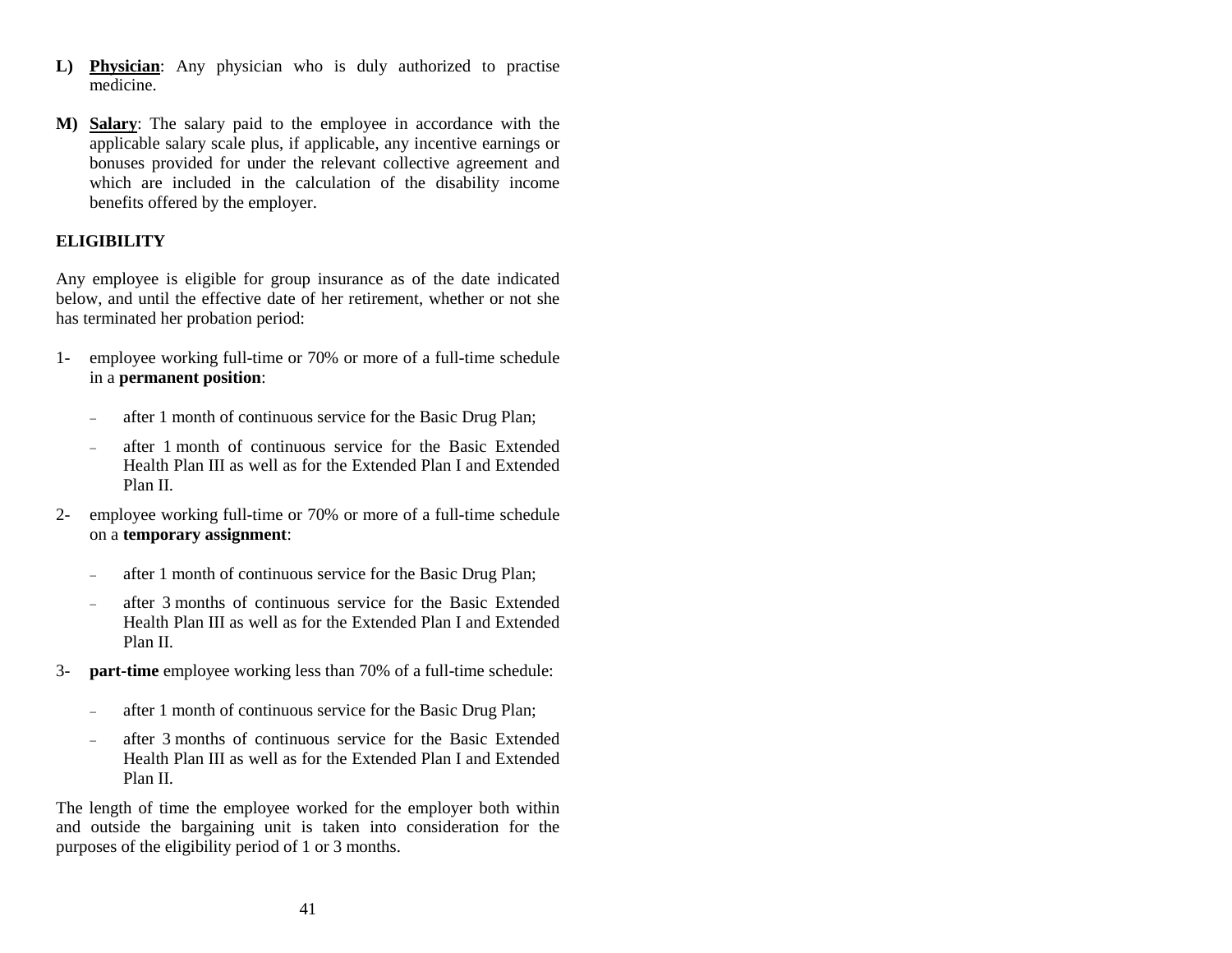The employee does not have to complete a new eligibility period (1 or 3 months) in the following cases:

- a) when the employee, after having definitively ceased working for her employer, starts working again for the same employer or starts working for a new employer within a period not exceeding 30 calendar days following her termination;
- b) when a person is relocated in another job by virtue of the job security plan of the collective agreement;
- c) when an employee joins the bargaining unit while continuing to work for the same employer.

## **PARTICIPATION**

The criteria for participation are as follows:

#### **Employee**

**Basic Drug Plan:** Participation is compulsory for all eligible employees and their eligible dependents, subject to the provisions of the exemption privilege.

Employee with one or more dependents

If the employee has one or more dependents who are not insured under another group plan, the employee must, in conformity with the *Drug Insurance Act*, opt for the family or single-parent coverage.

Employees aged 65 or over

An employee who reaches age 65 is automatically covered under the Basic prescription drug insurance plan (RGAM) administered by the RAMQ and she is no longer covered under the Basic drug plan. The employee may however choose to remain covered under the group insurance plan by notifying the RAMQ and the Insurer of her choice. When an employee's spouse covered under this group insurance plan reaches age 65, he is automatically covered under the RGAM administered by the RAMQ and he is no longer covered under his spouse's group insurance plan. The spouse may remain covered under his spouse's group insurance plan provided the RAMQ and the Insurer are notified of this choice. However, a dependent may only remain insured under the employee's group insurance plan provided the employee continues membership in the plan. A person who elects to enrol in the RGAM may not choose to be insured under this plan at a later date.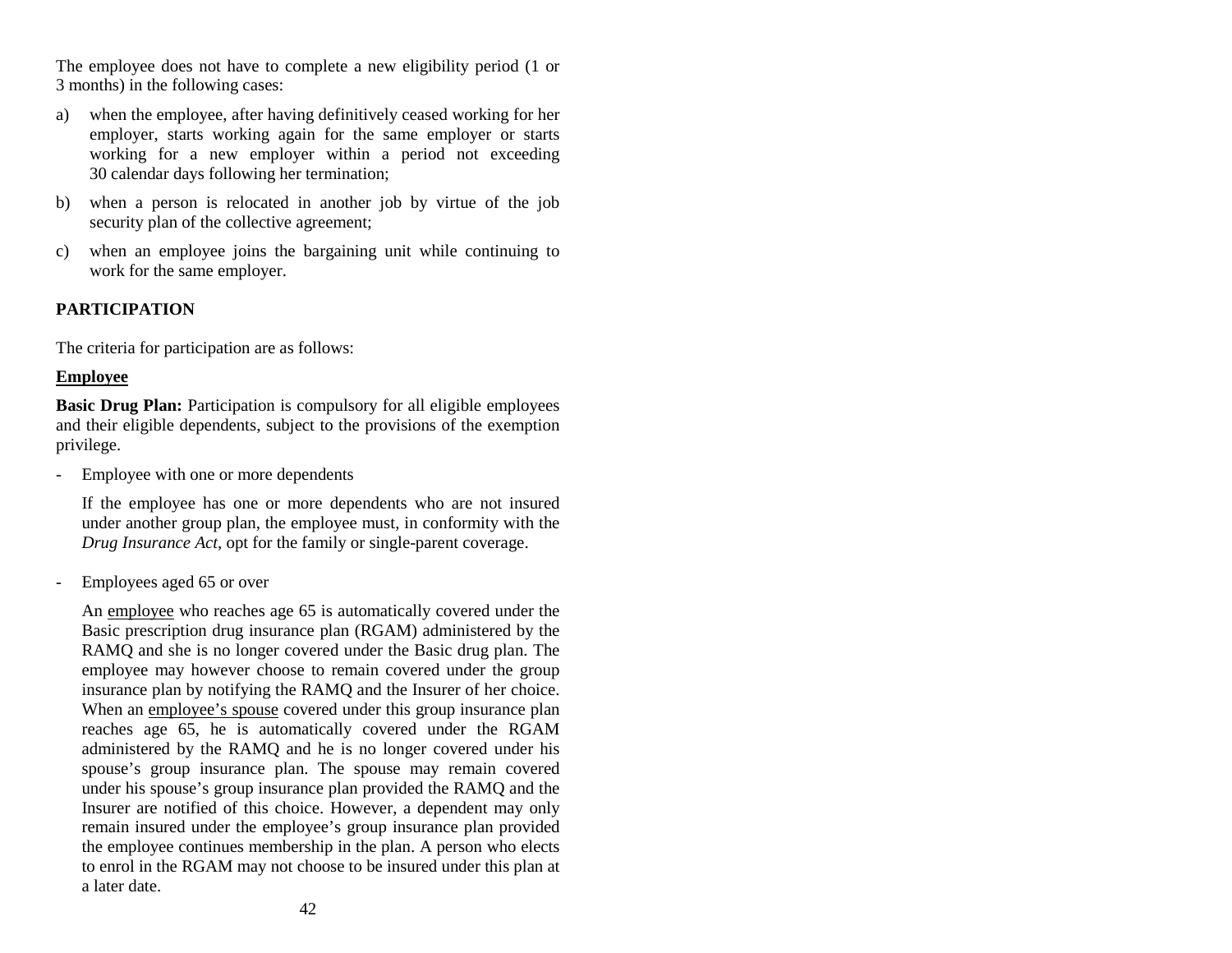**In either case, the insurer must be informed of the option chosen at least 3 months before reaching age 65.**

**If no notice is received regarding the employee and/or her spouse choice, it will be deemed by the insurer that the automatic enrollment to the RAMQ was not cancelled and that the person chose to remain covered by the RGAM for drugs covered under this plan.**

**Basic Extended Health Plan III:** Participation is compulsory for all eligible employees, subject to the provisions of the exemption privilege.

**Extended Plan I:** Participation is compulsory for all eligible employees in an institution, if a majority of the employees vote in favour of establishing the plan, subject to the provisions of the exemption privilege.

**Extended Plan II:** Coverage under the basic life insurance, basic AD&D and long term disability insurance benefits is compulsory for all eligible employees without right of exemption. Employees who have chosen family or single-parent coverage under the Extended Plan I and III must take out dependent life insurance.

## **Special provisions for part-time employees who work 25% or less of a full-time schedule**

Coverage under the Basic Extended Health Plan III and Extended Plan I is optional for eligible employees who work 25% or less of a full-time schedule.

1. After the 3-month period of continuous service

A newly hired part-time employee working 25% or less of a fulltime schedule is automatically insured unless she informs the employer in writing that she is declining coverage under the plans mentioned in the previous paragraph **within 10 days** of receiving the employer's notice indicating the percentage of time she has worked during her first 3 months of employment.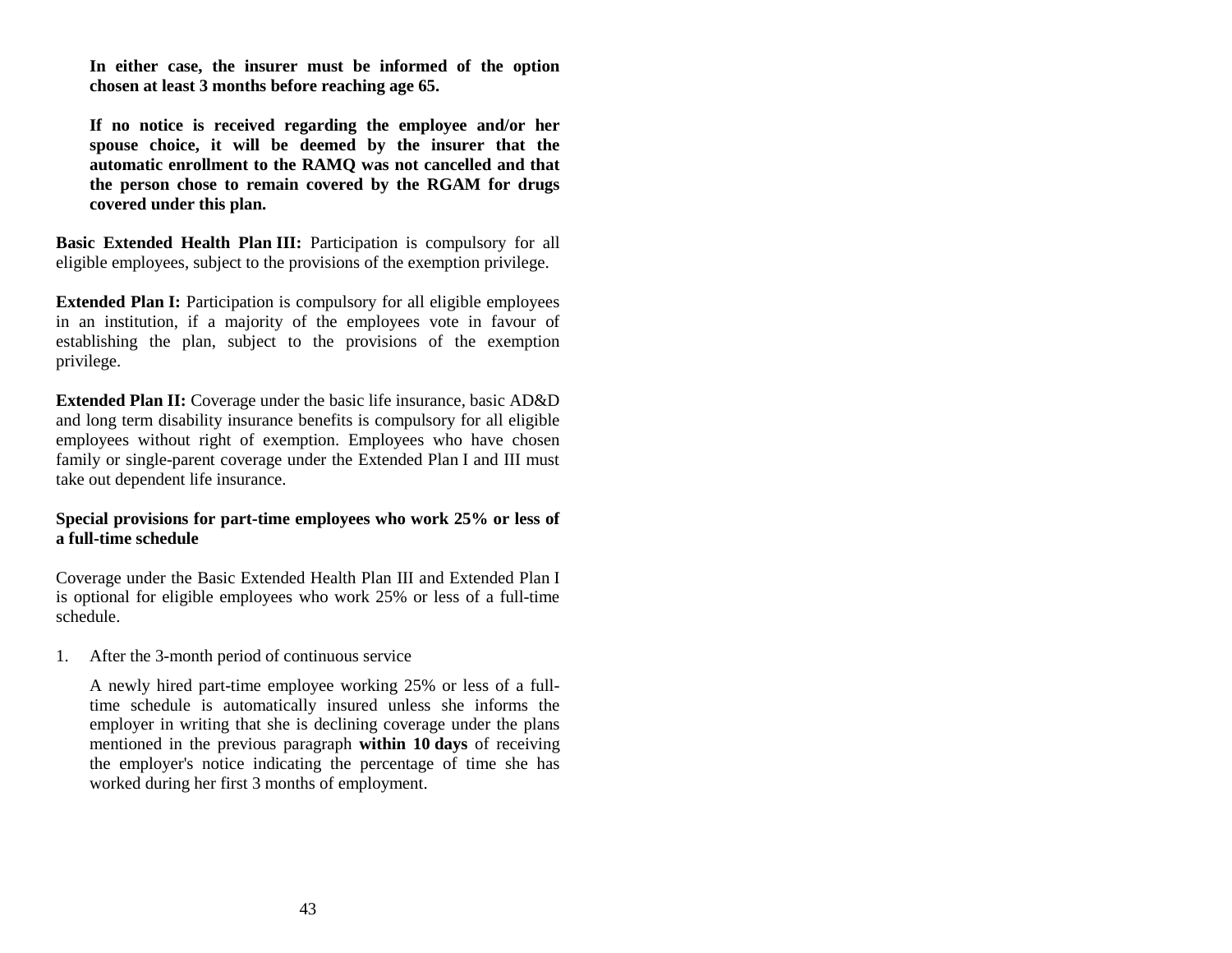2. On January 1st of each year

An employee whose work schedule has been reduced to 25% or less of a full-time schedule during the reference period (November 1st to October 31st of the previous year) may request that she no longer be covered under the Basic Extended Health Plan III and Extended Plan I. She must make this request in writing **within 10 days** of receipt of the notice from the employer indicating the percentage of time worked during the reference period.

3. Return to participation

Only an employee who has declined coverage or requested to terminate her coverage may change her decision on January 1st of each year.

A person who is absent between the end of the reference period (November 1st to October 31st of the previous year) and December 31st or a year due to an authorized leave of absence of more than 4 weeks may, if applicable, exercise the right described in paragraphs 2 or 3 upon her return to work.

4. Continuation of participation

A part-time employee working 25% or less of a full-time schedule and who has decided to be covered or to continue her coverage as described in the previous paragraphs may not change her decision for as long as she continues to work 25% or less of a full-time schedule.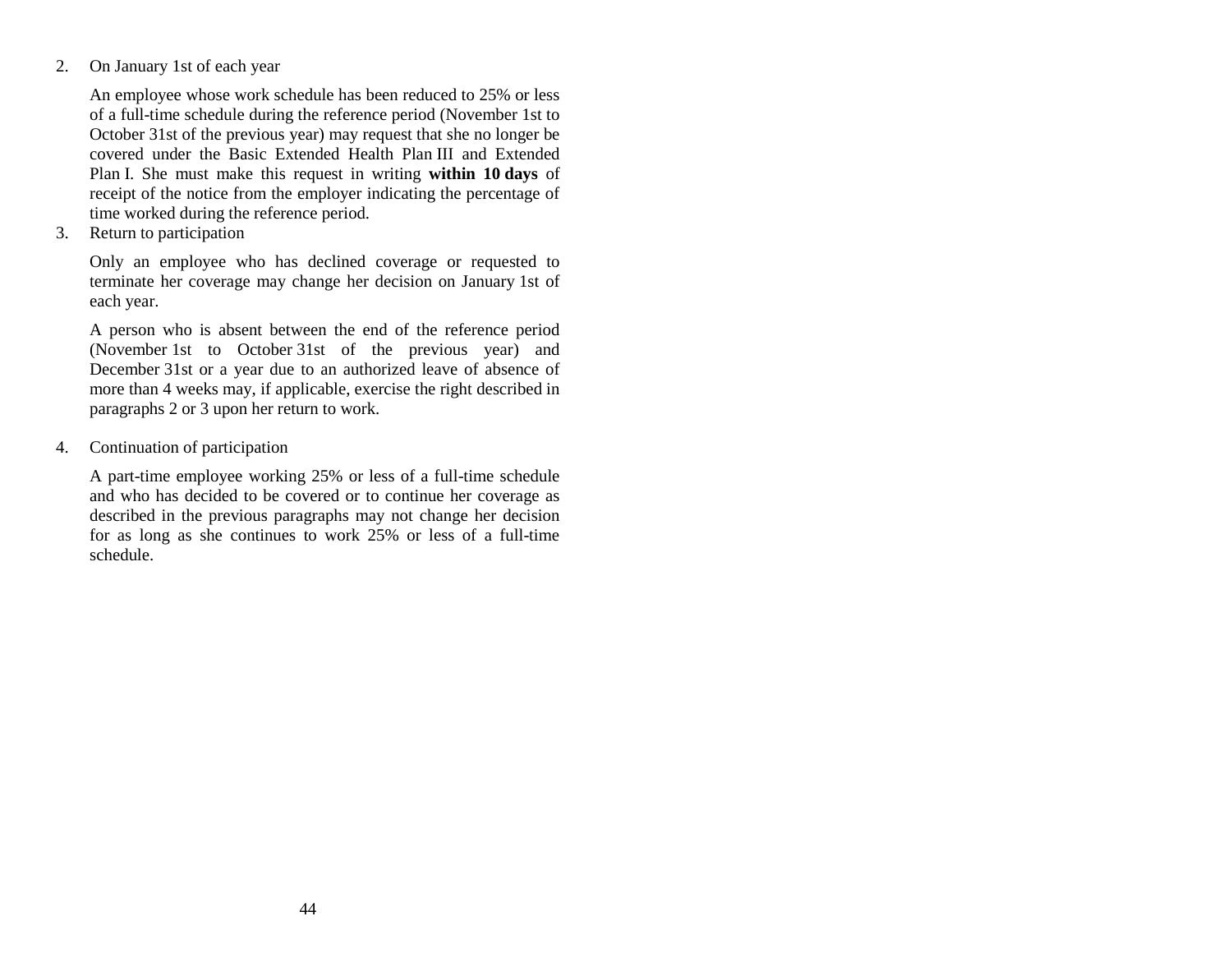#### **Special provisions for employees who work for more than one employer**

The following two situations may be encountered:

1. participant working for more than one employer and who is a member of the FIQ at both employers

The participant must be covered under all compulsory benefits of the Extended Plan II under the group insurance plan of both employers. It should be noted that the total additional life insurance amounts may not exceed \$100,000. With regards to the other plans (Basic Drug, Basic Extended Health III and Extended I), the participant is covered under only one employer's group insurance plan. The participant chooses with which employer she participates and asks for an exemption privilege under the other employer's group insurance plan.

2. participant working for more than one employer and who is a member of the FIQ at only one employer

The participant must be covered under all compulsory benefits of the Extended Plan II under the group insurance plan of the employer where the FIQ is present. With regards to the other plans (Basic Drug, Basic Extended Health III and Extended I), the participant is covered under only one employer's group insurance plan. The participant chooses with which employer she participates and asks for an exemption privilege under the other employer's group insurance plan.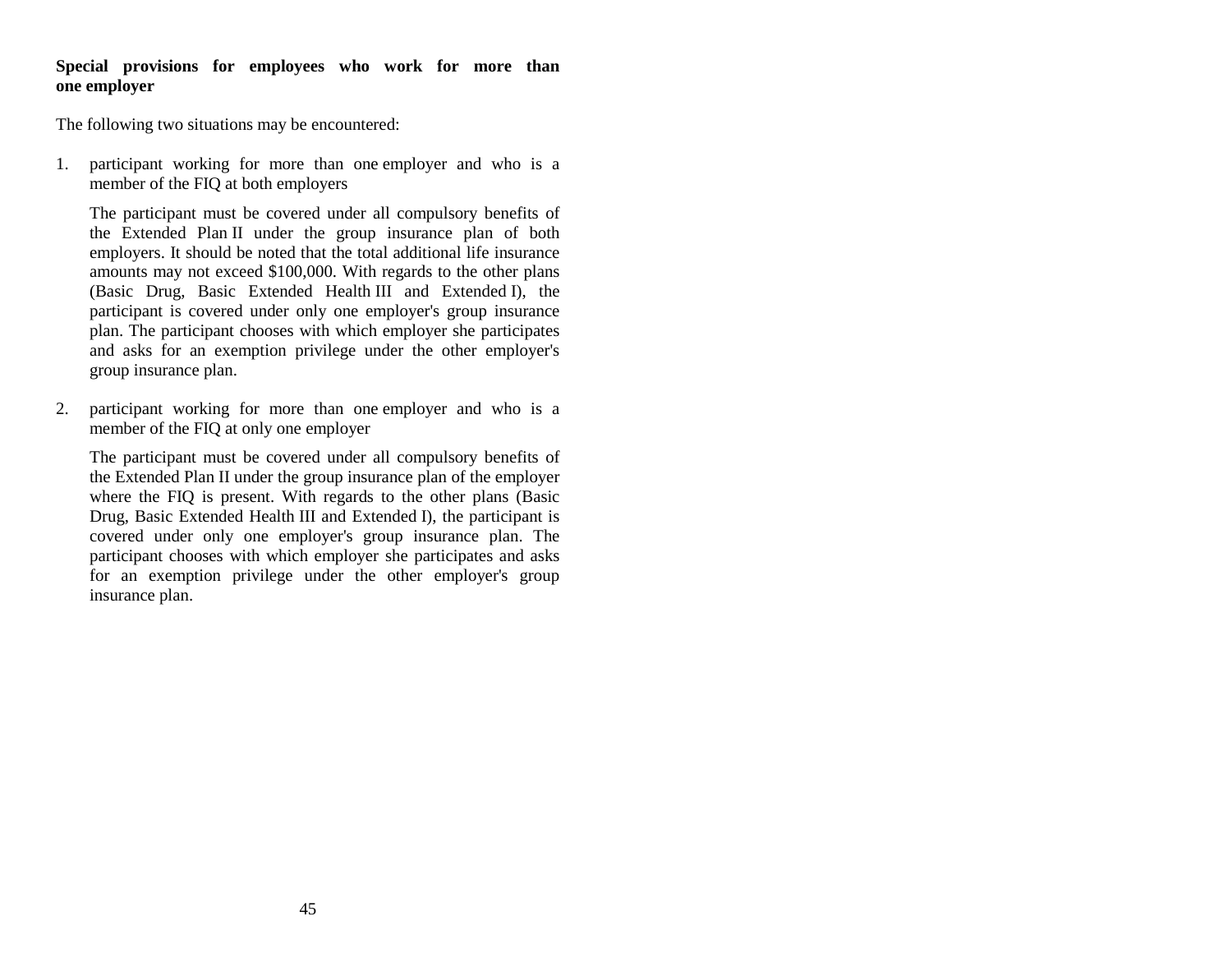#### **Special provisions for employees who work in more than one employment category for the same employer or for more than one employer**

The participant who works in the nursing and cardio-respiratory care personnel category and who also works in another employment category that is not subject to the collective agreement of the FIQ must be covered under all compulsory benefits of the Extended Plan II of the employer or in the employment category in which the FIQ is present. With regards to the Long Term Disability Insurance benefit, only the salary of the nursing and cardio-respiratory personnel category applies. With regards to the other plans (Basic Drug Plan, Basic Extended Health Plan III and Extended Plan I), the participant is covered under the group insurance plan of the employment category of her choice and asks in writing an exemption privilege for the other plan.

## **Dependents**

## **Basic Drug Plan:**

An employee with one or more dependents must select family or single-parent coverage, subject to the exemption privilege.

## **Basic Extended Health Plan III**

An employee with one or more dependents may select coverage as a participant with no dependents (individual), as a participant with dependents (family) or as a participant with dependent children (single-parent), subject to the exemption privilege. Only participants with no spouse (by marriage, civil union or common-law marriage) may select single-parent coverage.

## **Extended Plan I**

An employee with one or more dependents may select coverage as a participant with no dependents (individual), as a participant with dependents (family) or as a participant with dependent children (single-parent), subject to the exemption privilege. Only participants with no spouse (by marriage, civil union or common-law marriage) may select single-parent coverage.

However, the coverage type selected under Extended Plans I and III must be the same.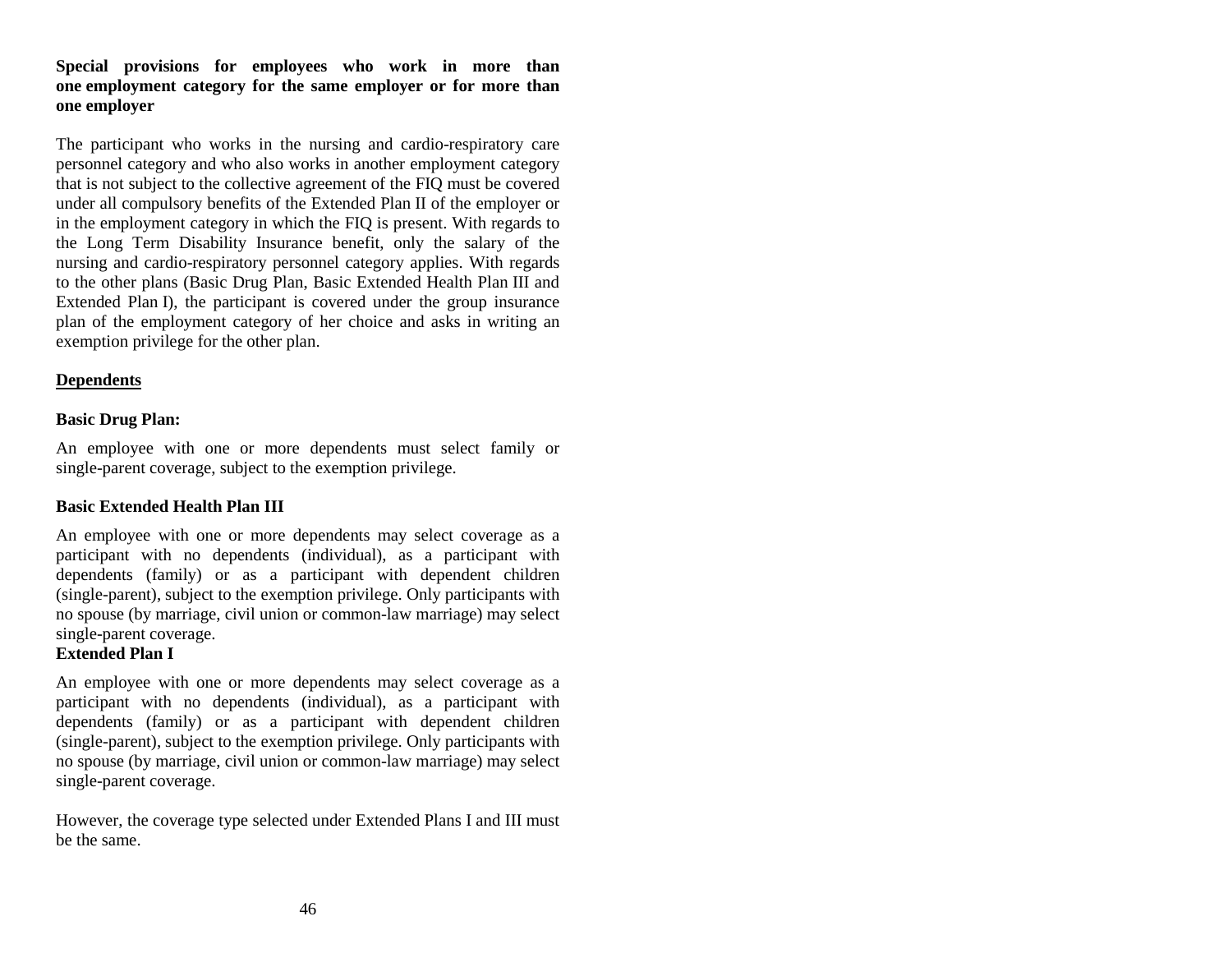The combinations permitted are as follows:

| <b>PLANS</b>                           | Type of<br>coverage | Type of<br>coverage             | Type of<br>coverage  |
|----------------------------------------|---------------------|---------------------------------|----------------------|
| <b>Basic Drug</b>                      | <b>INDIVIDUAL</b>   | SINGLE-<br><b>PARENT</b>        | <b>FAMILY</b>        |
| <b>Basic</b><br>Extended<br>Health III | <b>INDIVIDUAL</b>   | INDIV./SINGLE-<br><b>PARENT</b> | <b>INDIV./FAMILY</b> |
| Extended I                             | <b>INDIVIDUAL</b>   | INDIV./SINGLE-<br><b>PARENT</b> | <b>INDIV./FAMILY</b> |

# **EVIDENCE OF INSURABILITY**

The employee must complete an application within 30 days of the date on which she or her dependents become eligible, after which, evidence of insurability is required for dependents wishing to be insured under the extended plans I and III.

## **EXEMPTION PRIVILEGE**

An employee may be exempted from coverage under the Basic Drug Plan, Basic Extended Health Plan III and Extended Plan I if she proves that she and her dependents are covered under a group insurance plan that includes similar coverage and an exemption privilege.

To obtain exemption from the Basic Extended Health Plan III, the employee must also obtain an exemption from the Basic Drug Plan.

An employee aged 65 or older may be exempted from the Basic Drug Plan only, provided she is insured under the Basic prescription drug insurance plan administered by the RAMQ.

An employee who requests an exemption from the Extended Plan I must also request an exemption from the Basic Drug Plan and Basic Extended Health Plan III.

An employee may also be exempted from coverage under the Basic Drug Plan and Basic Extended Health Plan III, in conformity with the above conditions, but may enrol in the Extended Plan I, if it was selected at her institution.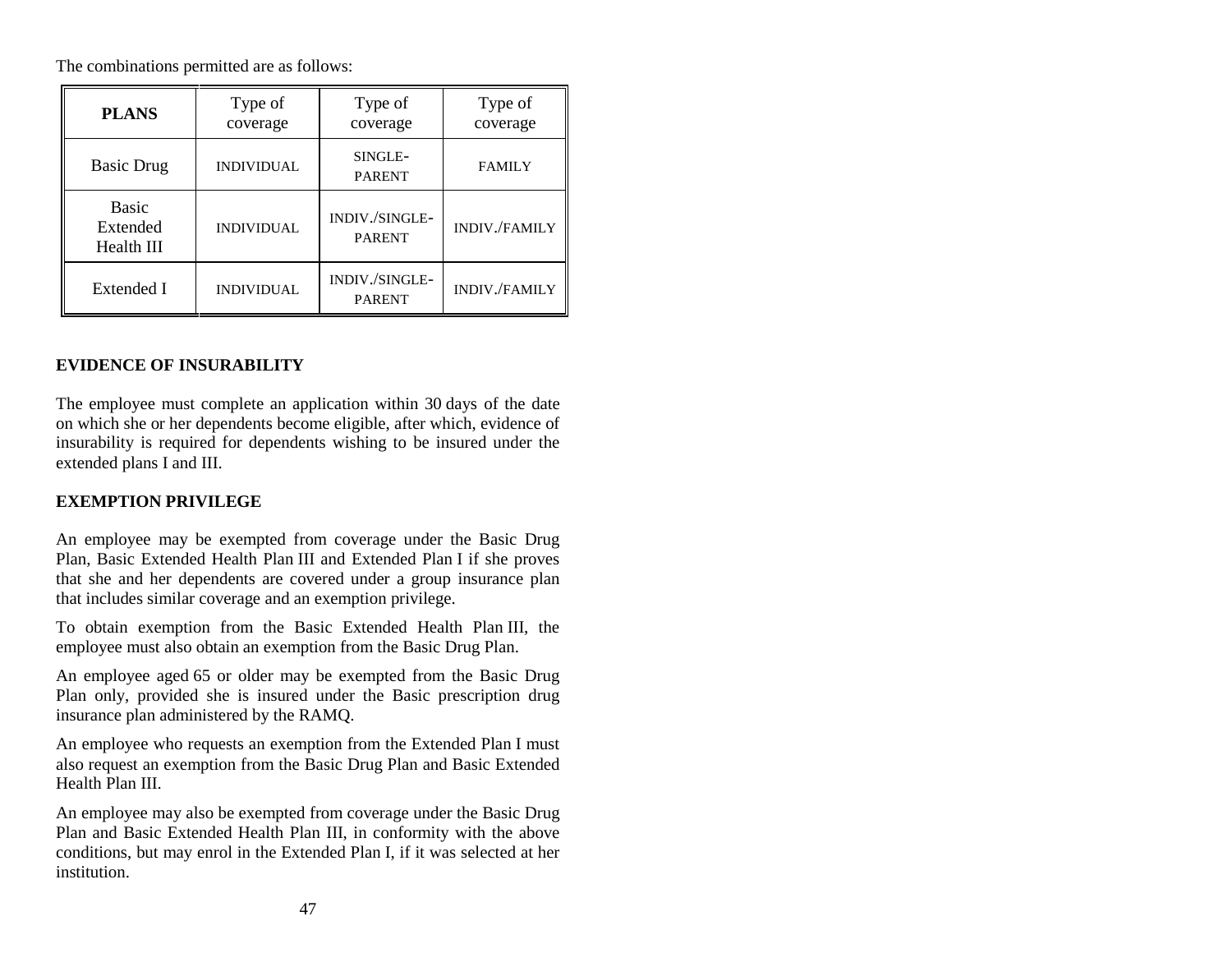Then, the exemption privilege becomes effective on the date the application was signed.

#### **TERMINATION OF THE EXEMPTION PRIVILEGE**

An employee who opted to waive coverage under the Basic Drug Plan, Basic Extended Health Plan III and Extended Plan I in accordance with the provisions concerning the exemption privilege, may enrol in these plans at a later date, at the following conditions.

- 1. She must establish that:
	- a) she was previously insured under this group insurance plan or under any other plan that provided similar coverage;
	- b) coverage under the other plan terminated;
	- c) she applies for coverage within 30 days of termination of coverage under the other plan, in which case, her coverage under this plan takes effect on the termination date of the insurance that entitled her to the exemption. If her application is submitted more than 30 days after termination of her previous insurance, the insurance takes effect on the date the application is signed.
- 2. In the case of an employee who, prior to her application, was not insured under the Basic Drug Plan, Basic Extended Health Plan III and Extended Plan I, the insurer is not required to pay benefits for which the previous insurer might be responsible under an extension or conversion provision, or otherwise.

**In the case of an employee who would want to resume her coverage without termination of the exemption**, the plans become effective on the following date:

The Basic Drug Plan, according to the coverage type requested (individual, family or single-parent) becomes effective on the date the application is signed.

The Basic Extended Health Plan III and Extended Plan I, according to the individual coverage category, become effective at the same date as the Basic Drug Plan but the family or single-parent coverage category becomes effective on the date the insurer approves the evidence of insurability provided for the participant's spouse and dependent children.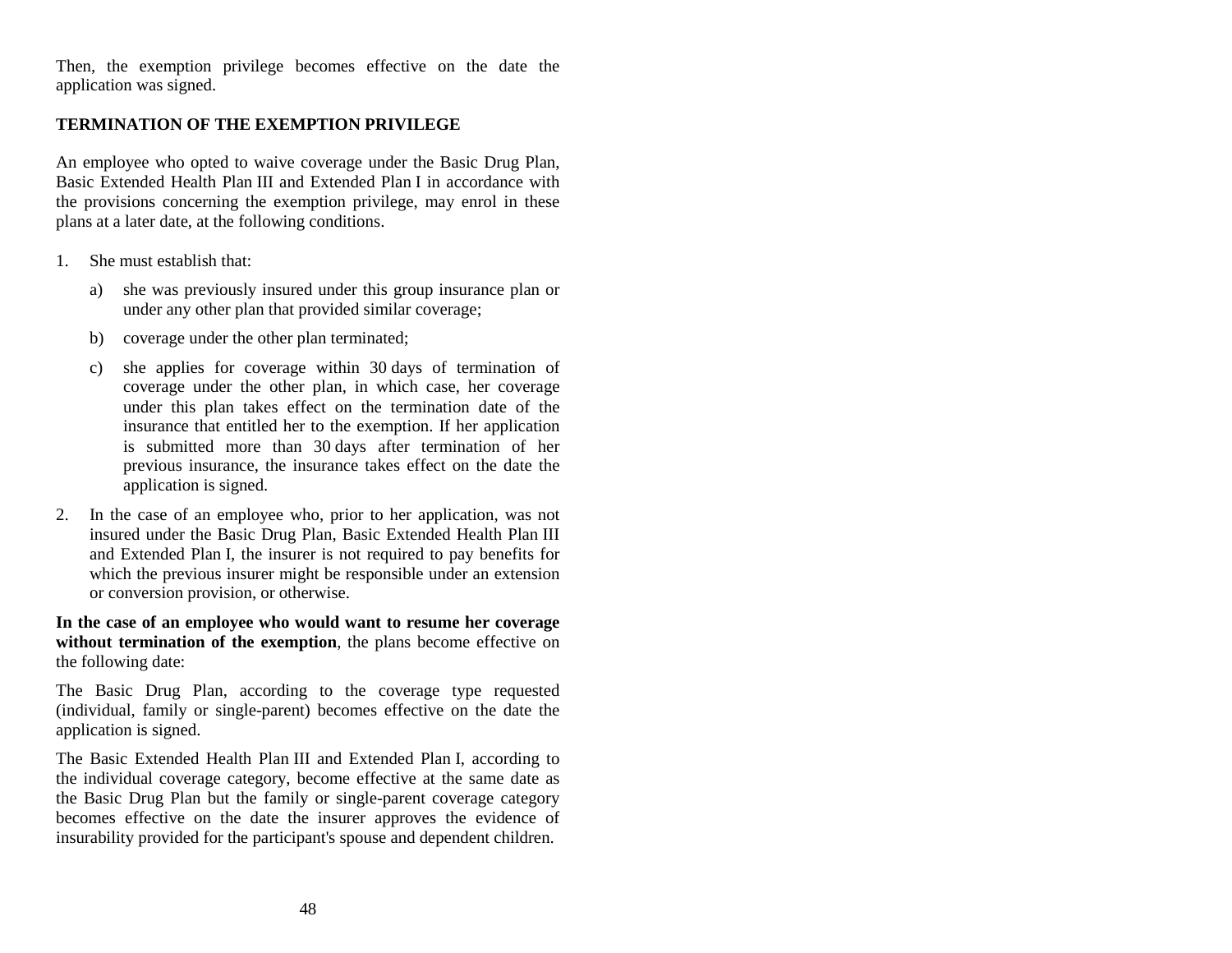## **APPLICATION**

Any eligible employee, as well as an employee who wishes to participate in the insurance plan after having been exempted, must complete an application form within **30 days** of the date on which she becomes eligible or the termination date of the plan that made the exemption possible. She must indicate her choice of coverage on the application:

- 1. participant without dependents (individual)
- 2. participant with dependents (family)
- 3. participant with dependent children (single-parent).

# **ABSENCE OF APPLICATION**

Notwithstanding the foregoing paragraph, an employee who refuses or omits to complete an application

- . is automatically insured under the **Basic Drug Plan** with an individual coverage. The same rule applies to an employee who is unable to complete an application but in this case, the coverage type (individual, family or single-parent) is established on the basis of her marital status;
- . is automatically insured under the **Basic Extended Health Plan III and Extended Plans I and II** with an individual coverage. The same rule applies to an employee who is unable to complete an insurance application but in this case, the coverage type (individual, family or single-parent) is established on the basis of her marital status. In the latter case, the employee may change her coverage type at a later time provided she sends a written notice to the employer to this effect within 30 days of the date on which she is able to do so.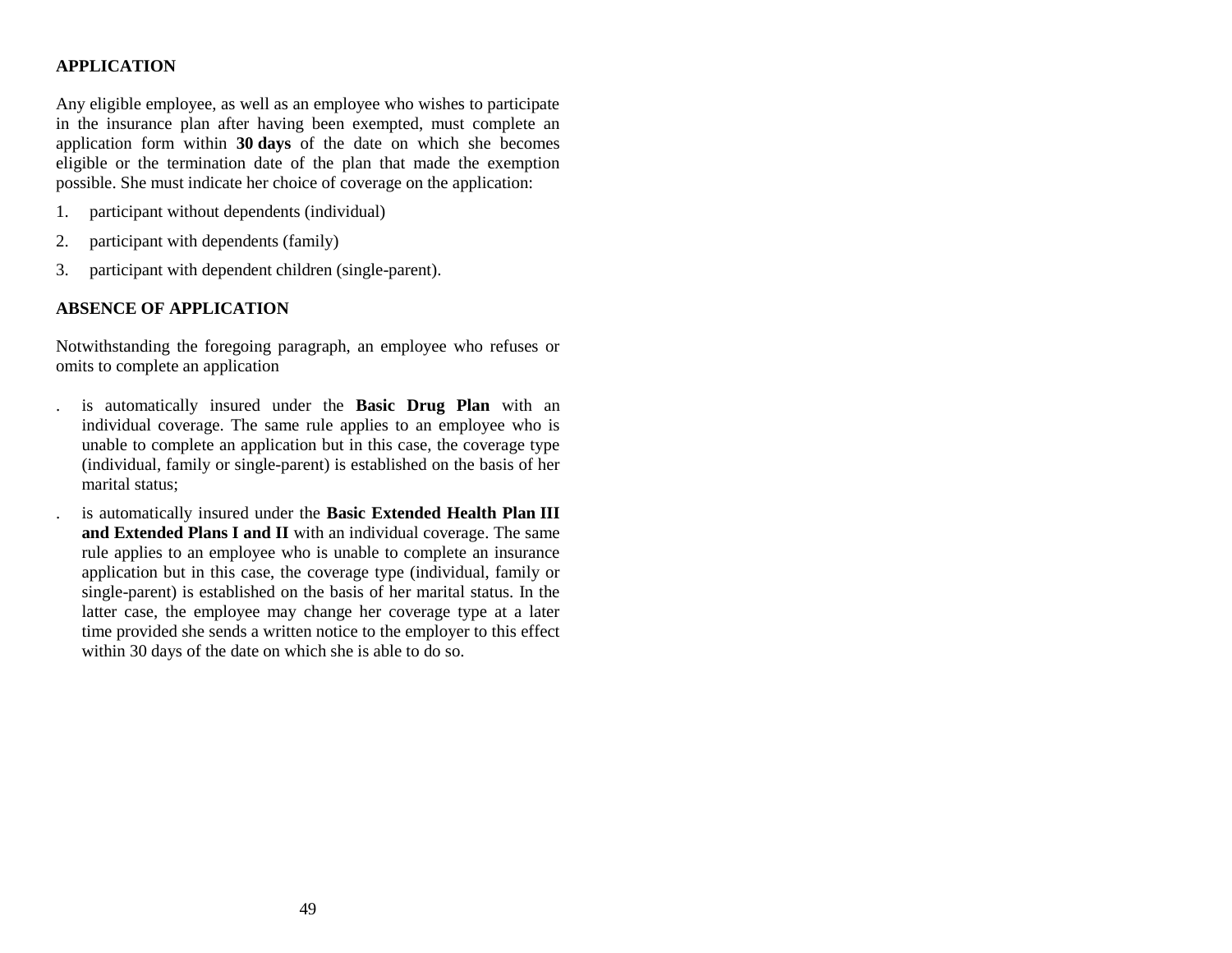## **EFFECTIVE DATE OF COVERAGE**

#### **A. Basic Drug Plan**

## **Employee**

Coverage for the employee becomes effective as of one of the following dates:

- a) if the employee has recently become eligible and has not exercised her exemption right: on the date on which she becomes eligible, whether or not she is at work on this date;
- b) if the employee has obtained an exemption and her application is submitted within 30 days of the termination of her previous coverage: on the date on which the insurance entitling that person to an exemption terminates;
- c) if the employee has obtained an exemption and submits her application more than 30 days after the termination of her previous coverage: on the date the insurance application is signed;
- d) if the employee has not been at work after the maximum waiver of premium period of 3 years expires: on the date of effective return to work.

## **Dependents**

Coverage for a dependent becomes effective on one of the following dates:

- a) if the participant is already insured as a participant with dependents or as a single-parent and her dependent has recently become eligible: on the date on which the dependent becomes eligible;
- b) if the person is the first dependent for whom the participant applies for insurance and if that person has recently become eligible and the insurance application is submitted within 30 days of the date on which the dependent became eligible: on the date of the event giving rise to the application;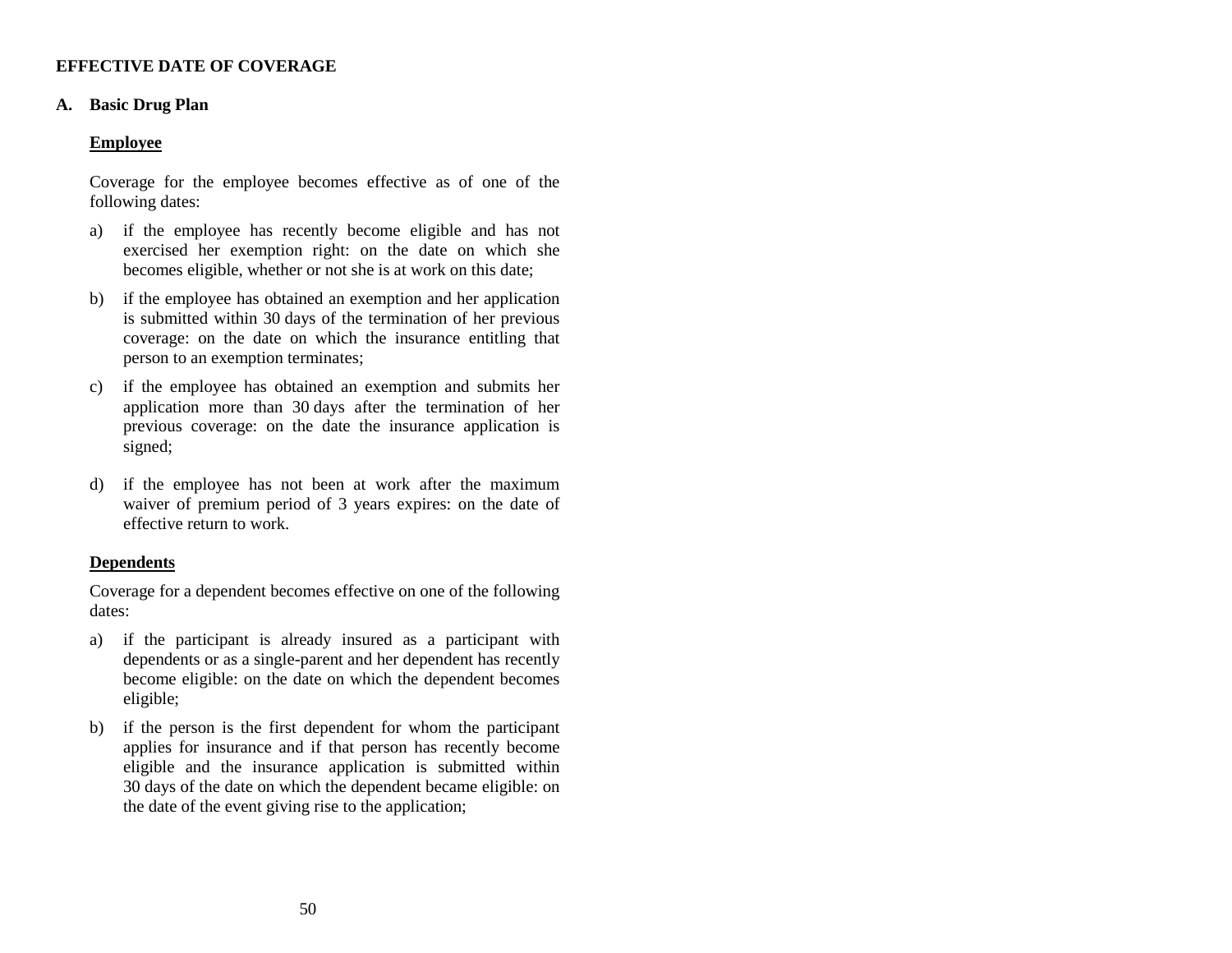- c) if the dependent was previously eligible but not insured and the application is received within 30 days of the date on which the dependent became eligible: on the date the application is signed;
- d) in the case of a new participant who requests a single-parent or family coverage type and whose application is submitted within 30 days of the date on which she becomes eligible for coverage under the Basic Extended Health Plan III and Extended Plan I: the date she becomes eligible for coverage under these plans.

## **B. Basic Extended Health Plan III**

## **Employee**

Coverage for the employee becomes effective on one of the following dates:

- a) if the employee has recently become eligible: on the date on which she became eligible, regardless of whether or not she is at work on that date;
- b) if the employee, having previously obtained an exemption, submits her application within 30 days of the date on which her previous insurance terminates: on the date on which her insurance entitling her to an exemption terminates;
- c) if the employee, having previously obtained an exemption, submits her application within 30 days of the date on which her previous insurance terminates: on the date the insurance application is signed;
- d) if the employee's work schedule increases to more than 25% of a full-time schedule: on January 1st of the current year;
- e) if the employee works 25% or less of a full-time schedule and wishes to enrol in the insurance plan: on January 1st of the current year;
- f) if the employee has not been at work after the maximum waiver of premium period of 3 years expires: on the date of effective return to work.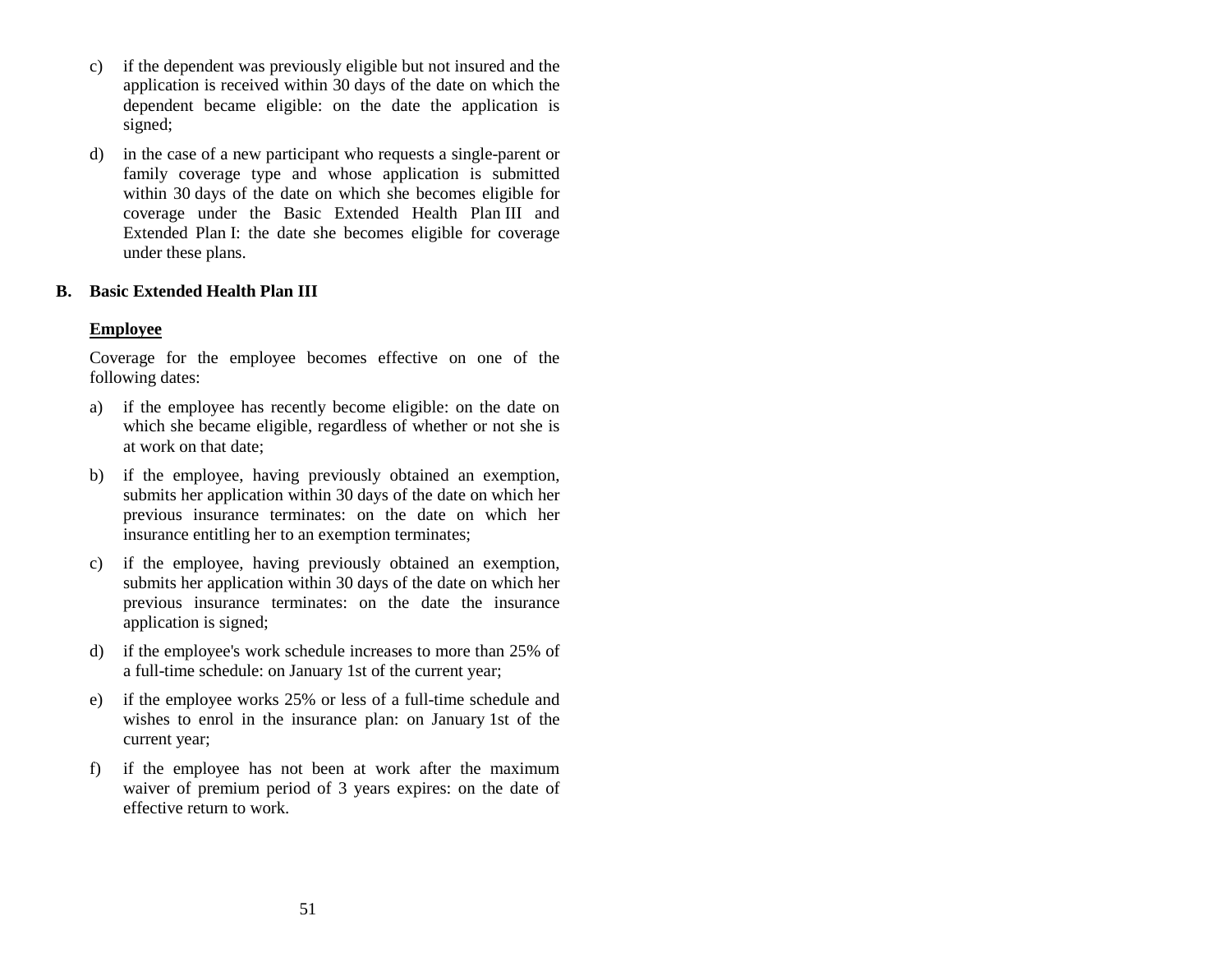# **Dependents**

Coverage for a dependent becomes effective on one of the following dates:

- a) if the participant is already insured as a participant with dependents or as a single parent and the dependent has recently become eligible: on the date on which the dependent becomes eligible;
- b) if the insurer's approval of the application is not required and the person is the first dependent for whom insurance is requested and that person has recently become eligible: on the date of the event giving rise to the application;
- c) if the insurer's approval of the application is required: on the date the insurer approves such application;
- d) if the insurer's approval of the application is not required and the dependent was previously eligible but not insured: on the date of the event giving rise to the application.

Under no circumstances can a dependent's insurance take effect before that of the employee.

## **C. Extended Plan I**

## **Employee**

Coverage for the employee becomes effective on one of the following dates:

- a) on the first day of the pay period following the date indicated in the employer's notice sent to the insurer following a majority vote in favour of Extended Plan I. The date indicated in the notice cannot precede the date on which the vote is held;
- b) if the employee has recently become eligible: on the date on which she became eligible, regardless of whether or not she is at work on that date;
- c) if the employee, having previously obtained an exemption, submits her application with 30 days of the date on which her previous insurance terminates: on the date on which her insurance entitling her to an exemption terminates;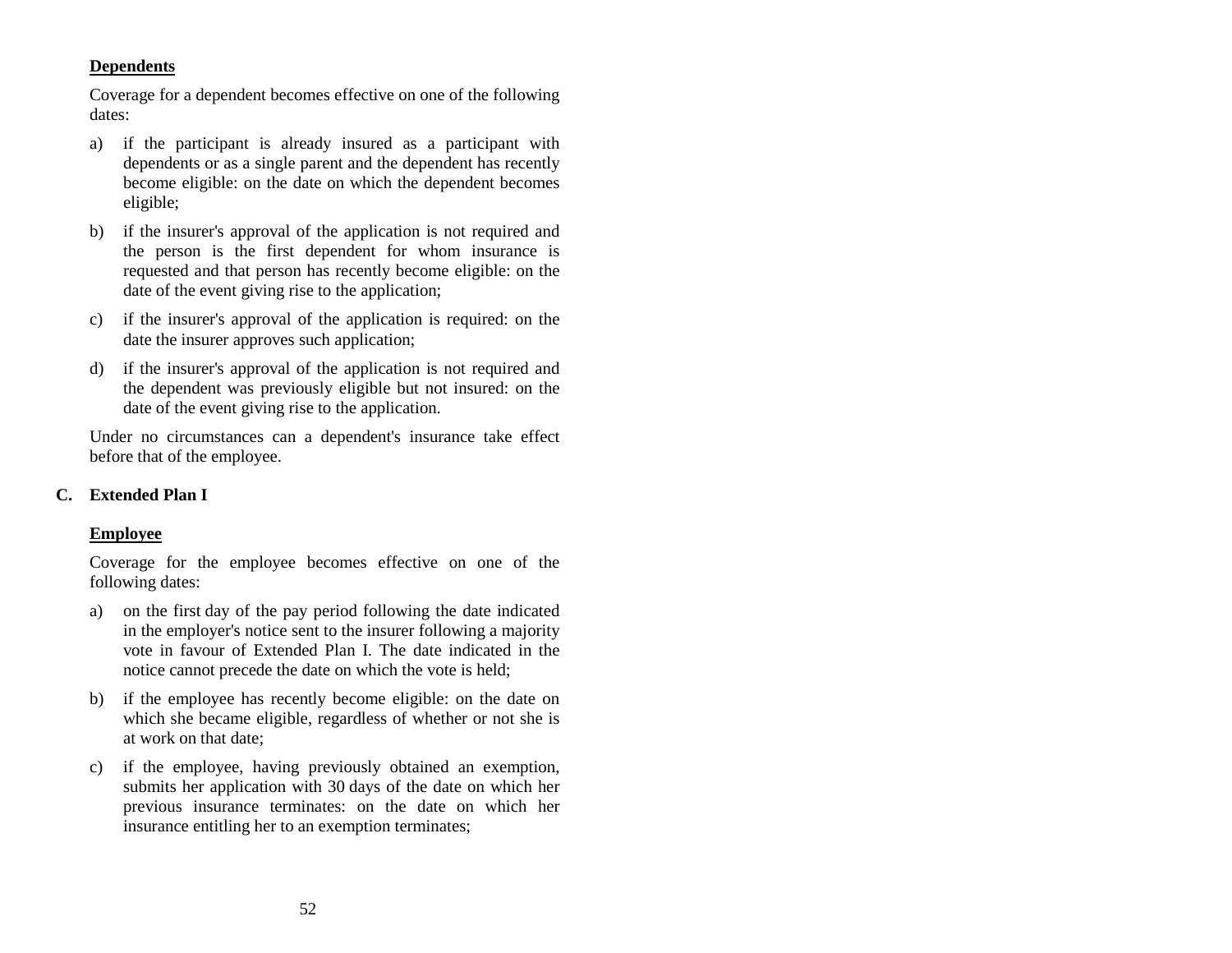- d) if the employee, having previously obtained exemption, submits her application more than 30 days of the date on which her previous insurance terminates: the date the insurance application is signed;
- e) if the employee's work schedule increases to more than 25% of a full-time schedule: on January 1st of the current year;
- f) if the employee works 25% or less of a full-time schedule and wishes to enrol in the insurance plan: on January 1st of the current year;
- g) if the employee has not been at work after the maximum waiver of premium period of 3 years expires: on the date of effective return to work.

# **Dependents**

Coverage for a dependent becomes effective on one of the following dates:

- a) if the participant is already insured as a participant with dependents or as a single parent and the dependent has recently become eligible: on the date on which the dependent becomes eligible;
- b) if the insurer's approval of the application is not required and the person is the first dependent (for whom insurance is requested) and he has recently become eligible: on the date of the event giving rise to the application;
- c) if the insurer's approval of the application is required: on the date the insurer approves such application;
- d) if the insurer's approval of the application is not required and the dependent was previously eligible but not insured: on the date of the event giving rise to the application.

Under no circumstances can a dependent's insurance take effect before that of the employee.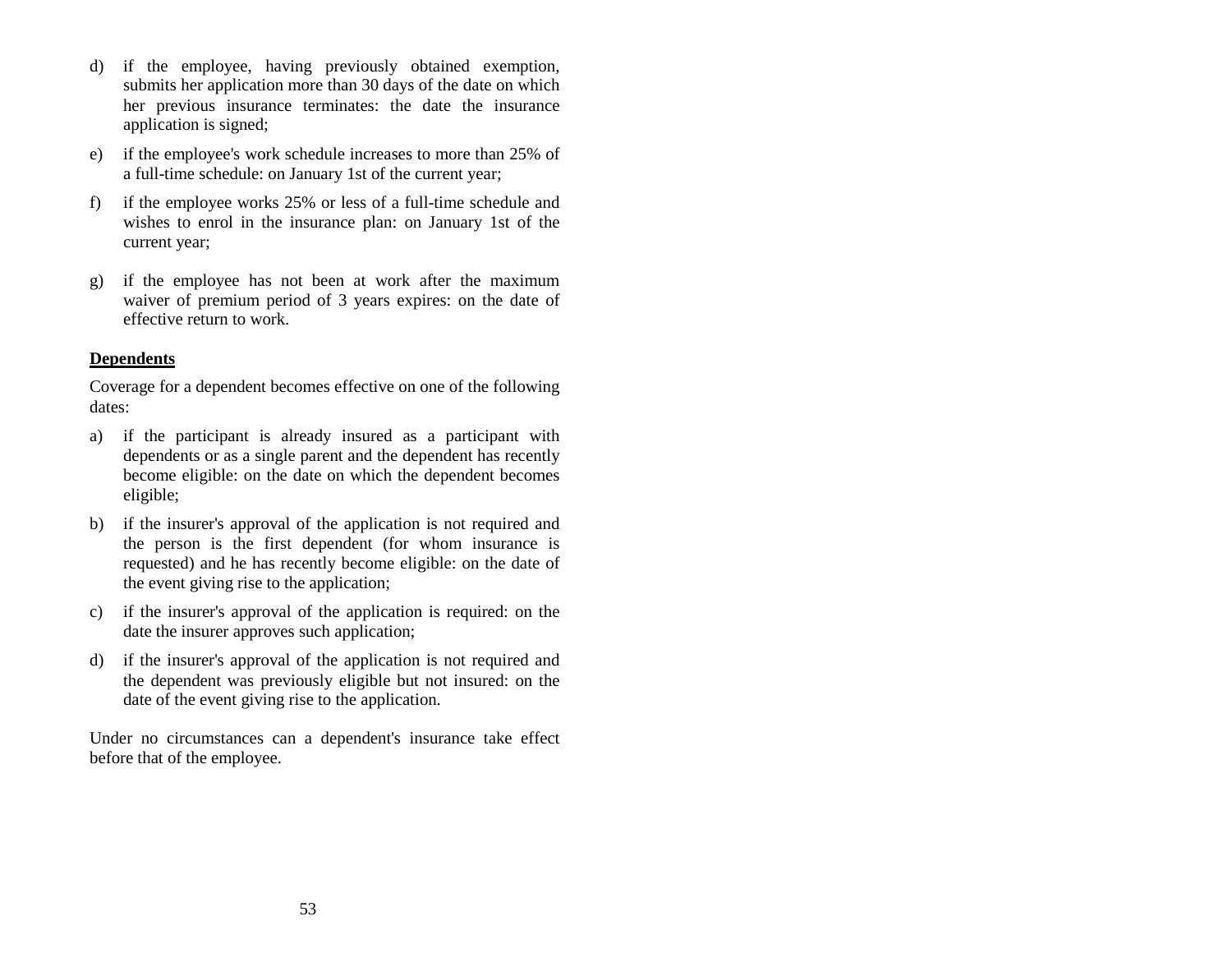## **D. Extended Plan II**

## **Employee**

Employee coverage takes effect on the date on which the employee becomes eligible, provided she is at work or able to work on this date; if not, when the employee's disability period terminates and she actively returns to work.

However, for any part of the additional life insurance in excess of \$50,000, and for any part of the total amount of accidental death and dismemberment coverage exceeding \$50,000 requested within 30 days of the date on which the employee becomes eligible, coverage takes effect on the date the insurer approves the evidence of insurability, providing the employee is at work or able to work on this date; if not, when the employee's period of disability terminates and she actively returns to work.

Furthermore, if any amount of additional life insurance or accidental death and dismemberment insurance is applied for more than 30 days after the date on which the employee becomes eligible, coverage takes effect on the date the insurer approves the evidence of insurability, provided the employee is at work or able to work on this date; if not, when the employee's period of disability terminates and she actively returns to work.

Finally, for the accidental death and dismemberment insurance benefits when an employee has not been at work after the maximum waiver of premium period of 3 years, these benefits will resume upon effective return to work.

# **Dependents**

Coverage for a dependent becomes effective on one of the following dates:

- a) if the participant is already insured as a participant with dependents and the dependent has recently become eligible: on the date on which the dependent becomes eligible;
- b) if the insurer's approval of the application is not required and the person is the first dependent for whom insurance is requested: on the date of the event giving rise to the request;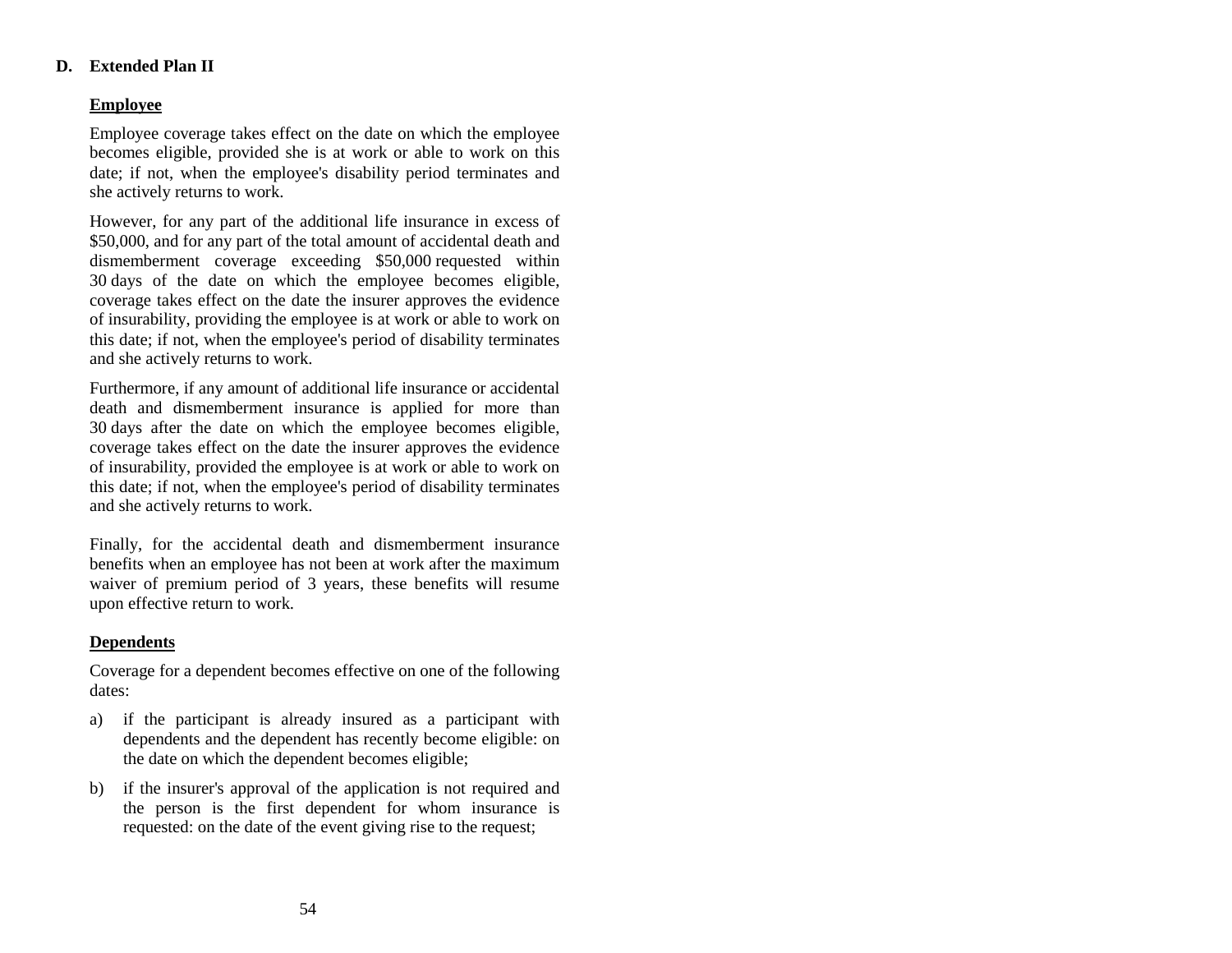- c) if the insurer's approval of the application is required: on the date the insurer approves the evidence of insurability;
- d) if the insurer's approval of the application is not required and the dependent was previously eligible but not insured: on the date the insurance application is signed.

#### **WAIVER OF PREMIUMS**

The insurance plans remain in effect without payment of premiums for a disabled participant as of the 6th work day of a period of disability. For a participant without permanent, full-time status, the waiver begins on the 8th calendar day following the 1st day on which she was scheduled to work or as of the 1st day following the first 12 weeks of disability, whichever occurs first.

However, the provisions regarding the waiver of premium in case of disability does not apply during a temporary assignment if the participant receives a salary equal to the salary she was receiving before the beginning of her disability.

In the case of a progressive return to work or temporary assignment on a full-time or reduced-time basis and providing the employment relation is in effect at the end of the period during which premiums are waived, the participant's coverage under the Basic Drug Plan, Basic Extended Health Plan III and Extended Plan I is maintained and the premiums start to be paid again to the insurer as usual.

#### **A. Basic Drug Plan, Basic Extended Health Plan III and Extended Plan I**

The maximum duration of the waiver of premiums is 3 years. However, the waiver of premiums terminates on the earliest of the following dates:

- a) the date of the end of the participant's period of disability;
- b) the date on which the contract terminates;
- c) the date on which the participant retires.

However, when a disability is recognized by virtue of the *Act respecting industrial accidents and occupational diseases*, the waiver continues to apply for as long as the participant is entitled to full income replacement benefits under such law.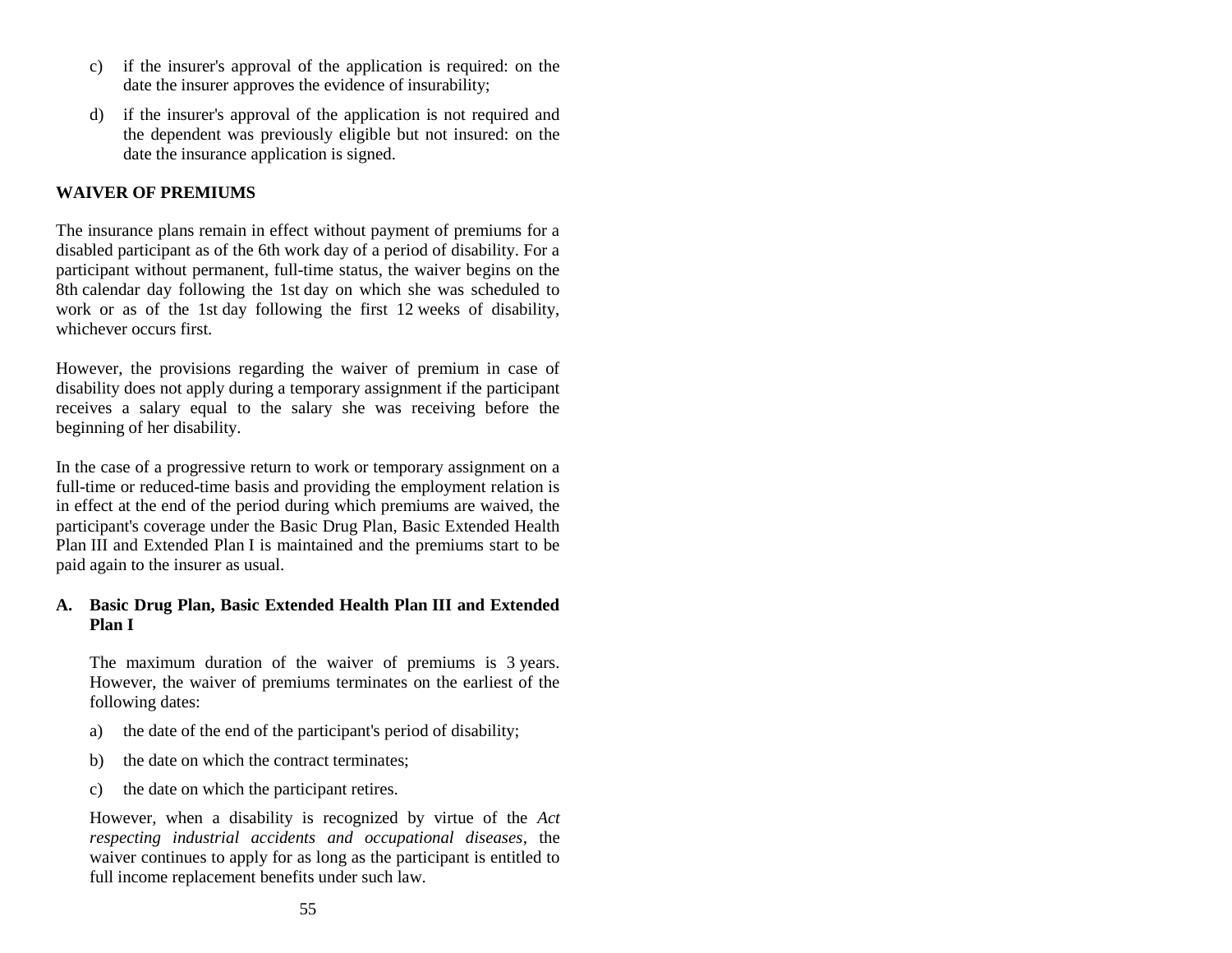## **B. Extended Plan II**

The waiver of life insurance and long term disability insurance premiums terminates on the first of the following dates:

- a) the date on which the participant's period of disability terminates;
- b) the date on which the participant attains age 65.

However, if the disability begins at age 62 or later, the waiver of premiums may continue to be waived beyond age 65, subject to a maximum period of 3 years, but not beyond the date on which the participant attains age 71.

In all cases, the maximum duration for the waiver of premiums of the AD&D insurance is 3 years and may not exceed the date on which the participant attains age 71.

Furthermore, when a disability is recognized by virtue of the *Act respecting industrial accidents and occupational diseases*, the waiver continues to apply for the basic and additional life insurance of the participant and dependents, if any, for as long as the participant is entitled to full income replacement benefits under such law.

## **CONTINUITY OF COVERAGE IN THE EVENT OF WORK STOPPAGE**

Unless otherwise indicated, if a period of disability begins during a temporary leave of absence indicated in paragraphs A, B, C, E or F below and during which the participant is covered, the disability period for the purpose of waiver of premiums and application of the long term disability insurance will be deemed to have started on the anticipated date of return to work.

The participant who maintains her coverage during a leave of absence and whose status changes during such leave must provide the employer with an application for a change of coverage category within 30 days of the date of the event. After such delay, evidence of insurability for dependent will be required for the Basic Extended Health Plan III, Extended Plan I and Extended Plan II.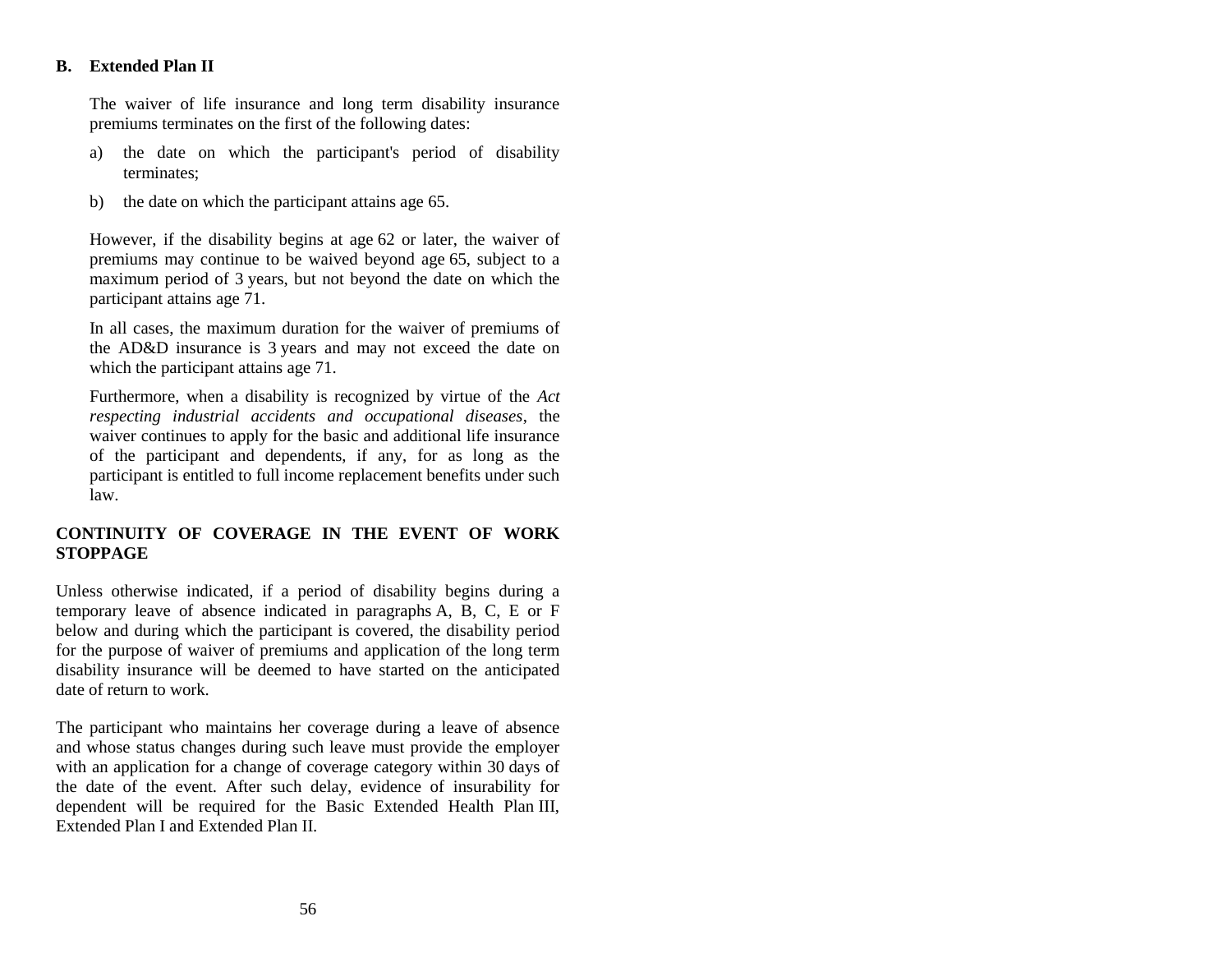The participant who chooses not to maintain her coverage under the Basic Extended Health Plan III, Extended Plan I and Extended Plan II automatically resumes her coverage upon her effective return to work. The participant and her dependents, if any, start to be insured again with the same type of coverage that was in force before the beginning of the leave, unless her marital status changed during the leave, in which case, she has a period of 30 days from the date of her active return to work to apply for a change in her type of coverage, without evidence of insurability.

The participant's decision to maintain her coverage or not must be the same for all benefits of the Extended Plans.

The participant who decides not to maintain her coverage under the Extended Plans at the beginning of or during an absence may not resume her coverage at a later date during the same absence.

A participant who does not return to work after the maximum waiver of premium period of 3 years cannot maintain her coverage in the event of an unpaid leave of 4 weeks or less, or during a leave without pay of more than 4 weeks.

#### **A. Protective and maternity leave**

- 1 The participant's coverage under the Basic Drug Plan is continued and she and her dependents, if any, continue to be insured. The employer and the participant continue to pay their respective premiums.
- 2 Coverage under the Basic Extended Health Plan III, Extended Plans I and II is automatically continued during the participant's leave and she and her dependents, if any, continue to be insured, provided the premium continues to be paid. However, the participant may suspend her coverage under these Plans as of the beginning of the leave or at any time during the absence.

## **B. Paid or unpaid leave of 4 weeks or less**

Coverage under the Basic Drug Plan, Basic Extended Health Plan III, Extended Plan I and Extended Plan II remains in force during the participant's absence and she and her dependents, if any, continue to be insured. The employer and the participant continue to pay their respective premiums.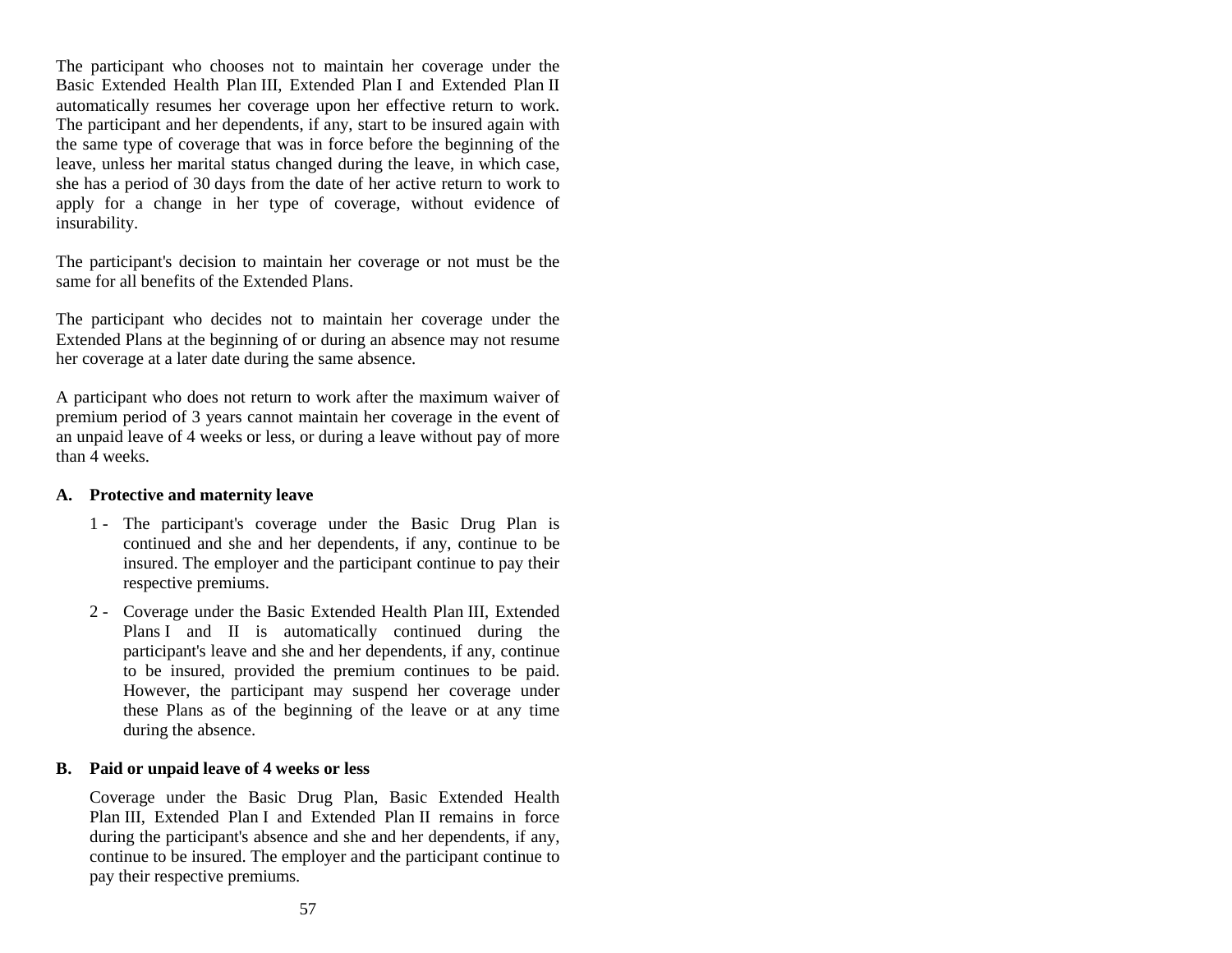## **C. Leave without pay of more than 4 weeks**

- 1 Coverage under the Basic Drug Plan remains in force, and the participant and her dependents, if any, continue to be insured. The participant pays to her employer the full premium stipulated in the contract (employer and participant). However, in the case of an absence or leave for family or parental reasons, as stipulated in the *Act respecting Labour Standards*, the employer and the participant continue to pay their respective premiums.
- 2 Coverage under the Basic Extended Health Plan III and Extended Plans I and II is automatically suspended during her absence and the participant and her dependents, if any, cease to be insured.
- 3 Notwithstanding the subsection above, a participant may maintain her coverage under the Basic Extended Health Plan III and Extended Plans I and II and continue to be insured, as well as her dependents, if any, provided she pays her employer the full premium.

#### **D. Part-time leave without pay**

- 1 Coverage under the Basic Drug Plan, Basic Extended Health Plan III, Extended Plan I and Extended Plan II is maintained during the participant's absence and she and her dependents, if any, continue to be insured. The employer and the participant continue to pay their respective premiums.
- 2 The premium and the amount of long term disability coverage are calculated based on the salary that would be paid if the participant was not on part-time leave without pay or on the reduced salary if the participant chooses this option before the beginning of her part-time leave without pay.
- 3 A participant who does not avail herself of the provisions of the above-mentioned subsection at the beginning of her part-time leave without pay cannot do so at a later date during her parttime leave without pay.
- 4 The particular dispositions applicable to a part-time employee working 25% or less of a full-time schedule do not apply to such employee simply because of her part-time leave without pay.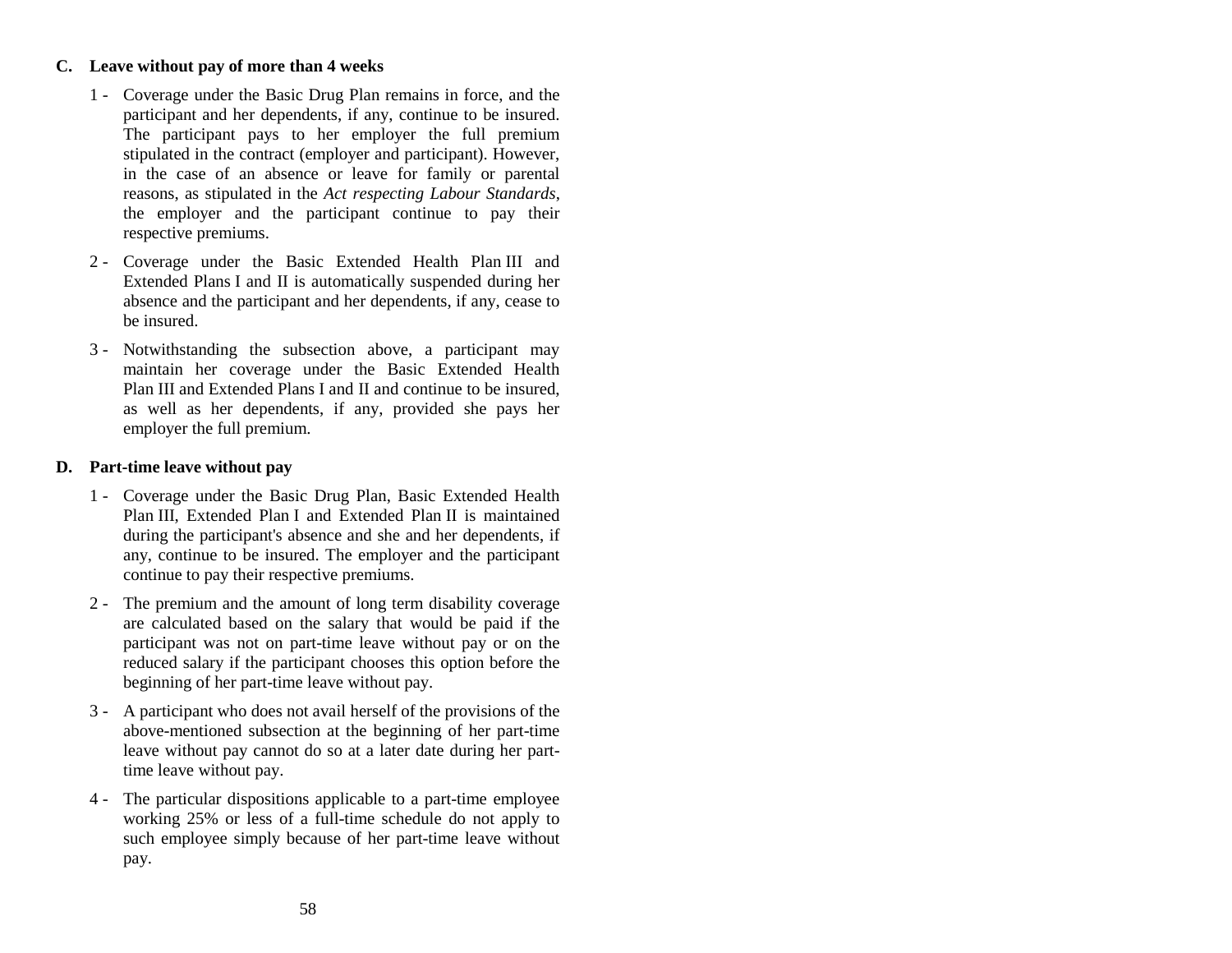## **E. Deferred pay leave**

This plan includes both a period of participation and a period of leave.

- 1 During the period of participation, coverage under the group insurance plan is continued for the participant and her dependents, if any. The premium and the disability insurance amount are determined on the basis of the reduced salary or on the basis of the salary the participant would have received if she were not taking a deferred pay leave and provided she notifies her employer of her decision before the start of the deferred pay leave. The employer and the participant continue to pay their respective premiums.
- 2 During the period of leave, the participant is considered to be on leave without pay and the provisions of paragraph C (Leave without pay of more than 4 weeks) apply. If the participant has chosen to maintain coverage under the various insurance plans, the premium and the amount of disability insurance coverage are the same as those she chose at the beginning of her participation in the deferred pay leave plan.

## **F. Suspension**

- 1 During a period of suspension of 4 weeks or less, the provisions are those described in paragraph B. "Paid or unpaid leave of 4 weeks or less".
- 2 During a period of suspension of more than 4 weeks, the provisions are those described in paragraph C. "Leave without pay of more than 4 weeks".

## **G. Layoff**

Coverage for the participant and her dependents, if any, under the Basic Drug Plan, Basic Extended Health Plan III, Extended Plan I and Extended Plan II is continued during the absence and she continues to be insured. The employer and the participant continue to pay their respective premiums.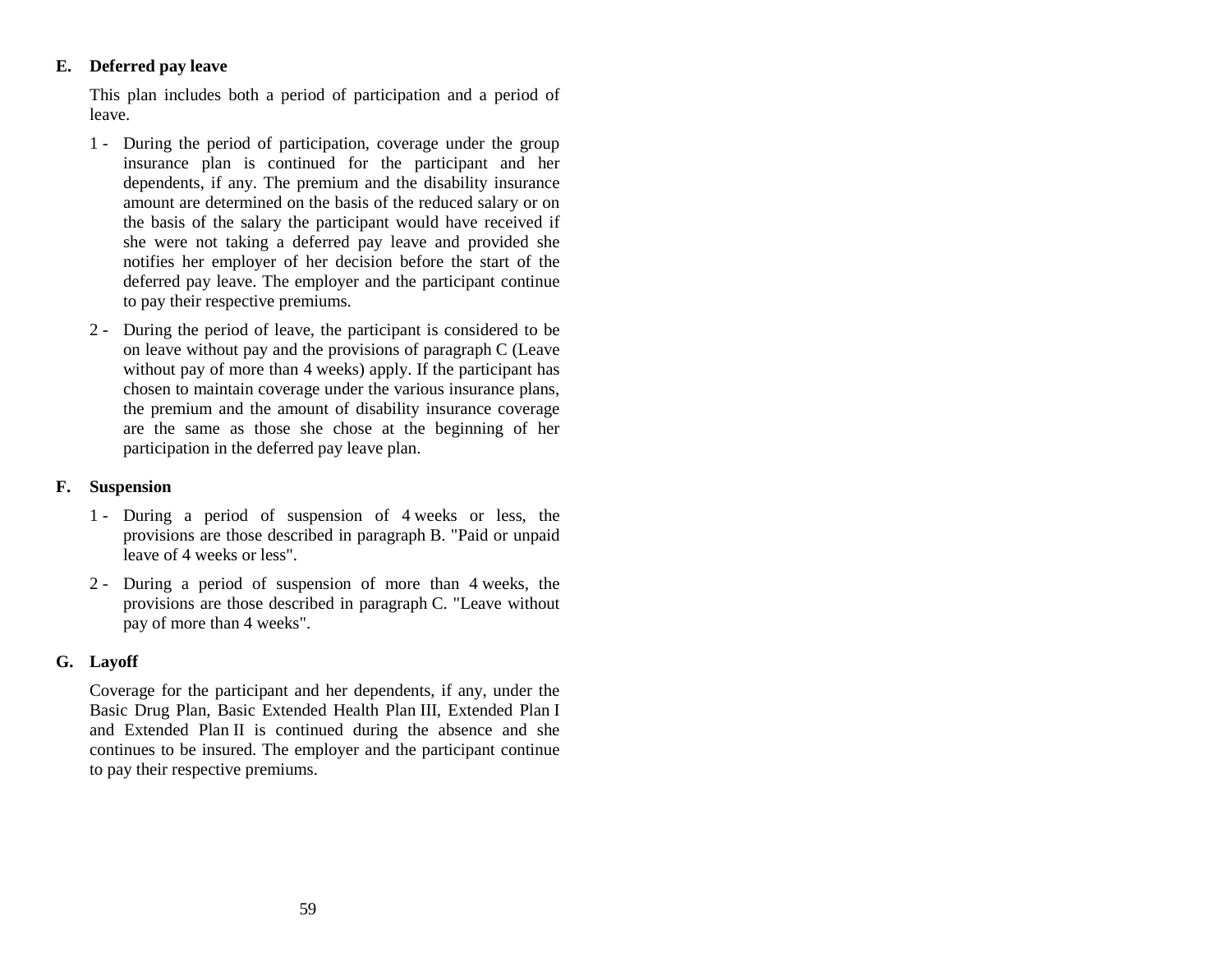#### **H. Dismissal contested by grievance**

A dismissed participant who contests her dismissal by way of a grievance or arbitration under the terms of the Labour Code, must maintain her coverage under Basic Drug Plan, and she may, if she wishes, continue her coverage under the Basic Extended Health Plan III, Extended Plan I and Extended Plan II for herself and her dependents, if any, until the final decision, including any appeal proceedings, as the case may be, has been handed down, provided she pays her employer the full premium amount. The participant must notify the employer of her intention to maintain her coverage under the Basic Extended Health Plan III, Extended Plan I and Extended Plan II within 30 days of the grievance presentation.

If dismissal is settled between parties, the participant's coverage under the Basic Drug Plan and, as the case may be, under Extended Plans I, II and III will cease on the date the settlement is signed, unless there's effective return to work.

## **NB: Part-time participant**

The premium for a part-time participant who has continued her coverage under the Extended Plan II during a temporary leave is based on her salary calculated pro rata to the time paid compared with a full-time schedule during the 12 weeks preceding the start of the period during which no period of illness, parental leave, leave without pay, annual vacation or union leave has been authorized.

Should a part-time participant become disabled during such period, the benefits payable are based on her annualized salary on the day the waiting period terminates multiplied by the percentage of her time actually paid compared with a full-time schedule during the 12 weeks preceding the start of her temporary leave during which no period of disability, parental leave or leave without pay has been authorized (minimum salary of \$12,000).

## **GENERAL LIMITATIONS**

Should an addition or amendment be made to the current tax legislation, social legislation, to a government plan or collective agreement, the provisions of this plan continue to apply as if the addition or amendment had not taken place, until the parties agree to adjust the premium rate in effect under this plan accordingly.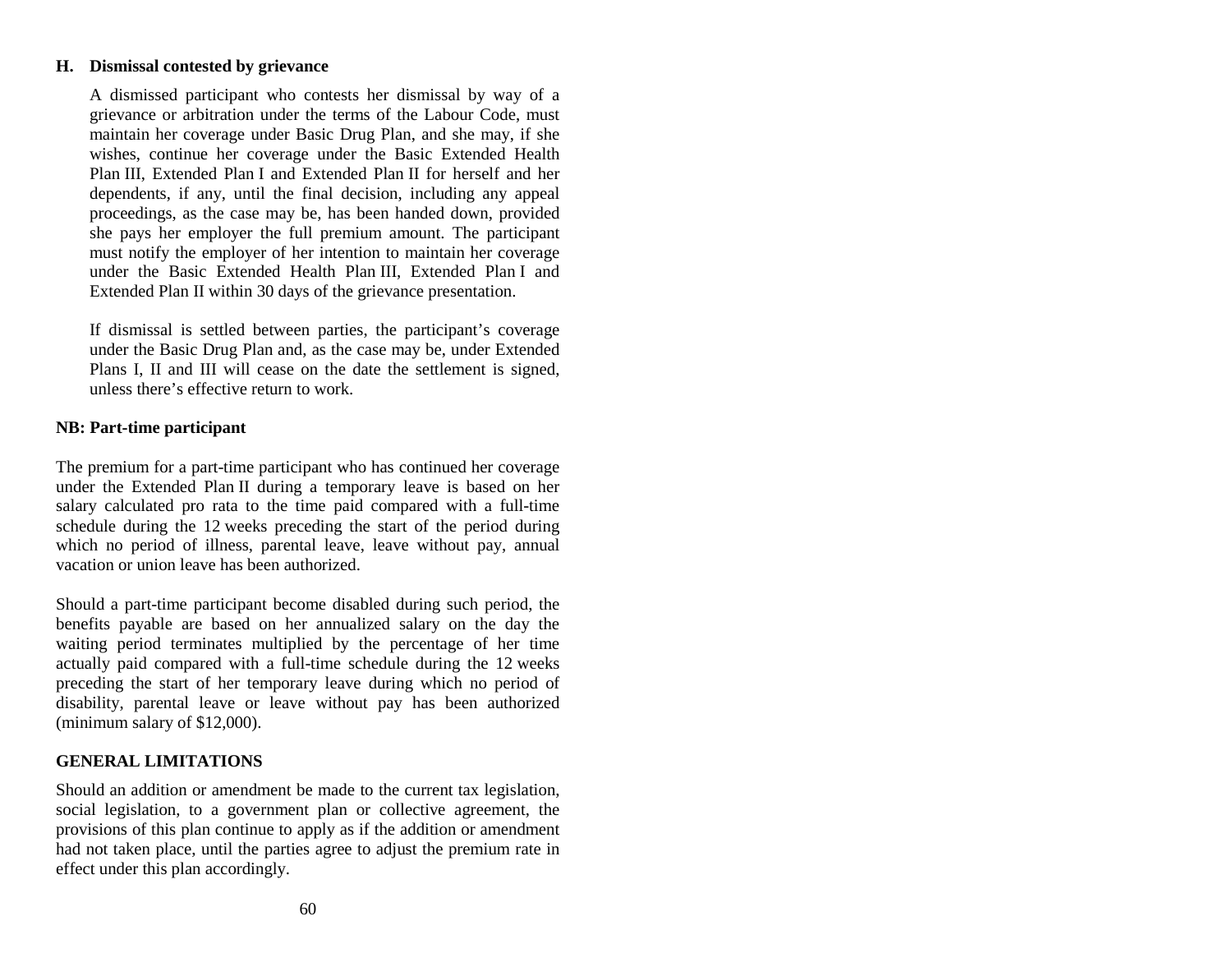# **TERMINATION OF COVERAGE**

The participant's insurance terminates at midnight on the earliest of the following dates:

- 1. the date on which the contract terminates, subject to the **premium waiver** provisions;
- 2. the date on which the participant ceases to be eligible, subject to the **conversion privilege** provisions;
- 3. the date on which the participant ceases to participate in the Basic Drug Plan, Basic Extended Health Plan III and Extended Plan I by exercising her **exemption privilege**;
- 4. January 1st of the year in which the participant indicates her wish to cancel her coverage under the Basic Extended Health Plan III and Extended Plan I, since the percentage of time she works is reduced to 25% or less of a full-time schedule;
- 5. the date on which she attains age 63, in the case of long term disability insurance;
- 6. for the purpose of the Basic Drug Plan, the date on which the participant becomes insured under the Basic prescription drug insurance plan;
- 7. for the purpose of the Extended Plan I, January 1st following the date on which employees, working for one employer, vote not to participate in such plan;
- 8. the date of retirement;
- 9. for the purpose of the Basic Drug Plan and the Basic Extended Health Plan III, the date on which the maximum waiver of premium period of 3 years ceases, unless the participant is on temporary assignment or progressive return to work;
- 10. for the purpose of the Extended Plan I, the date on which the maximum waiver of premium period of 3 years ceases, unless the participant is on temporary assignment or progressive return to work;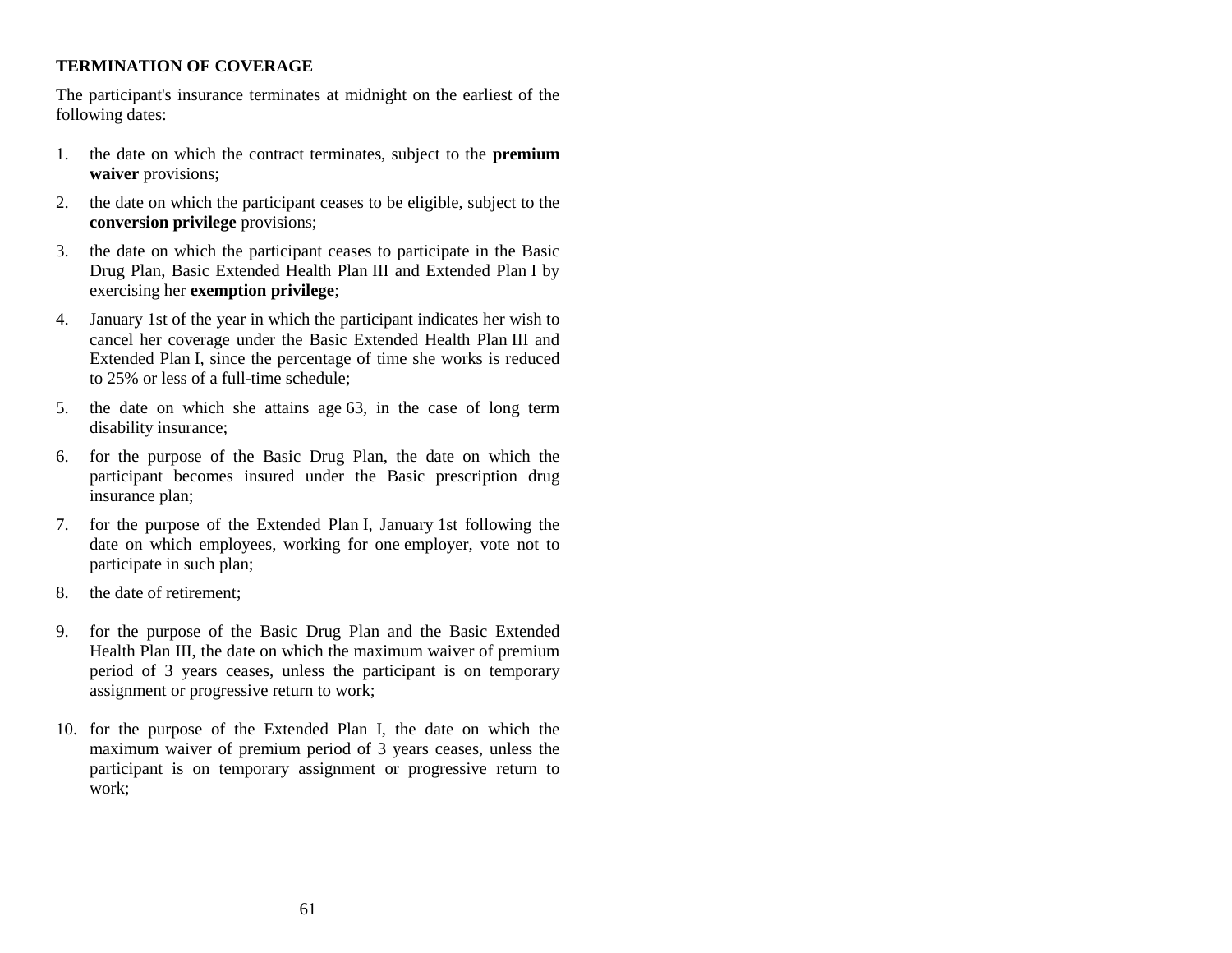11. for the purpose of the participant accidental death and dismemberment insurance benefit, the date on which the maximum waiver of premium period of 3 years ceases without exceeding the age of 71 if the disability commenced at age 62 or after. It is understood that this benefit is continued if the participant is on temporary assignment or progressive return to work.

The dependent's insurance terminates at midnight on the earliest of the following dates:

- 1. the date on which the contract terminates, subject to the **premium waiver** provisions;
- 2. the date on which the participant's insurance plan terminates, subject to the **conversion privilege** provisions;
- 3. the date on which the dependent ceases to be eligible (see the definition of "dependent" in the General Provisions section);
- 4. the date on which the participant applies for individual insurance, without dependents or for single-parent insurance;
- 5. for the purpose of the Basic Drug Plan, the date on which the participant becomes insured under the Basic prescription drug insurance plan.

## **INSURANCE PROGRAM FOR RETIREES**

At the time of retirement, two individual insurance policies are offered to the participant.

For the members of the *Regroupement interprofessionnel des intervenants retraités des services de la santé* (RIIRS), a life insurance policy is available.

An individual health insurance policy proposed by Desjardins Insurance for individuals who are no longer eligible for group insurance coverage is also offered to participants at the time of retirement. This individual health insurance policy complements the Public Prescription Drug Insurance Plan provided for by the RAMQ and includes an extended health plan, travel insurance and trip cancellation insurance.

For more information regarding these individual insurance plans, please call 1 877 385-3033 or consult the pamphlet available at your employer's office.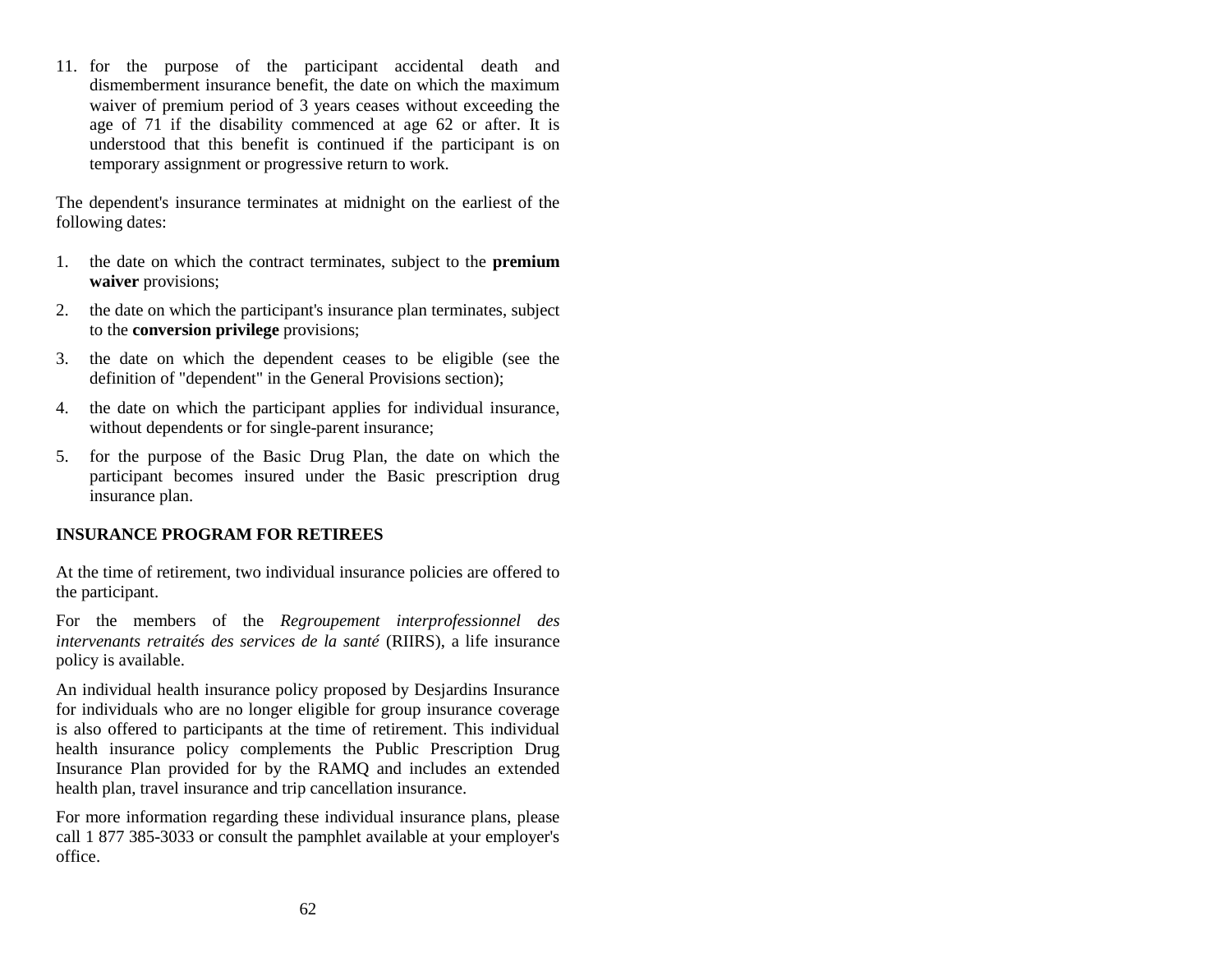## **CONVERSION PRIVILEGE**

The participant may exercise her conversion privilege only once under any contract issued by the insurer.

## **A) Basic Extended Health Plan III**

The conversion privilege enables the insured person (participant and dependent) who is no longer eligible for coverage, to obtain health insurance coverage without drug insurance coverage in the form of a separate contract, without having to provide evidence of insurability. The premium rates and conditions are determined by the insurer and are those in effect at the time for the same type of coverage, provided she applies in writing to the insurer's head office within 31 days of one of the following events:

- a) the insured person ceases to be eligible for coverage before the contract terminates; this conversion privilege may then be exercised by the participant for herself and her dependents, if they were in her care;
- b) a dependent ceases to be a dependent under the terms of the contract;
- c) the participant dies.

#### **B) Participant life insurance**

If the participant's life insurance terminates, the participant may convert, without providing evidence of insurability, all or part of her life insurance coverage then in force under the Extended Plan II to an individual whole or term life insurance policy, with a one-year term insurance option for the first year.

A written application for conversion must be submitted to the insurer within 31 days of the date of conversion eligibility, during which period the life insurance coverage under the Extended Plan II remains in force. The new policy becomes effective on the 31st day after this date, provided that the initial premium is paid.

The new policy's premium is calculated in accordance with the rates then in effect for the age of the insured person on the date of conversion. The new policy does not include a waiver of premium benefit or other additional privileges unless agreed to by the insurer.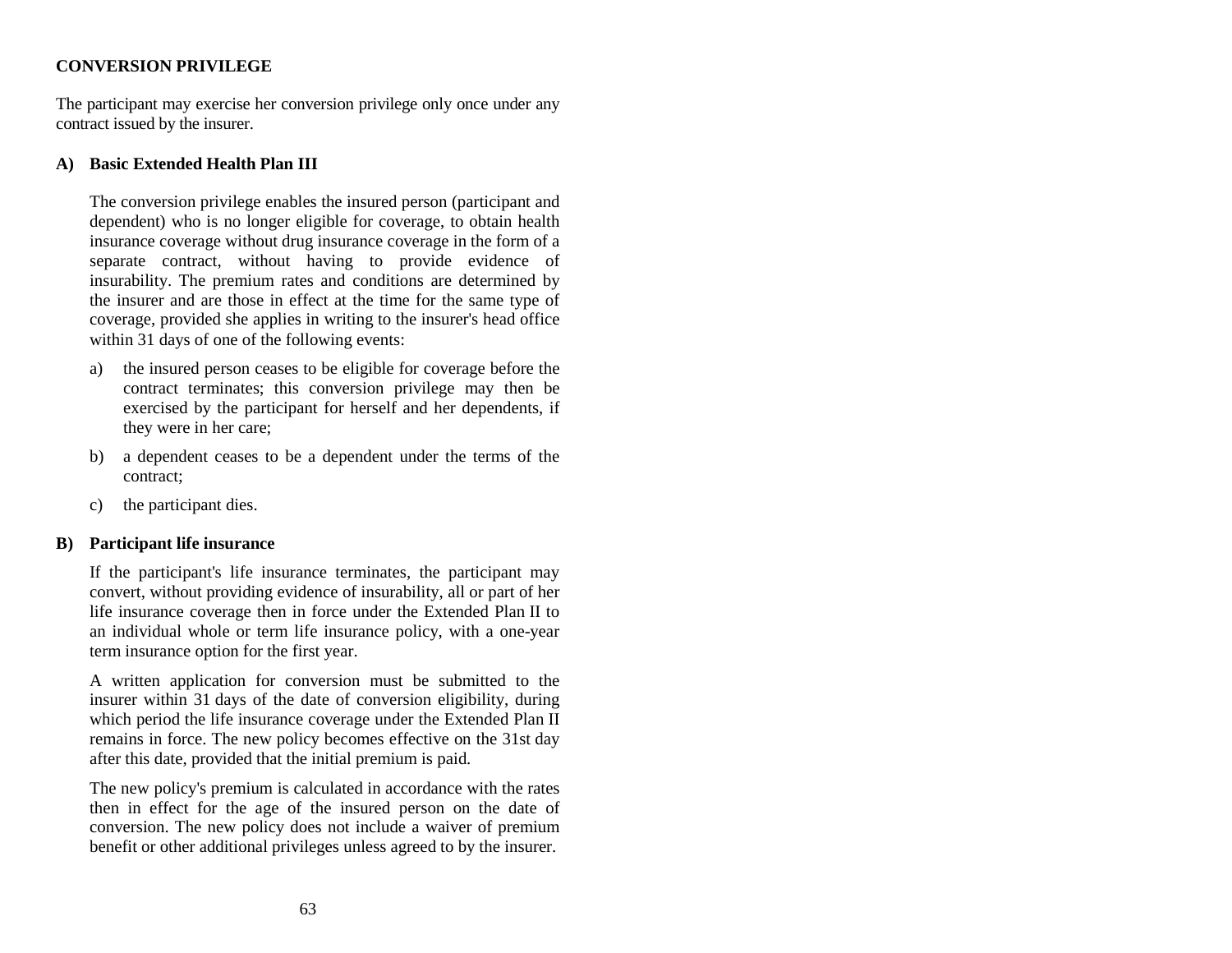However, notwithstanding any other provision of the Extended Plan II policy, any retiree who enrols in the group insurance plan of the *Regroupement interprofessionnel des intervenants retraités des services de la santé* (RIIRS) may only convert into individual insurance an amount that is equal to or less than the difference between the life insurance coverage she already holds under the Extended Plan II and that which she obtains under the retirees' plan.

Two documents will allow the participant to fully understand and to exercise her conversion privilege: the "Conversion Privilege" request Form No. 14141E and the pamphlet called "Your life insurance conversion privilege". Both documents have been posted on the secure website for participants under I want Information > Forms > Administrative Forms or on the Desjardinslifeinsurance.com website under: Group Plans > Employee departure or retirement.

# **HOW TO SUBMIT A CLAIM?**

# **HEALTH INSURANCE**

#### **1) Hospital expenses**

Simply present your insurance certificate at the hospital.

#### **2) Drugs**

#### **Direct payment**

Reimbursement of eligible drug expenses may be claimed through the direct payment service, by presenting the insurance certificate card bearing your identification number to the pharmacist.

This service gives immediate authorization at the drugstore for your reimbursement. Moreover it saves having to fill out claim forms, the inconvenience of lost receipts and postal charges.

When you purchase medication, you must present your card and pay the pharmacist for the uninsured portion of the drug expenses incurred. Therefore, you are not required to submit a claim to the Insurer.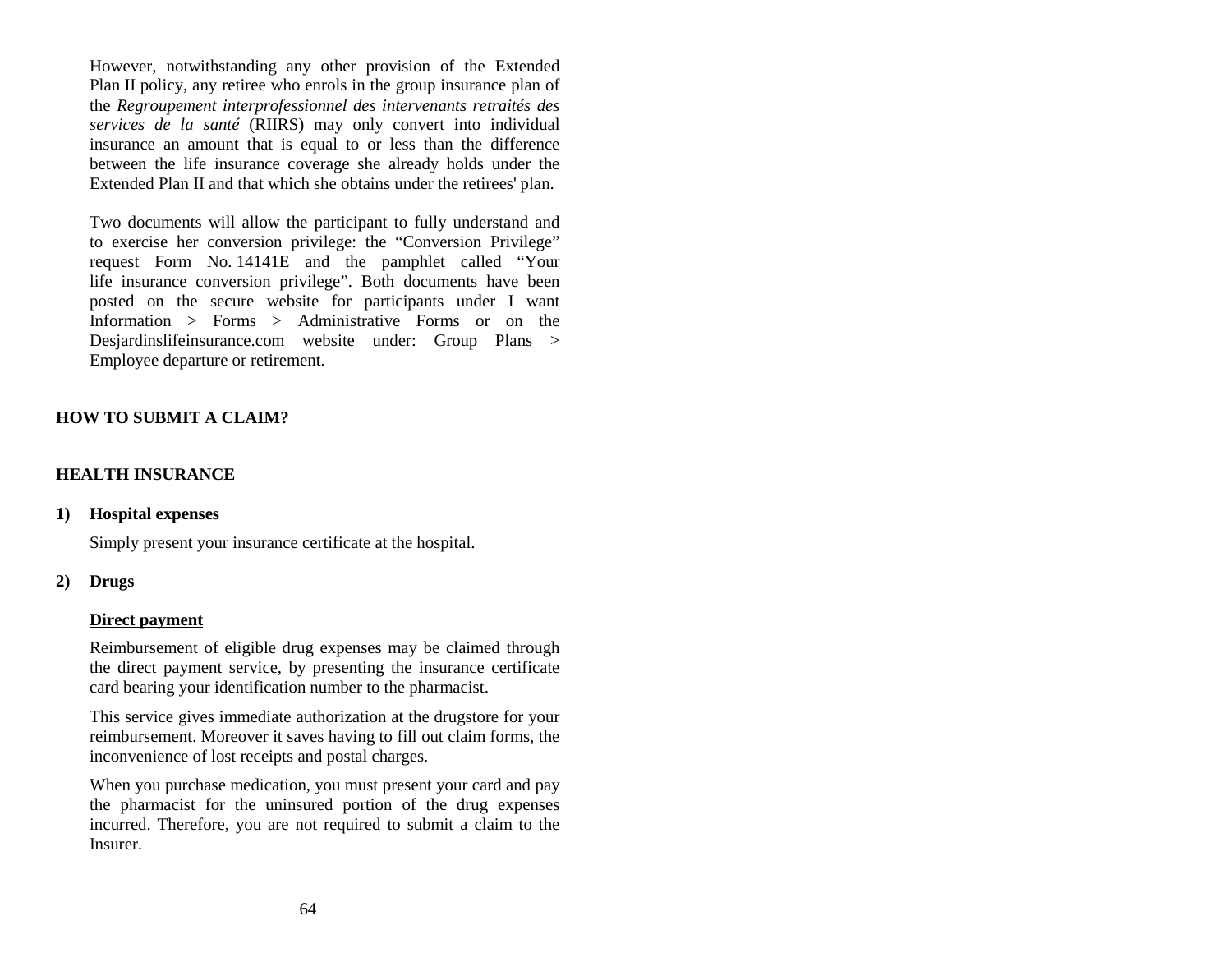Note that you cannot use the payment service to claim for medication purchased outside the province of Quebec or for other expenses provided for under the contract; please refer to the paragraph "Other ways to claim" below.

## **Other ways to claim**

When a participant purchases medication eligible for reimbursement in a pharmacy which does not offer the direct payment service, and when she incurs other insured health expenses, she must complete a claim form (#19-132A) and enclose the original receipts. The name of the insured person, the nature, date and cost of the service should be written on all receipts.

All claims, evidence and information must be received by the insurer within 12 months of the date on which the expenses were incurred.

## **Reimbursement of brand name drugs**

If the attending physician judges that the brand name drug he prescribes should not be substituted, it could be reimbursed provided that:

- a) the appropriate form is completed by the physician and submitted to the insurer;
- b) the medical reason for which the drug must not be substituted is valid in the Insurer's opinion.

This form is available in the website desjardinslifeinsurance.com. To access it:

- in the *Group plans* tab, choose *Group insurance forms* under *Group insurance*;
- click on the *Medical expenses* button;
- select the form **Request for Reimbursement of Brand Name Medications – Plan member – 12126E**.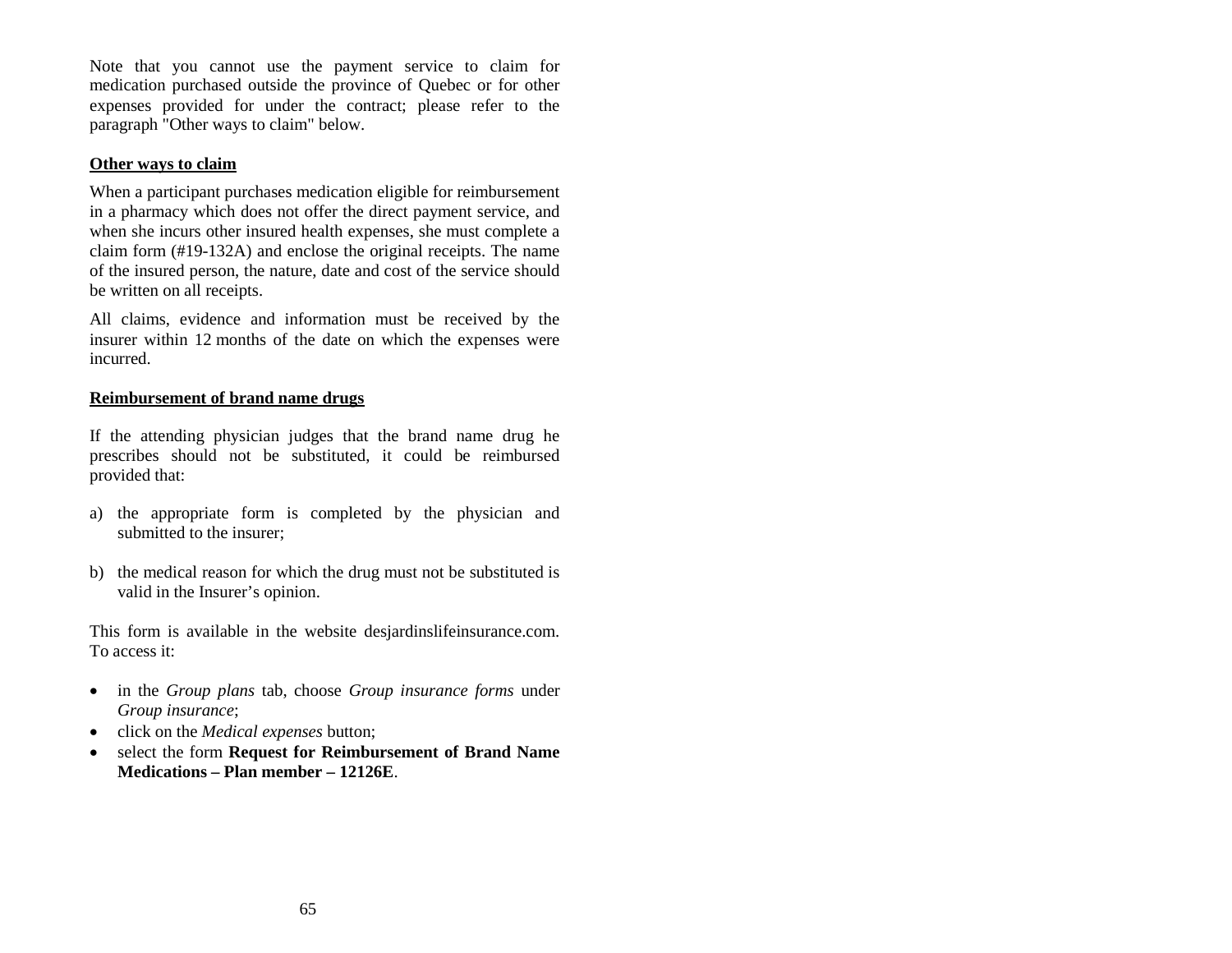#### **3) Hospital or medical expenses resulting from a work-related accident or illness**

All medical or hospital expenses incurred by an employee as a result of an occupational injury or illness (industrial accident, occupational disease or employment hazard), will be reimbursed by the CSST. The receipts must be sent to the CSST and not to Desjardins Financial Security Life Assurance Company.

#### **4) Dental care expenses**

The payment of dental care expenses is made by using the payment card at participating dentist's offices. If the dentist does not participate, the claim form, evidence and information must be sent to the insurer within 12 months of the date these expenses were incurred.

Treatment plans may be sent by fax at 418-835-5346.

#### **5) Long term disability insurance**

Claims for disability benefits must be submitted, using the form that can be obtained from the person responsible for group insurance at your place of work, 90 days prior to the benefit payment date.

#### **6) Life insurance**

The claim form for life insurance benefits can be obtained directly from Desjardins Financial Security Life Assurance Company.

Please write your contract number on all claim forms and correspondence and send to:

> **DESJARDINS INSURANCE P. B. 3950 Lévis, Québec G6V 6R2**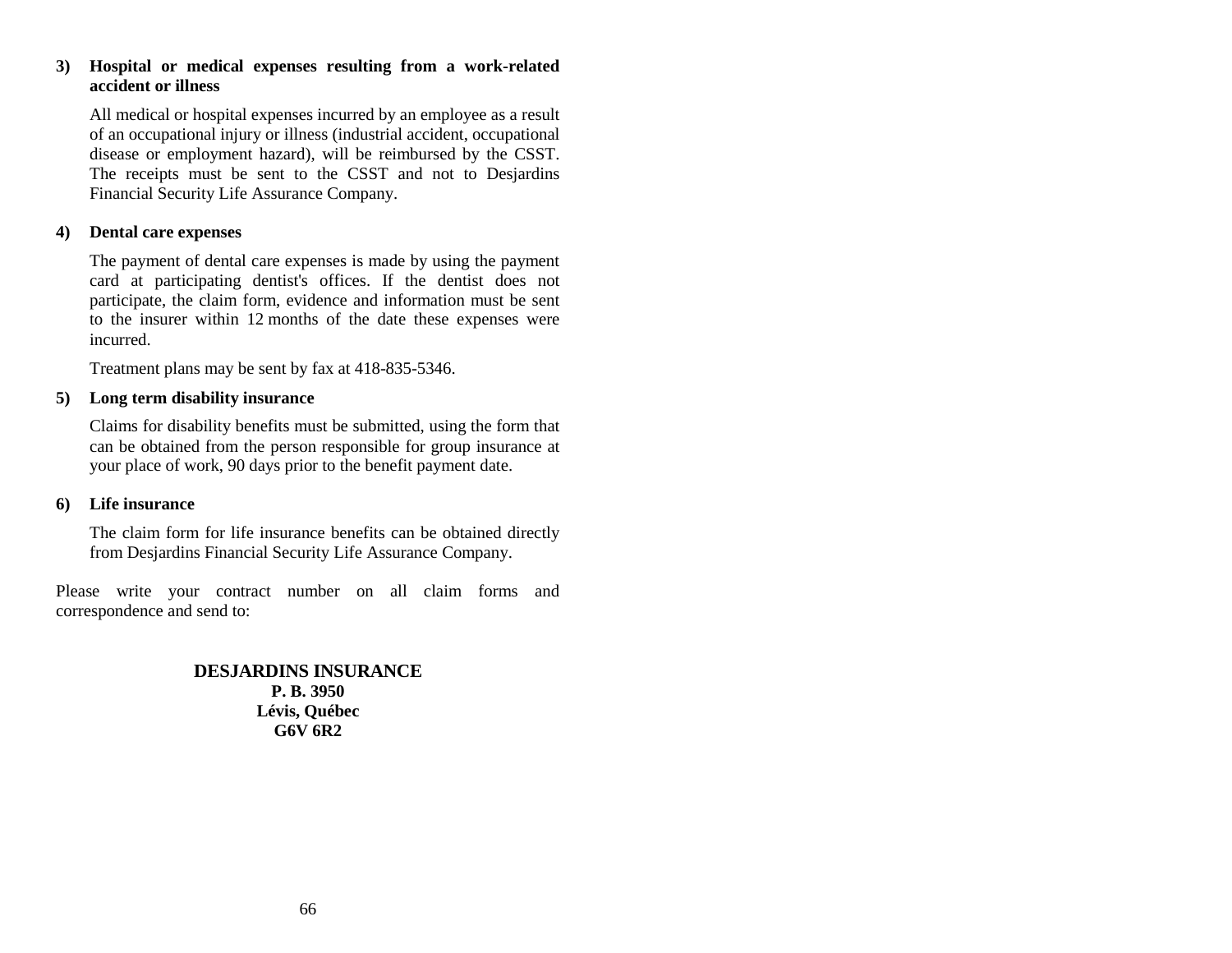For any additional information about **health, travel or dental care insurance claims**, please call the head office at one of the following numbers:

Québec City area: (418) 838-7843

Other areas: 1-800-463-7843 (toll-free)

You can consult this booklet on our internet site at the following address: [www.dfs.ca.](http://www.dfs.ca/)

To access your booklet, follow these steps:

- 1) In the "Log on" drop-down menu, select "Group insurance" in the "For individuals" zone.
- 2) If it is your first visit, click the "Register now" button and follow the instructions.
- 3) If you already registered, enter your User ID and password and click the "Confirm" button.
- 4) In the welcome page, select "Insurance booklet" in the "Your account" drop-down menu.